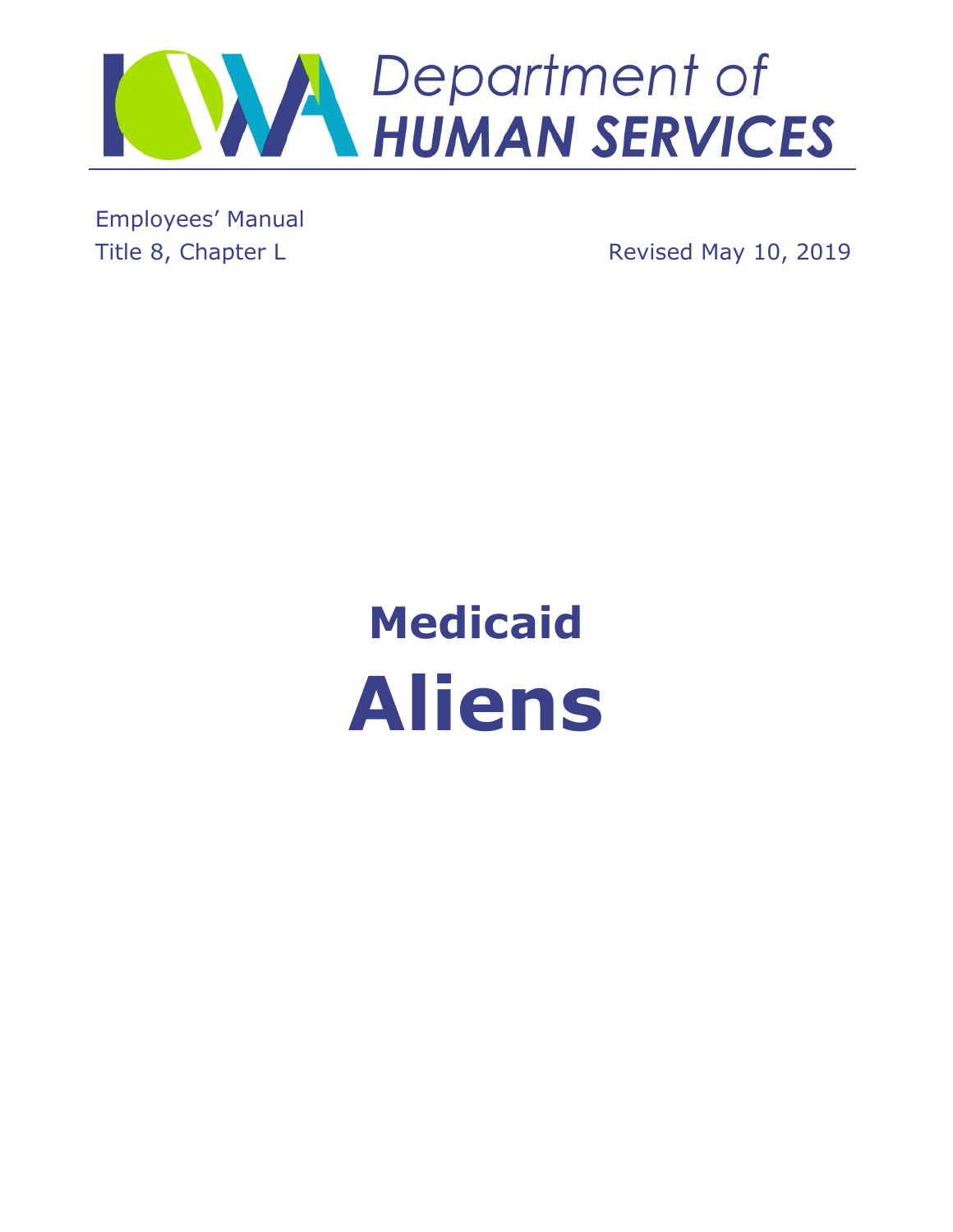| Title 8: Medicaid      | Table of Contents |
|------------------------|-------------------|
| Chapter L: Aliens      |                   |
| Revised April 22, 2022 | Page 1            |

# Page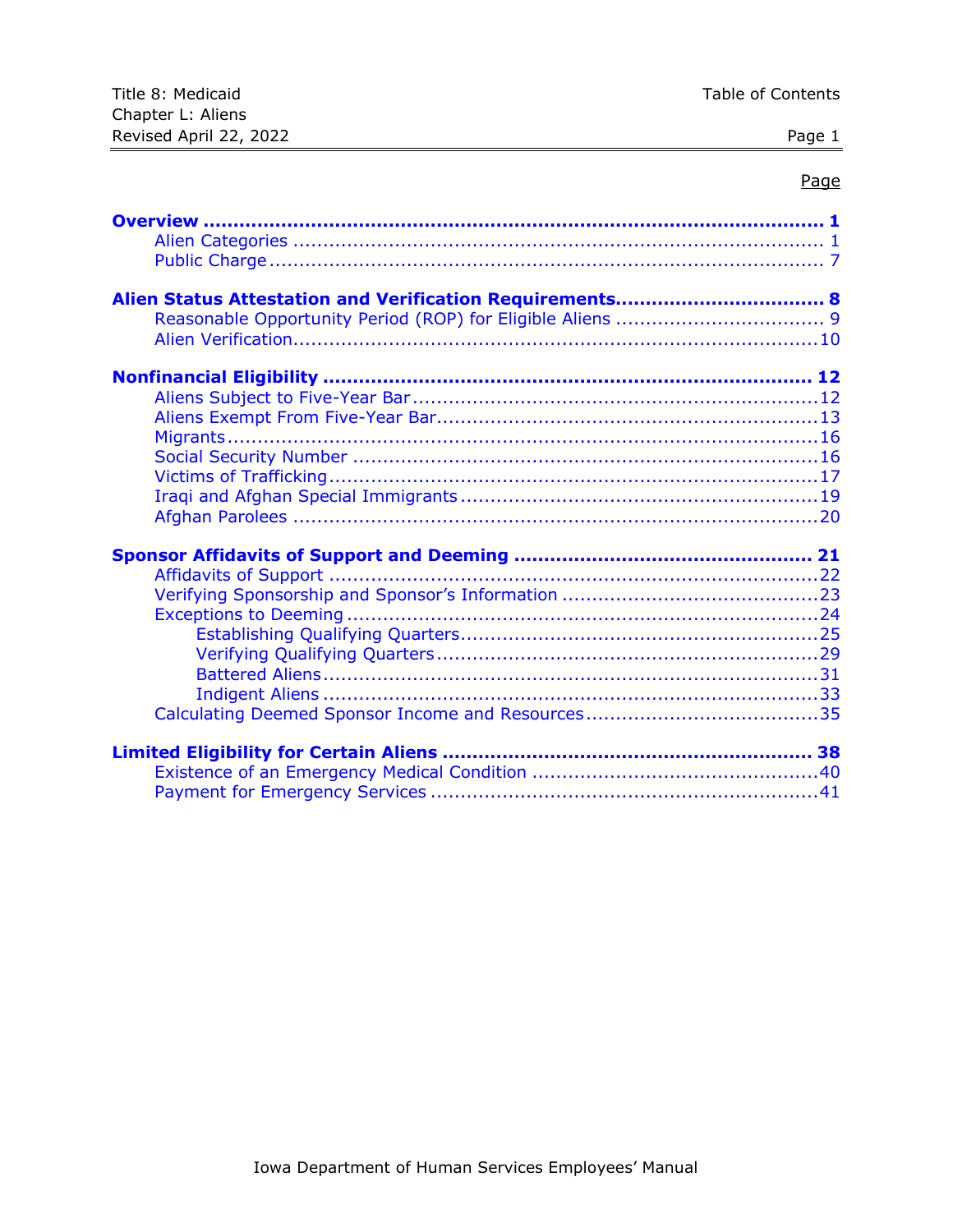## <span id="page-2-0"></span>**Overview**

**Legal reference:** P.L. 99-603, Immigration Reform and Control Act of 1986 (IRCA); P.L. 104-193, Personal Responsibility and Work Opportunity Reconciliation Act of 1996 (PRWORA), 110 Stat. 2105; P.L. 104-208, Illegal Immigration Reform and Immigrant Responsibility Act of 1996 (IIRIRA); Division C of the Defense Department Appropriations Act 1997, 110 Stat. 3008; P.L. 105-33, *Balanced Budget Act of 1997 (BBA)*, 111 Stat. 251; P.L. 111-3, Children's Health Insurance Program Reauthorization Act of 2009 (CHIPRA); P.L. 116-260, Section 208 of the Consolidated Appropriations Act of 2021; 42 CFR 435.956(c)(2); P.L. 117-43 Section 2502

This chapter contains Medicaid eligibility requirements for people who are not citizens or nationals of the United States. Federal law divides these people into two categories:

- Those legally qualified to live permanently or indefinitely in the United States are regarded as "qualified aliens."
- Those who are in the United States without having met legal conditions for permanent or indefinite residence are regarded as "nonqualified aliens."

Medicaid eligibility for aliens is based on whether the alien is a "qualified" or "nonqualified" alien and otherwise meets the Medicaid eligibility requirements. The requirements in this chapter are in addition to the Medicaid eligibility requirements explained in the rest of Title 8.

# <span id="page-2-1"></span>**Alien Categories**

Any person who is not a citizen or national of the United States is termed an "alien." Alien status is governed by the U.S. Citizenship and Immigration Services (USCIS). The following are definitions for some of the different types of aliens:

- **"Nonimmigrant"** means an alien who seeks temporary entry to the United States for a specific purpose. Nonimmigrant alien classes include:
	- Temporary workers
	- Students and exchange visitors
	- Visitors for business or pleasure
	- Foreign government officials

NOTE: **A person must meet Iowa residency requirements in order to qualify for Medicaid.** When a person applies for a nonimmigrant visa, the USCIS generally requires the person to show intent to maintain and return to the person's residence abroad. Therefore, a nonimmigrant alien status is an indicator that a person might not meet Iowa residency requirements.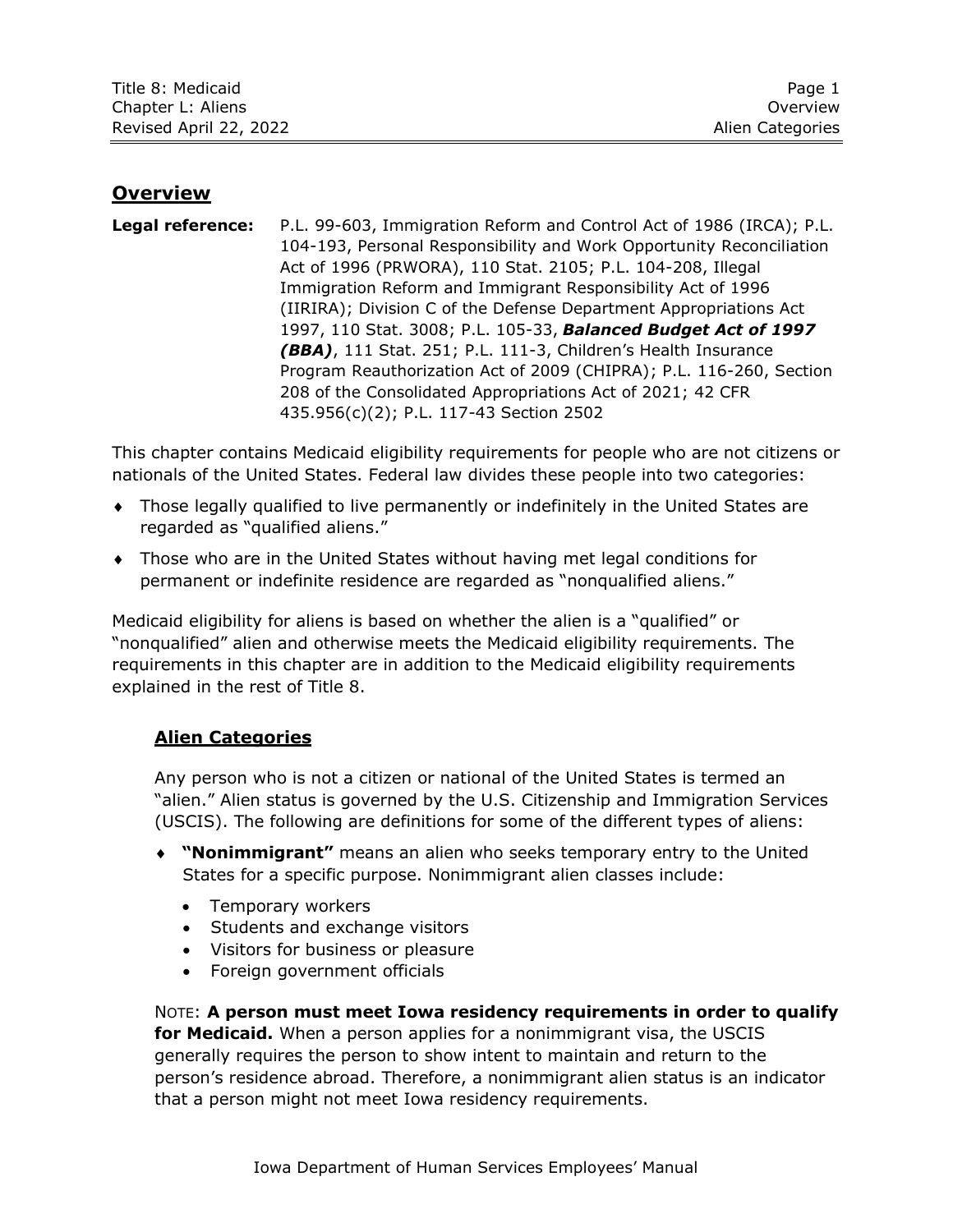| Title 8: Medicaid      | Page 2           |
|------------------------|------------------|
| Chapter L: Aliens      | Overview         |
| Revised April 16, 2021 | Alien Categories |

However, alien status may **not** be used to determine a person is not an Iowa resident. All policies found at [8-C,](http://dhs.iowa.gov/sites/default/files/8-C.pdf) *Residency* and *Intent to Live in Iowa* must be applied when determining whether or not a nonimmigrant meets Iowa residency requirements.

NOTE: Some children under age 21 who have a "nonimmigrant" alien classification are "qualified aliens" and may be eligible for Medicaid if all other eligibility requirements (including state residency) are met. See the list of these alien statuses following the definition of "[lawfully residing.](#page-5-0)"

1. Mr. Z, age 20, applies for Medicaid. He is in the United States on a currently valid nonimmigrant student visa. Because he is under age 21, he is a qualified alien in the "lawfully residing" alien category.

The worker determines that Mr. Z entered Iowa seeking employment. Mr. Z is considered a resident of Iowa and may be eligible for Medicaid if all other eligibility requirements are met.

2. Same as Example 1, except Mr. Z did not enter Iowa for employment purposes. The worker evaluates all facts and circumstances surrounding Mr. Z's living arrangement in order to establish whether Mr. Z is living in Iowa with the intent to remain here either permanently or indefinitely.

Mr. Z may be eligible for Medicaid if all eligibility requirements, including residency, are met.

3. Ms. K, age 25, applies for Medicaid. She is in the United States on a currently valid nonimmigrant student visa. She entered Iowa with a job as a graduate teaching assistant. Ms. K is potentially eligible for MAGIrelated Medicaid.

Ms. K is considered a resident of Iowa because she entered Iowa with a job commitment. Because she is over age 21, she is a nonqualified alien. She is ineligible for full Medicaid but may be eligible for limited Medicaid for emergency services if all other eligibility requirements are met.

4. Mr. and Mrs. G, both age 25, apply for Medicaid. They are in the United States. on currently valid nonimmigrant student visas. Their daughter, age 2, is a U.S. citizen.

The worker evaluates all facts and circumstances about their living arrangements and determines that Mr. and Mrs. G do not meet Iowa residency requirements. The entire family, including the U.S. citizen child, is ineligible for Medicaid due to not being residents of Iowa.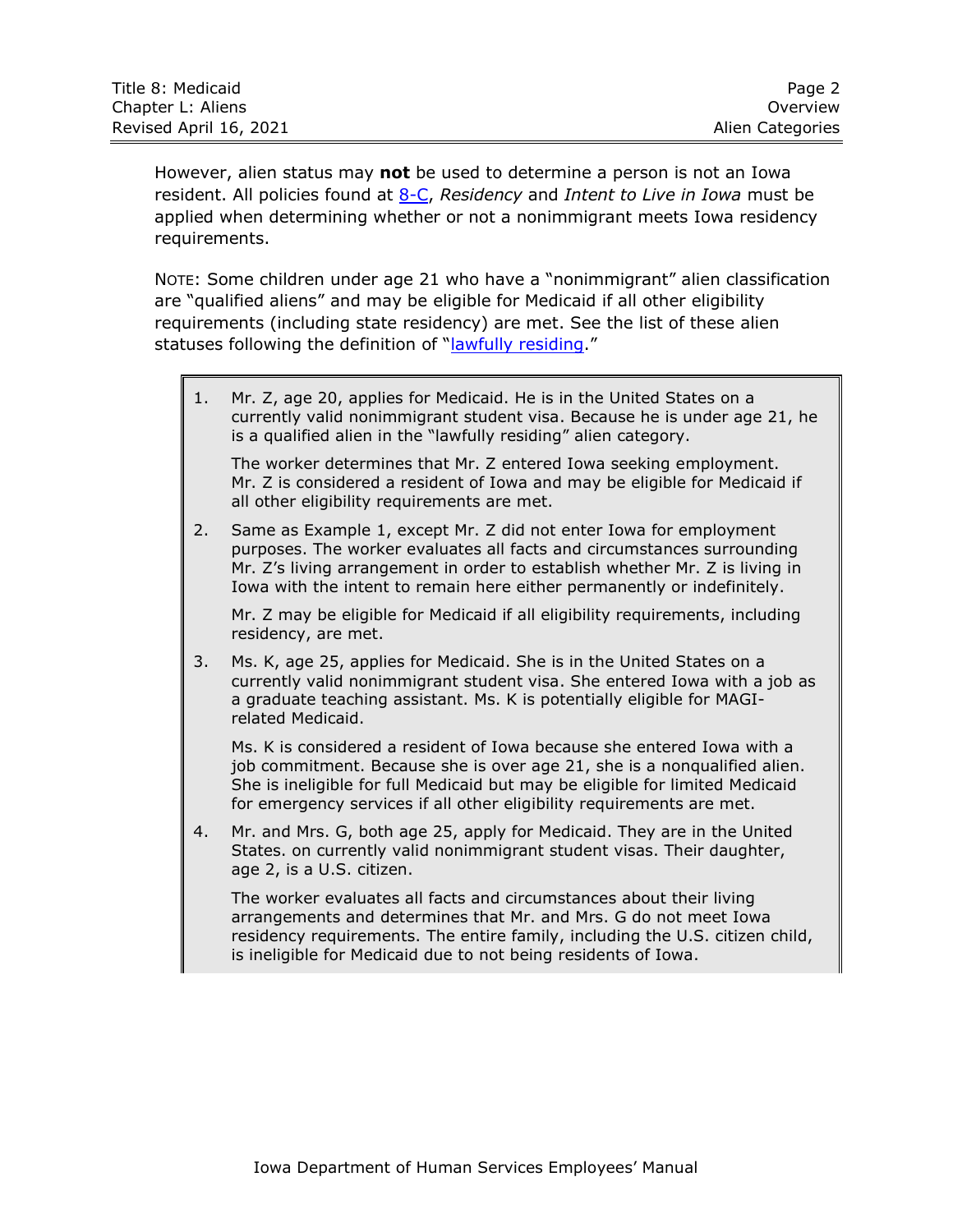5. Mr. W, age 25, and Mrs. W, age 20, are in the United States on currently valid nonimmigrant student visas. Mrs. W applies for Medicaid because she is pregnant.

Since she is under age 21, Mrs. W is a qualified alien in the "lawfully residing" alien category. Although Mr. W entered Iowa with a graduate teaching assistantship, Mrs. W is not working and has never intended to work.

Because Mrs. W did not enter Iowa for employment purposes, the worker evaluates all the circumstances of Mrs. W's living arrangement and determines that Mrs. W is not living in Iowa with the intent to remain here permanently or indefinitely. Mrs. W is ineligible for Medicaid due to not being a resident of Iowa.

 **"Asylee"** means an alien living in the United States who is unable or unwilling to return to the country of the person's nationality (or the place where the person last lived) or to seek the protection of that country because of persecution or a well-founded fear of persecution. Fear of persecution may be based on the alien's race, religion, nationality, social status, or political opinion.

See 6-D(1), *[Refugee Medical Assistance](http://dhs.iowa.gov/sites/default/files/6-D1.pdf)*, for information on how to determine Medicaid eligibility for asylees.

 **"Refugee"** means an alien living outside the person's country of nationality who is admitted into the United States because the person is unable or unwilling to return to that country (or to the place where the person last lived) because of fear of persecution. Fear of persecution may be based on the alien's race, religion, nationality, social status, or political opinion.

See 6-D(1), *[Refugee Medical Assistance](http://dhs.iowa.gov/sites/default/files/6-D1.pdf)*, for information on how to determine Medicaid eligibility for refugees.

- **"Qualified alien"** means an alien who is lawfully admitted to the country and is allowed to reside permanently or indefinitely in the United States. Qualified aliens may be in one of the following categories:
	- Lawful permanent residents (LPRs)
	- Refugees (includes certain Amerasians)
	- Asylees
	- Persons granted withholding of deportation or removal
	- Conditional entrants
	- Persons granted parole by the USCIS for a period of at least one year
	- Cuban or Haitian entrants
	- Certain abused immigrants, their children, and their parents
	- Certain American Indians born outside the United States
	- Victims of trafficking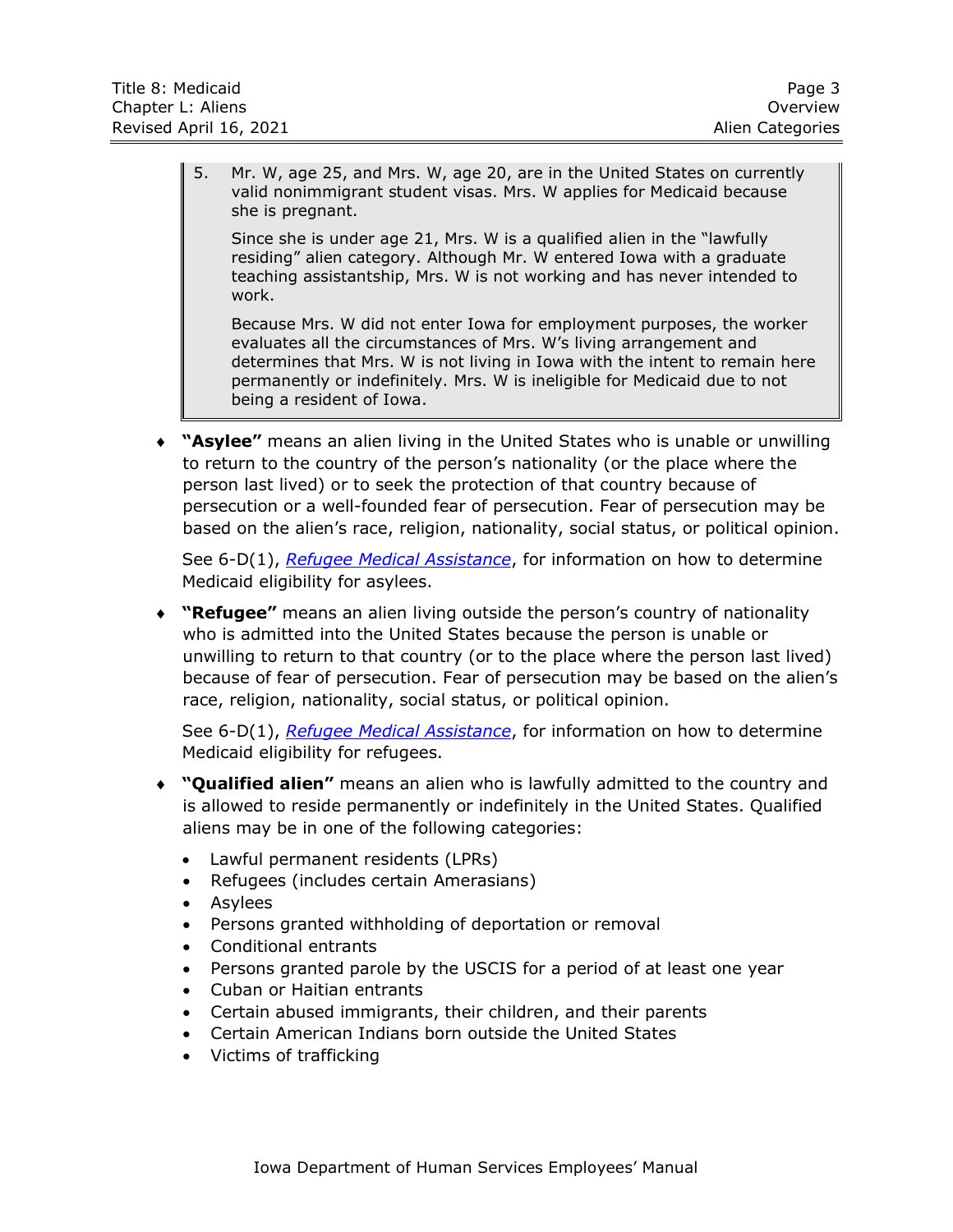- Iraqi and Afghan Special Immigrants
- Afghan Parolees
- Citizens of the Compact of Free Association States (COFA), which includes the Republic of the Marshall Islands, the Federated States of Micronesia, and the Republic of Palau, who are lawfully residing in the U.S.
- Children under age 21 who are "lawfully residing" in the United States in either an immigrant or nonimmigrant status that permits the child to remain in the United States either permanently or indefinitely. See the list of these alien statuses following the definition of "[lawfully residing](#page-5-0)."

Being "qualified" does not necessarily mean that the person is eligible for Medicaid. A qualified alien is only eligible for Medicaid once the person has maintained the qualified status for at least five years, except when the person is exempt from the five-year bar.

Qualified aliens who entered the United States before August 22, 1996 (the effective date of PRWORA) generally are eligible for Medicaid providing other Medicaid eligibility criteria are met.

Qualified aliens who entered the United States on or after August 22, 1996, may either be subject to a five-year bar or be exempt from the five-year bar. See [Aliens Subject to Five-Year Bar](#page-13-1) and [Aliens Exempt from Five-Year Bar](#page-14-0) for more information.

Qualified aliens subject to the five-year bar are not eligible for Medicaid, except for emergency services, for five years from the date of entry. When these aliens have been in the United States in a qualified status for five years, they may become eligible if all other Medicaid eligibility requirements are met.

NOTE: Lawful permanent residents may have a "sponsor." See [Sponsor](#page-22-0)  [Affidavits of Support and Deeming](#page-22-0) for information on deeming a sponsor's income and resources to the lawful permanent resident.

<span id="page-5-0"></span> **"Lawfully residing"** means an immigrant or nonimmigrant alien that the Department of Homeland Security considers as a long-term resident who has moved to the United States, is not required to maintain permanent residence in another country, and is allowed to remain in the United States either permanently or indefinitely.

Only children **under age 21** in a "lawfully residing" status are qualified aliens and may be eligible for Medicaid if all other eligibility requirements (including state residency) are met. Adults age 21 and over in a lawfully residing status are **not** considered qualified aliens for Medicaid eligibility purposes.

NOTE: A person **must meet Iowa residency requirements** in order to qualify for Medicaid**.** The USCIS may require persons in some alien statuses (e.g., nonimmigrants) to show they intend to maintain and return to their residences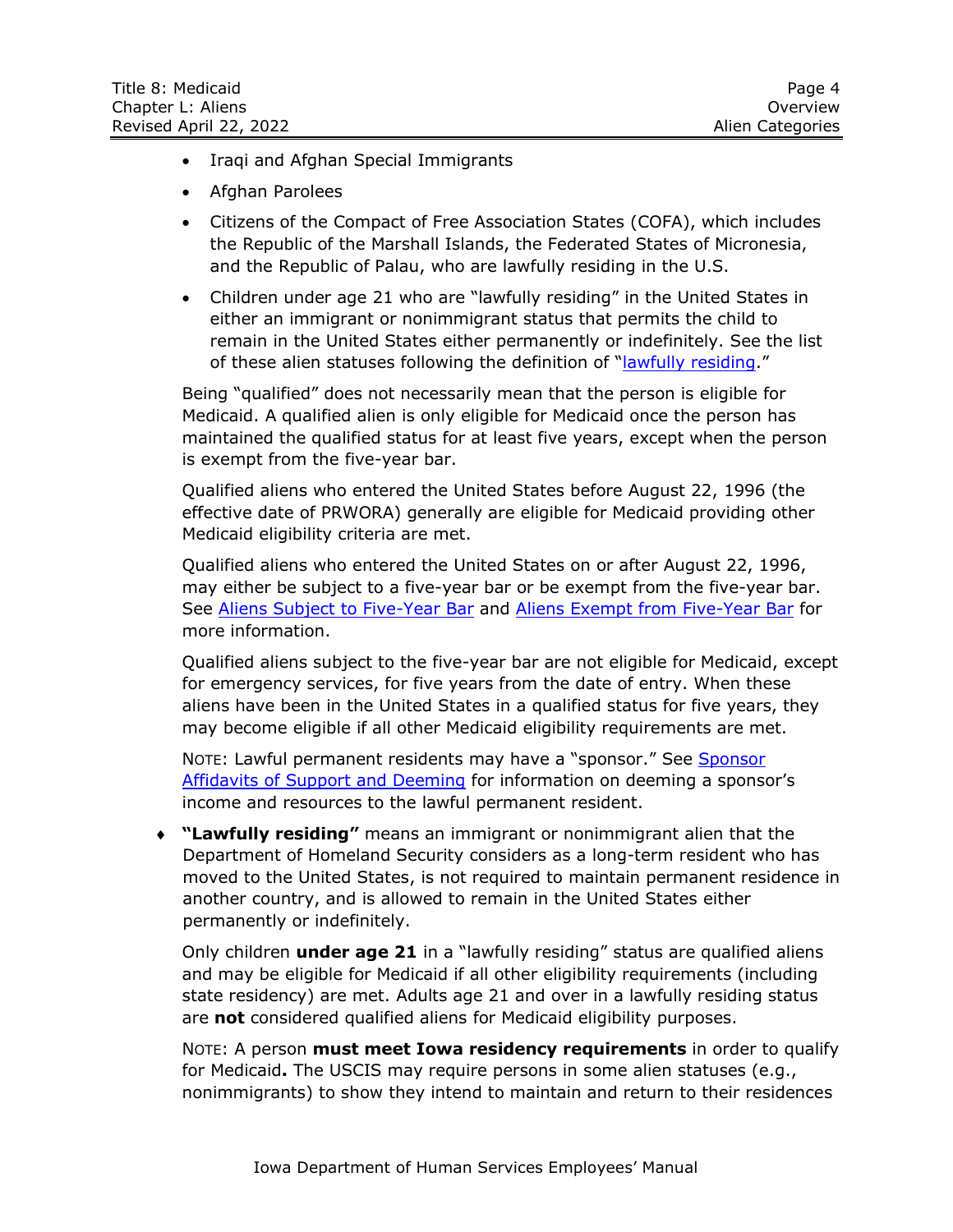| Title 8: Medicaid      | Page 5           |
|------------------------|------------------|
| Chapter L: Aliens      | Overview         |
| Revised April 22, 2022 | Alien Categories |

abroad. Therefore, such an alien status is an indicator that a person might not meet Iowa residency requirements.

However, alien status may **not** be used to determine a person is not an Iowa resident. All policies found at [8-C,](http://dhs.iowa.gov/sites/default/files/8-C.pdf) *Residency* and *Intent to Live in Iowa* must be applied when determining whether or not a nonimmigrant meets Iowa residency requirements.

Mr. and Mrs. X have three children. Mrs. X (age 34), Mr. X (age 35), and Child 1 (age 14) each have an I-94, *Arrival/Departure Record*, showing their status as a "lawfully residing" nonimmigrant. Child 2 and Child 3 (ages 10 and 8) are United States citizens.

If all other Medicaid eligibility requirements are met, including state residency, all three children are **eligible** for Medicaid. Mr. and Mrs. X are **ineligible** for full Medicaid because they are "lawfully residing" aliens age 21 and over. Limited Medicaid is available to cover treatment for an emergency medical condition if all other Medicaid eligibility requirements are met.

A **partial** list of "lawfully residing" class of admission and employment authorization codes is provided below. Additional alien categories and status codes may qualify. Contact SPIRS with questions.

- Aliens in a nonimmigrant status who have not violated the terms of the status under which they were admitted or to which they changed after admission. Such persons may include, **but are not limited to**:
	- $\Diamond$  A parent or child of a person with special immigrant status under Section 101(a)(27) of the INA, as permitted under Section  $101(a)(15)(N)$  of the INA (N8 or N9 visa, or A7 on EAD);
	- $\lozenge$  A fiancé of a citizen, as permitted under Section 101(a)(15)(K) of the INA (K1 visa or A6 on EAD);
	- $\lozenge$  A religious worker under Section 101(a)(15)(R) (R1 visa or B16 on EAD);
	- $\Diamond$  A person assisting the Department of Justice in a criminal investigation, as permitted under Section 101(a)(15)(S) of the INA (S visa or C21 on EAD);
	- $\Diamond$  A battered alien under Section 101(a)(15)(U) (U1-U5 visa or A19 or A20 on EAD); and
	- $\Diamond$  A person with a petition pending for three years or more, as permitted under Section 101(a)(15)(V) of the INA (V1-V3 visa).
- Aliens who have been paroled into the United States under section 212(d)(5) of the INA **for less than 1 year**, except for aliens paroled for prosecution, deferred inspection, or pending removal proceedings;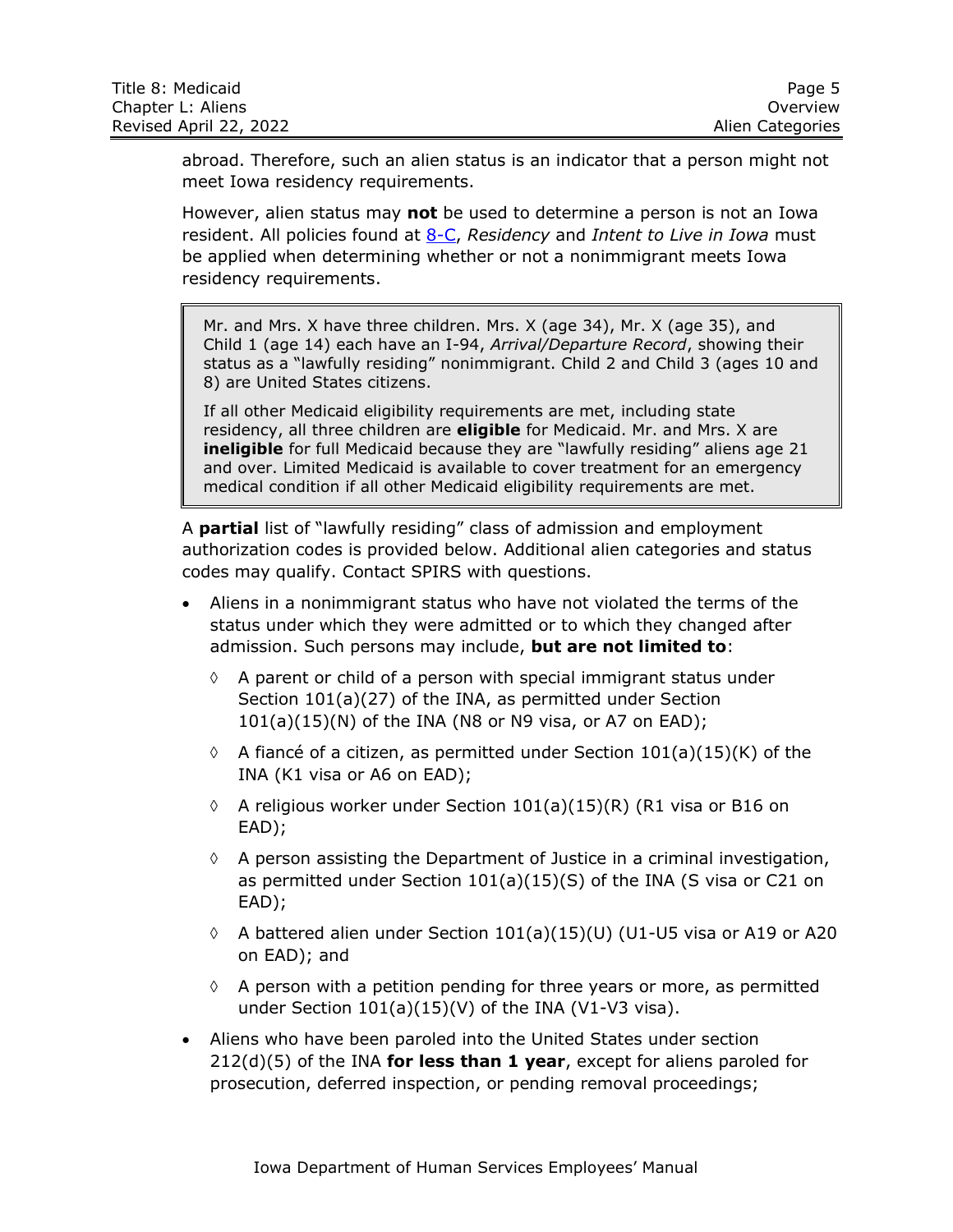| Title 8: Medicaid      | Page 6           |
|------------------------|------------------|
| Chapter L: Aliens      | Overview         |
| Revised April 22, 2022 | Alien Categories |

- Aliens belonging to one of the following classes:
	- $\Diamond$  Aliens whose visa petition has been approved and who have a pending application for adjustment of status (e.g., form I-485, *Application for Adjustment of Status*);
	- $\Diamond$  Aliens currently in temporary resident status as an amnesty beneficiary (Section 210 or 245A of the Immigration and Nationality Act (INA));
	- Aliens currently under temporary protected status under Section 244 of the INA, and pending applicants for temporary protected status who have been granted employment authorization (A12 on EAD);
	- $\Diamond$  Aliens who have been granted employment authorization under 8 CFR 274a.12(c)(9), (10), (16), (18), (20), (22), or (24) (C9, C10, C16, C18, C20, C22, or C24 on EAD);
	- $\Diamond$  Family unity beneficiaries under Section 301 of the Immigration Act of 1990 or Section 1504 of the Legal Immigrant Family Equity (LIFE) Act amendments (A13 or A14 on EAD);
	- Aliens currently under deferred enforced departure (DED) under a decision made by the President. (DED is not an immigration status. Persons under DED are allowed to remain in the United States during the period ordered by the President.);
	- $\Diamond$  Aliens currently in deferred action status. (This does not include aliens approved under the Deferred Action for Childhood Arrivals (DACA) process.);
	- $\Diamond$  Pending applicants for asylum under Section 208(a) of the INA or for withholding of removal under section 241(b)(3) of the INA or under the Convention Against Torture who has been granted employment authorization, and such an applicant under age 14 who has had an application pending for at least 180 days;
	- $\Diamond$  Aliens who have been granted withholding of removal under the Convention Against Torture; and
	- $\Diamond$  Aliens who have a pending application for Special Immigrant Juvenile status under section 101(a)(27)(J) of the INA.
- **"Nonqualified alien"** means a noncitizen residing in the United States. This includes all other aliens whose classification is not specifically listed under either [Aliens Subject to Five-Year Bar](#page-13-1) or [Aliens Exempt from Five-Year Bar.](#page-14-0)

A qualified alien or a nonqualified alien may be eligible for limited Medicaid for emergency services. See Limited Eligibility [for Certain Aliens.](#page-39-0)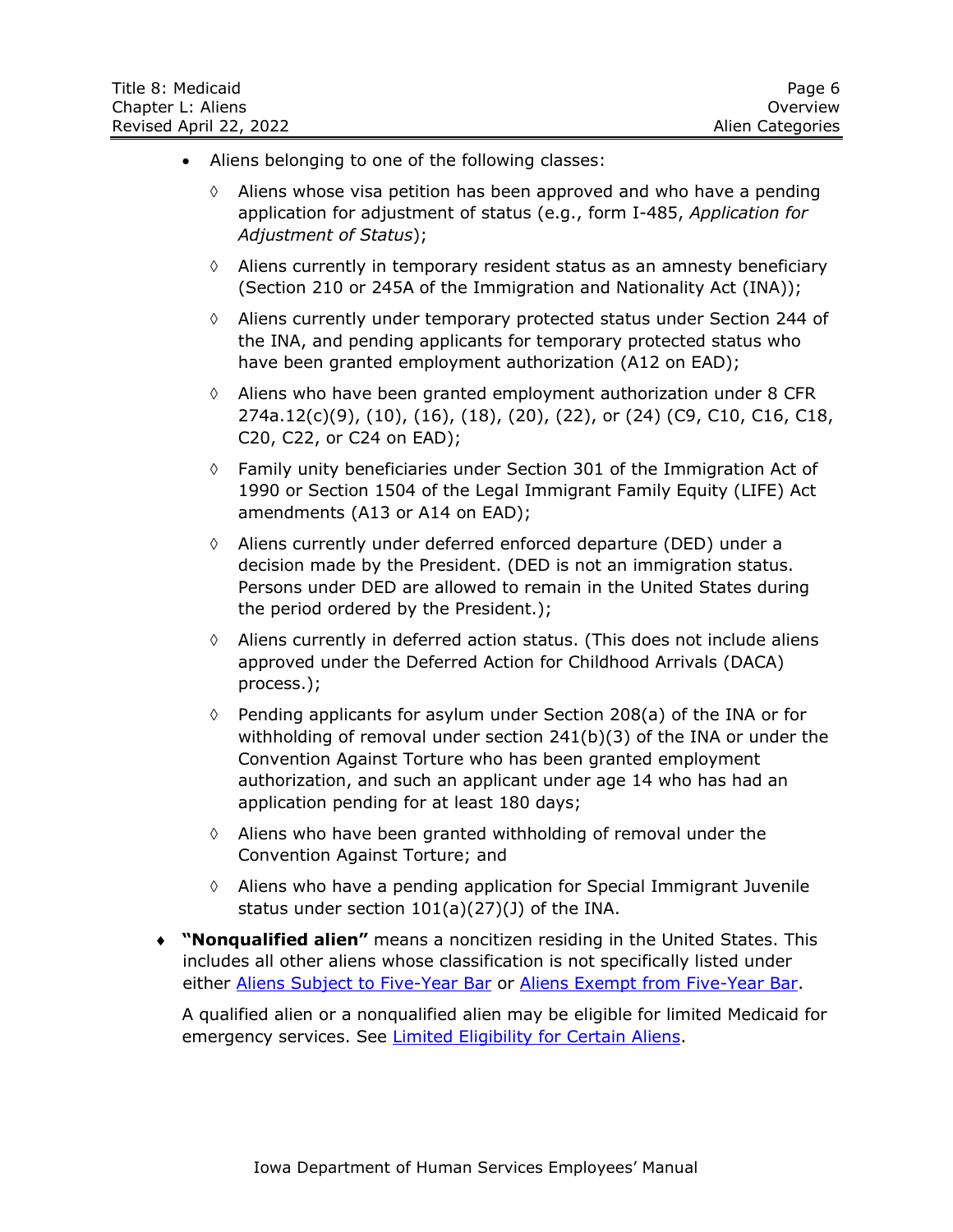# <span id="page-8-0"></span>**Public Charge**

#### **Legal reference:** 8 CFR 212.21; 42 CFR 431.300

Most forms of Medicaid do not result in a finding that an alien is "likely at any time to become a public charge". The term "likely at any time to become a public charge" refers to an alien who is likely at any time to become primarily dependent on the government for subsistence by either:

- The receipt of public cash assistance for income maintenance, or
- Long-term institutionalization at government expense.

"Public cash assistance for income maintenance" includes receipt of:

- ◆ Supplemental Security Income (SSI),
- Temporary Assistance for Needy Families (TANF) (the Family Investment Program (FIP) in Iowa),
- State cash assistance programs, such as State Supplementary Assistance, or
- Local cash assistance programs, such as General Assistance.

"Long-term institutionalization at government expense" means long-term government assistance for institutionalization including in a nursing home or mental health institution. "Long-term institutionalization" does not include imprisonment for conviction of a crime or institutionalization for short periods for rehabilitation purposes.

The U.S. Citizenship and Immigration Services (USCIS) makes the "likely at any time to become a public charge" finding on a case-by-case basis.

Individuals with questions about their specific situation should consult an immigration attorney.

**NOTE:** State Medicaid agencies restricts the use or disclosure of Medicaid information concerning applicants or members to purposes directly connected with the administration of the Medicaid program. The determination of whether an individual is "likely at any time to become a public charge" **is not** directly related to administration of the Medicaid program. This means that the state Medicaid agency **cannot** share Medicaid enrollment information for an applicant or member with the Department of Homeland Security/USCIS for this purpose.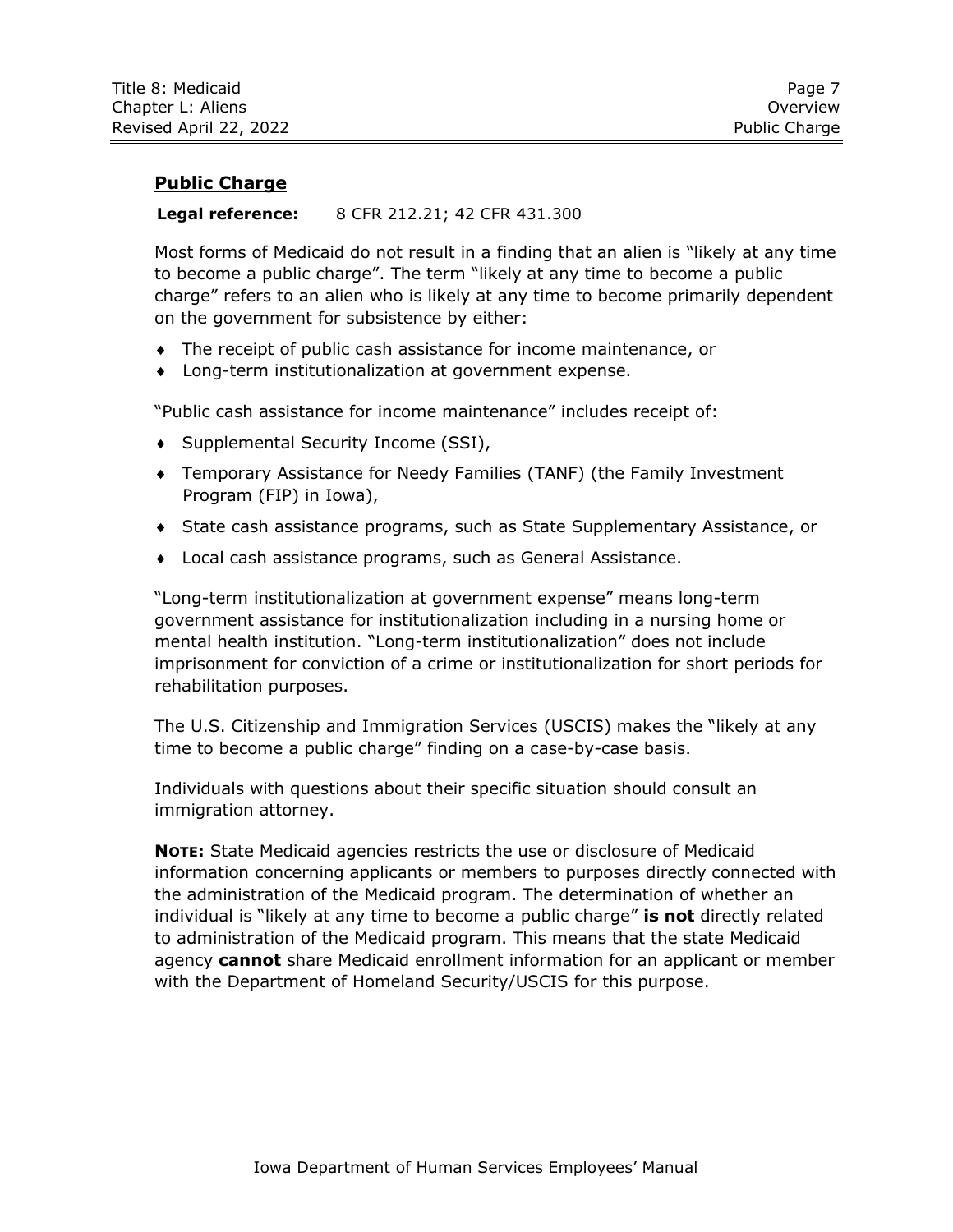# <span id="page-9-0"></span>**Alien Status Attestation and Verification Requirements**

#### **Legal reference:** 42 CFR 435.406, 435.949, 435.952, and 435.956; 441 IAC 75.11(1), (2), and (4); 76.13(3); P.L. 104-193 and 105-33; 42 U.S.C. 1396b(v) as amended by P.L. 111-3

Individuals who are not citizens or nationals of the United States must attest to and have their eligible alien status verified in order to qualify for full Medicaid coverage. See 8-C, *[Declaring Citizenship or Alien Status](http://dhs.iowa.gov/sites/default/files/8-C.pdf)*, for attestation requirements. **NOTE:** An answer of blank or 'No' the question "…do you have eligible immigration status?" is treated as an attestation of eligible immigration status in some scenarios as detailed in NJA0063, [Alien Chart.](http://dhssp/manual/JobAids/Chapter3JobAids/NJA0063_Alien_Chart.pdf)

To have an eligible alien status, an individual must be a "qualified alien" and either have maintained the qualified status for at least five years or be exempt from the fiveyear waiting period.

Individuals whose eligible alien status cannot be verified through an electronic data match shall be allowed a 90-day Reasonable Opportunity Period (ROP) to provide proof. See [Reasonable Opportunity Period \(ROP\) for Eligible Aliens](#page-10-0) for details.

Individuals who do not qualify for full Medicaid coverage due to their alien status may qualify for limited Medicaid for emergency services. Attestation and verification of eligible alien status are **not** required in order to qualify for limited Medicaid for emergency services coverage. See [Limited Eligibility for Certain Aliens](#page-39-0) for information on Medicaid for emergency services.

Electronic data matching is the primary method of verifying attested eligible alien status. An individual shall **only** be required to verify alien status when verification could not be obtained electronically. **Only** verify alien status for applicants or members who claim to have eligible alien status, either by:

- Answering Yes to the question, "Do you have eligible immigration status?", or
- Otherwise indicating they have eligible alien status. For example, despite answering No to the question, "Do you have eligible immigration status?" the person provides immigration document information indicating a possible eligible alien status. NOTE: Expired documents provided by or on behalf of an applicant or member may be used for attestation or verification of alien status unless questionable.

Do not attempt to verify alien status on individuals who have clearly indicated they are undocumented or not here legally, or whose immigration document information indicates they would never be eligible for anything except limited Medicaid for emergency services (e.g., those whose immigration document would always produce an outcome of "restricted" in the Alien Chart – Medicaid Only document).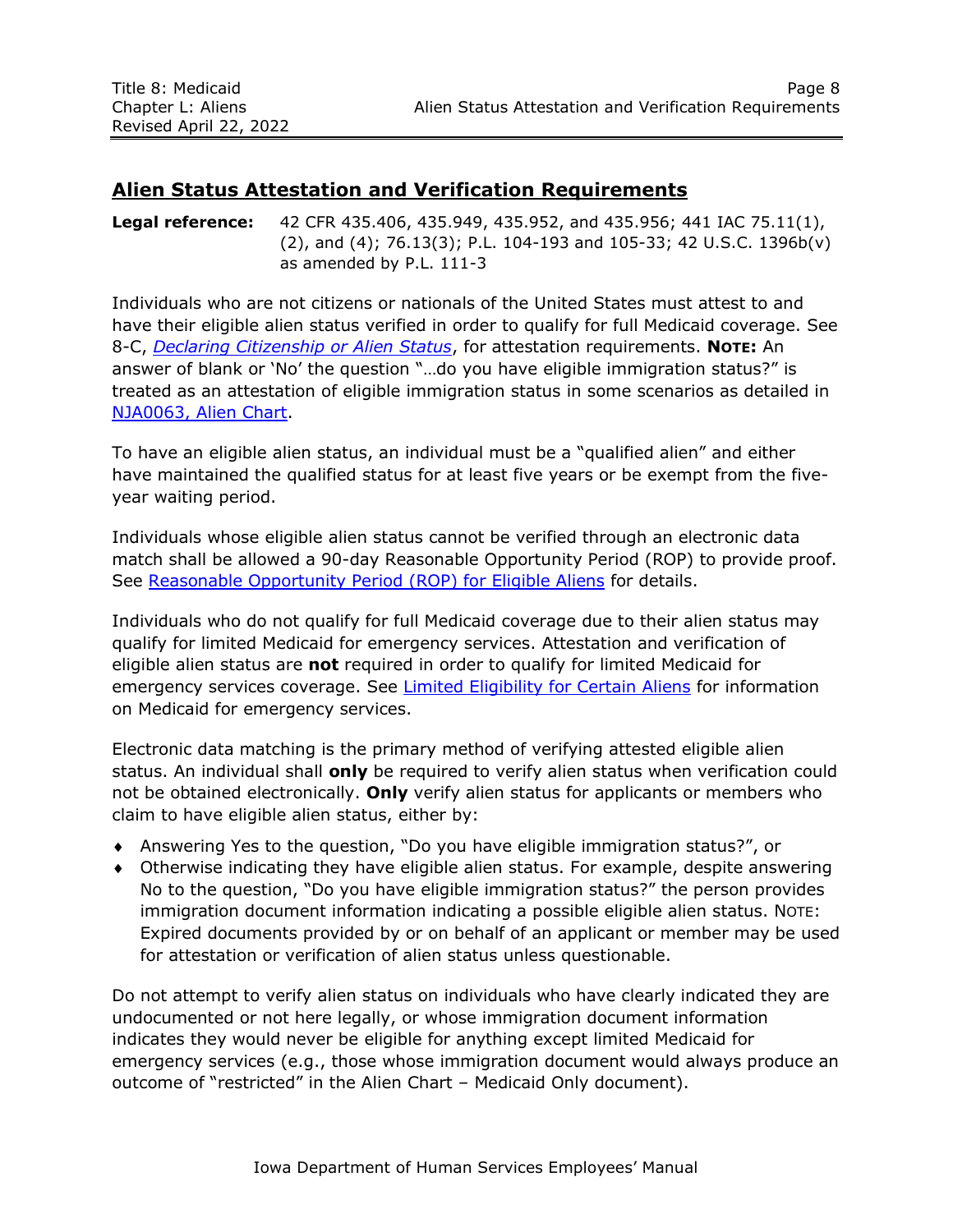Similarly, **never** attempt to verify alien status for individuals who are only listed as members of the household but are not actually applying. [Comm. 233,](http://dhs.iowa.gov/sites/default/files/Comm233.pdf) *Rights and [Responsibilities](http://dhs.iowa.gov/sites/default/files/Comm233.pdf)*, informs individuals that we will not contact the Department of Homeland Security about those who are not applying.

However, do attempt to verify alien status for applicants or members who have indicated they are here legally/have eligible alien status, even if it is apparent the person does not yet meet the 5-year bar.

Refer to NJA0063, *[Alien Chart](http://dhssp/manual/JobAids/Chapter3JobAids/NJA0063_Alien_Chart.pdf)* and NJA0062, *[Electronic Data Source Verification](http://dhssp/manual/JobAids/Chapter3JobAids/NJA0062_Electronic_Data_Source_Verification.pdf)* for complete verification procedures.

<span id="page-10-0"></span>Individuals for whom eligible alien status is not verified are eligible only for limited Medicaid for emergency services if they would otherwise be eligible for Medicaid.

# **Reasonable Opportunity Period (ROP) for Eligible Aliens**

**Legal reference:** 42 CFR 435.956(b), 435.911(c); 441 IAC 75.11(2)(c)

Individuals whose attested eligible alien status cannot be verified through an electronic data match shall be allowed a 90-day ROP to provide proof. The ROP begins with the date the *Notice of Action* is received and continues for 90 days. The date of receipt is considered to be 5 days from the date of the *Notice of Action*.

Full Medicaid shall be provided during the ROP if the person is otherwise eligible. If proof is not received by the end of the 90-day ROP, benefits end subject to timely notice requirements.

Even though they are eligible for full Medicaid during a 90-day reasonable opportunity period (ROP), individuals are not eligible for full Medicaid for any retroactive months until the attested eligible alien status has been verified. Only approve full Medicaid coverage for any retroactive months once the necessary verification of attested eligible alien status is received, and provided that retroactive coverage is needed and all retroactive eligibility requirements have been met as detailed at 8-B, *[Determining Eligibility for the Retroactive Period](http://dhs.iowa.gov/sites/default/files/8-B.pdf)*, and 8-A, *[Definitions](http://dhs.iowa.gov/sites/default/files/8-A.pdf)*, Retroactive Period.

If the attested eligible alien status is not verified via data matching, determine if the person is eligible for a 90-day reasonable opportunity period (ROP) by running EDBC in ELIAS. If the 90-day ROP is approved, send the client a *Notice of Action* approving Medicaid along with Comm. 258, *Verifying Citizenship/Identity and/or Immigration Status*. ELIAS will automatically deny at the end of the 90-day ROP if no verification is returned.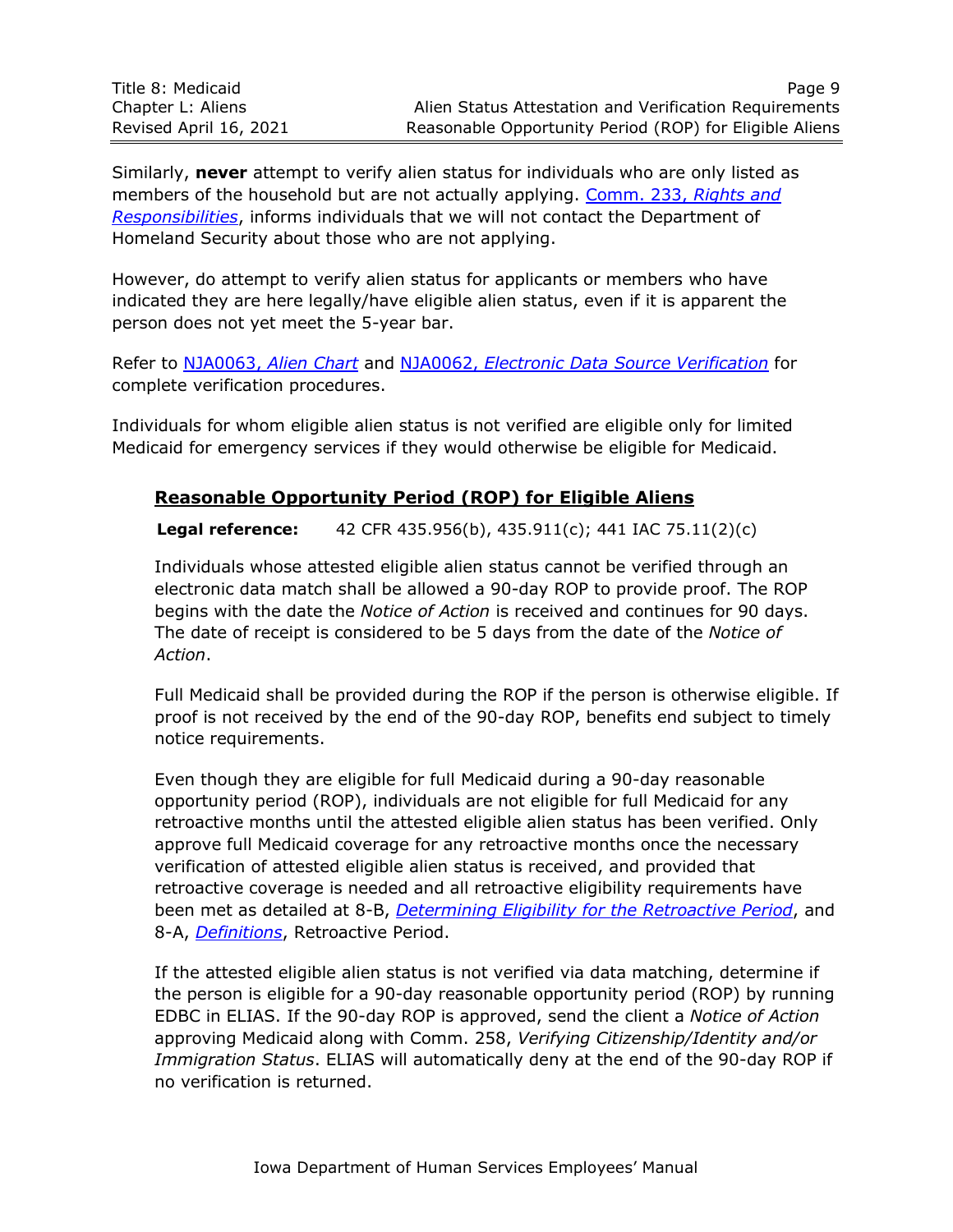If the 90-day ROP is denied, leave the case in pending status in ELIAS and send a Request for Information (RFI) for verification of alien status. If the verification is not received by the due date, deny or cancel full Medicaid for that individual.

NOTE: Since attestation and verification of an eligible alien status are **not** required in order to qualify for limited Medicaid for emergency services coverage, determine eligibility for limited Medicaid for emergency services, including eligibility for any retroactive months as detailed at 8-B, *[Determining Eligibility for](http://dhs.iowa.gov/sites/default/files/8-B.pdf) [the Retroactive Period](http://dhs.iowa.gov/sites/default/files/8-B.pdf)*, and 8-A, *[Definitions](http://dhs.iowa.gov/sites/default/files/8-A.pdf)*, Retroactive Period, as described under [Limited Eligibility for Certain Aliens](#page-39-0).

A new ROP must be allowed each time the person is required to verify eligible alien status.

To determine continued eligibility for full Medicaid, alien status must be reverified when the individual reports a change in alien status or the department receives information indicating there has been an alien status change, and at annual review for alien statuses that are subject to change. For example, lawful permanent resident (LPR) alien children under the age of 21 who have resided in the United States less than five years, lawfully residing alien children under the age of 21, and children with battered alien or parolee status must have their continued alien status verified at each annual review or if their alien status changes. Refer to NJA0063, *[Alien Chart](http://dhssp/manual/JobAids/Chapter3JobAids/NJA0063_Alien_Chart.pdf)* for additional details.

# <span id="page-11-0"></span>**Alien Verification**

Documentation of alien status is issued by the U.S. Citizenship and Immigration Services (USCIS), part of the Department of Homeland Security. Older documents were issued by the Immigration and Naturalization Service (INS).

Eligibility Indicators returned by the Verify Lawful Presence (VLP) electronic data matching service are the primary source used to verify and determine alien status for Medicaid eligibility purposes.

When Eligibility Indicators obtained via VLP are insufficient to determine Medicaid eligibility, the determination of alien status is based upon the Alien Documentation Chart – [Medicaid Only.](http://dhssp/manual/subsite/Chapter3References/Alien%20Chart%20-%20Medicaid%20Only.xlsx)

This chart lists some documents commonly used to show alien status. Note that there may be **other** documents acceptable to show alien status that are **not listed** in this chart. See [Aliens Subject to Five-Year Bar](#page-13-1) and [Aliens Exempt from](#page-14-0) [Five-Year](#page-14-0) Bar for complete explanation of Medicaid status.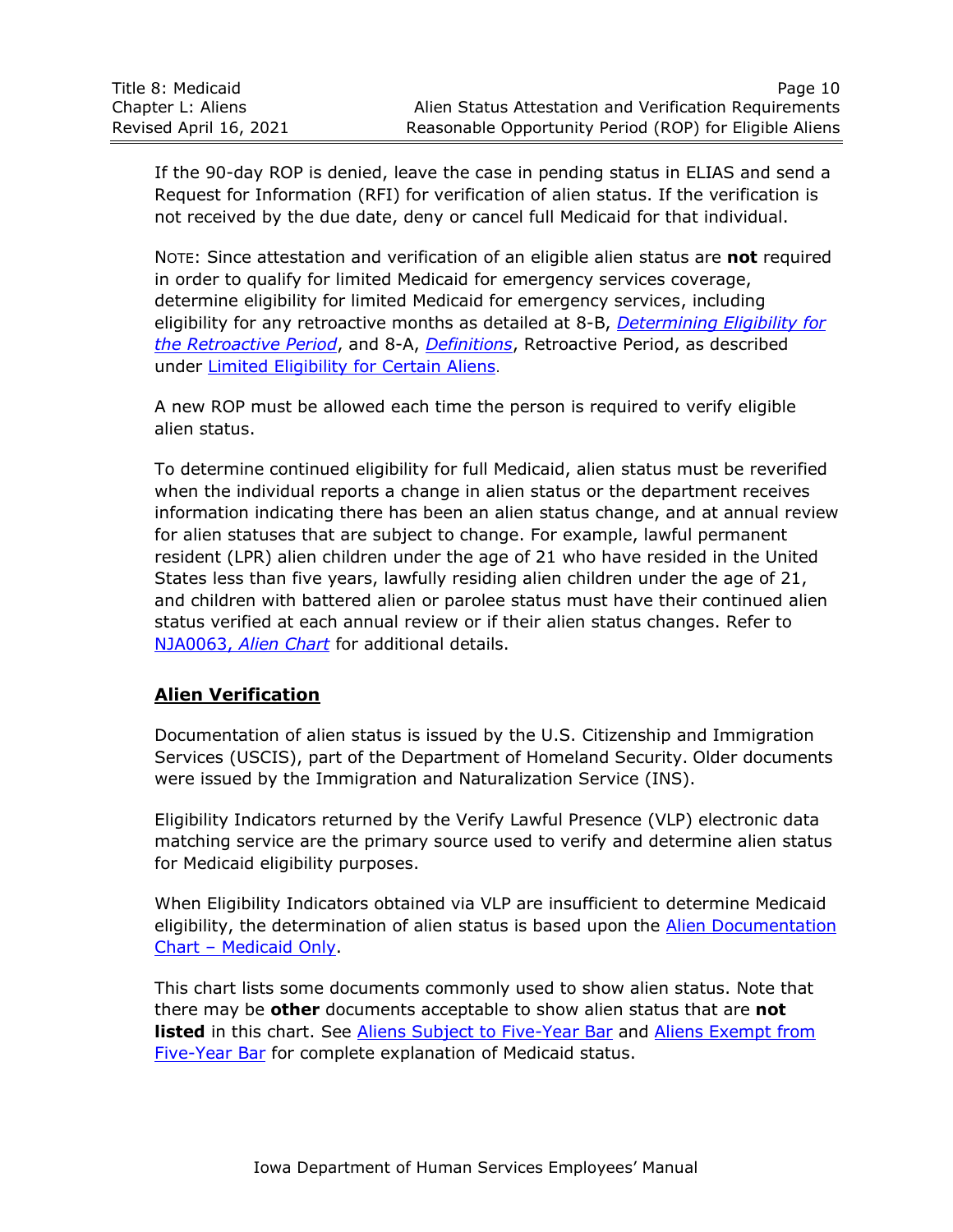Prior to the creation of VLP, the Systematic Alien Verification for Entitlement (SAVE) system was used to verify alien status. Since SAVE returns the same information as VLP, there is no longer a need to attempt SAVE in most situations. SAVE should only be used in limited circumstances where VLP cannot be accessed, such as when the Medicaid case is being processed in ABC rather than ELIAS or when SAVE needs to be used as a workaround because VLP is not working correctly. Note that a VLP Eligibility Indicator Status of "Invalid Indicators – Insufficient to Run EDBC" simply means that the determination of alien status must be made using the Alien Documentation Chart-Medicaid Only and is **not** a reason to attempt SAVE.

Subject to the requirement to use electronic data matching to attempt to validate reported alien status, expired documents provided by or on behalf of an applicant or member may be used for attestation or verification of alien status unless questionable.

- 1. When Mr. N applies he provides a passport that expired several years earlier. This passport shows he was born in one of the COFA Islands. Where a person was born is not something that changes, so the passport showing he is a citizen of one of the COFA Islands is a sufficient document to use even though it is expired
- 2. Same as example 1, but the worker has reason to question either the validity of the passport itself (e.g. it appears to be forged, altered, or is otherwise inauthentic or unreadable) or the alien status shown (e.g. the passport shows a name, DOB, or place of birth that is inconsistent with other available information). The worker requests additional information/verification to resolve any discrepancies.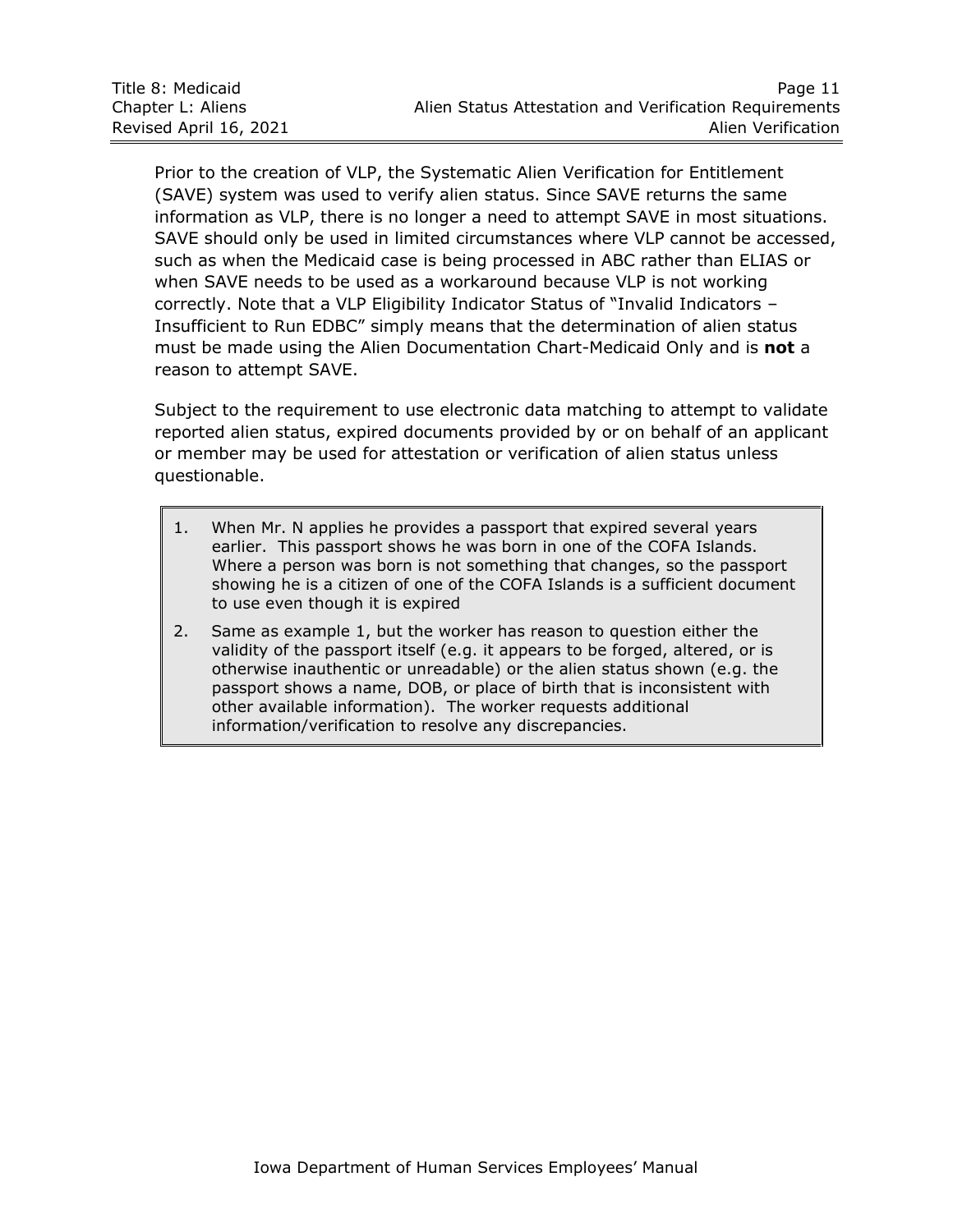# <span id="page-13-0"></span>**Nonfinancial Eligibility**

**Legal reference:** 441 IAC 75.11(1), (2), (3), and (4); 42 U.S.C. 1396b(v) as amended by P.L. 111-3; P.L. 117-43 Section 2502

In addition to requirements in this chapter that are specific to aliens, eligible aliens must meet the categorical, financial, and nonfinancial eligibility criteria of an existing MAGI-related or Non-MAGI-related coverage group. See 8-C, *[Nonfinancial Eligibility](http://dhs.iowa.gov/sites/default/files/8-C.pdf)*, and 8-F, *[Coverage Groups](http://dhs.iowa.gov/sites/default/files/8-F.pdf)*.

The following sections address:

- Aliens [subject to five-year bar](#page-13-1)
- [Aliens exempt from five-year bar](#page-14-0)
- [Migrants](#page-16-0)
- ◆ [Social security numbers](#page-17-1)
- ◆ [Victims of trafficking](#page-18-0)
- **[Iraqi and Afghan Special Immigrants](#page-20-0)**
- <span id="page-13-1"></span>[Afghan Parolees](#page-21-0)

#### **Aliens Subject to Five-Year Bar**

**Legal reference:** 441 IAC 75.11(249A), P.L. 104-193; 42 U.S.C. 1396b(v) as amended by P.L. 111-3 and Iowa Code 249A.3A

Aliens listed in this section who enter the United States **on or after** August 22, 1996, are barred from receiving Medicaid except limited Medicaid for emergency services for five years. The five-year period begins on the date the person enters the United States with one of the following statuses and retains a legal status:

- Aliens aged 21 or over who are lawfully admitted for permanent residency. NOTE: **Lawful permanent residents (LPRs)** may be required to have a sponsor and may be subject to deeming of income or resources from the sponsor. See [Sponsor Affidavits of Support and Deeming](#page-22-0) for more information.
- Aliens ages 21 or over who are **paroled** into the United States under section 212(d)(5) of the Immigration and Nationality Act (INA) for a period of at least one year. **NOTE:** See one exception, for children paroled less than one year, under the definition of "[lawfully residing](#page-5-0)".
- **Battered aliens** ages 21 or over who are designated under 8 USC 1641(c) and who do not live with the abuser. Refer to [Battered Aliens](#page-32-0) for more information.

NOTE: The five-year bar does not apply to aliens in these categories who entered the U.S. before August 22, 1996. The five-year bar also does not apply to aliens in these categories who are children under the age of 21.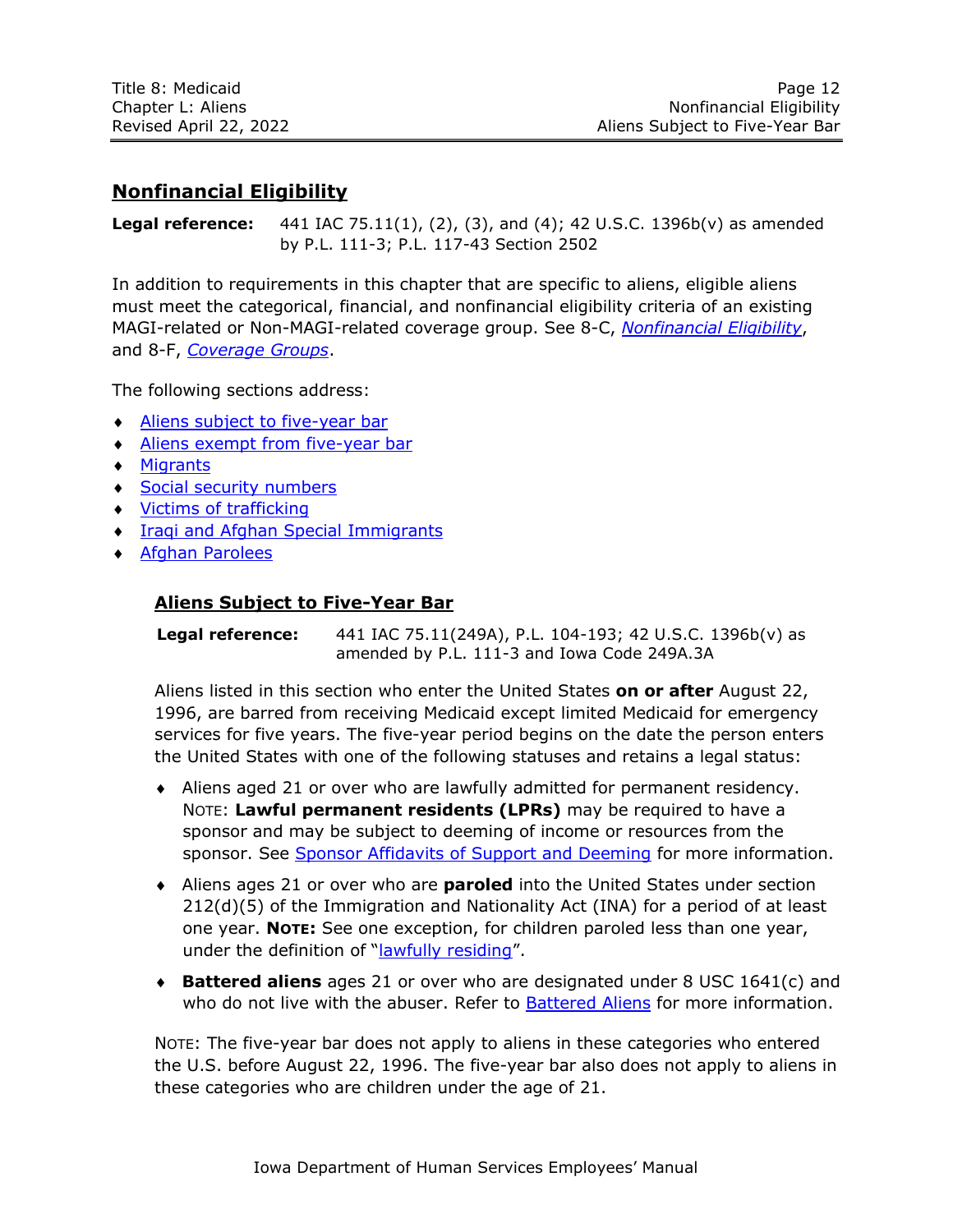# <span id="page-14-0"></span>**Aliens Exempt From Five-Year Bar**

**Legal reference:** 441 IAC 75.11(249A), P.L. 104-193, P.L. 105-33; 42 U.S.C. 1396b(v) as amended by P.L. 111-3, and Iowa Code 249A.3A

If all other Medicaid eligibility factors are met, aliens with one of the following statuses are eligible for Medicaid from the date the person obtains the status:

 **Qualified aliens who entered the United States before August 22, 1996**, including conditional entrants under section 203(a)(7) of the Immigration and Nationality Act (INA) as in effect before April 1, 1980.

NOTE: Contact SPIRS for help when an alien entered before August 22, 1996, but obtained a qualified status on or after that date.

- **Refugees** admitted under section 207 of the INA.
- **Amerasian** aliens treated as refugees.
- Aliens granted **asylum** under section 208 of the INA.
- Aliens whose **deportation or removal is withheld** under section 243(h) or section 241(b)(3) of the INA.
- **Cuban or Haitian entrants** under section 501(e) of the Refugee Education Assistance Act of 1980.
- Members of **federally recognized American Indian tribes and Canadianborn American Indians who have treaty rights** to cross the United States borders with Canada and Mexico. There is an extensive list of these tribes. Contact SPIRS if you question whether a tribe is included.
- Aliens lawfully admitted for permanent residence who are **veterans honorably discharged** for reasons other than alienage and their spouses, surviving unremarried spouses, and unmarried dependent children. This includes the alien spouses, surviving unremarried spouses, and unmarried dependent children of veterans who are U.S. citizens or deceased veterans.
- Aliens lawfully admitted for permanent residence who are **active-duty personnel** of the United States Armed Forces and their spouses, surviving unremarried spouses, and unmarried dependent children.

This includes the alien spouses, surviving unremarried spouses, and unmarried dependent children of active duty personnel who are U.S. citizens or of deceased active-duty personnel. "Active duty" excludes temporary full-time duty for training purposes performed by members of the National Guard or Reserves.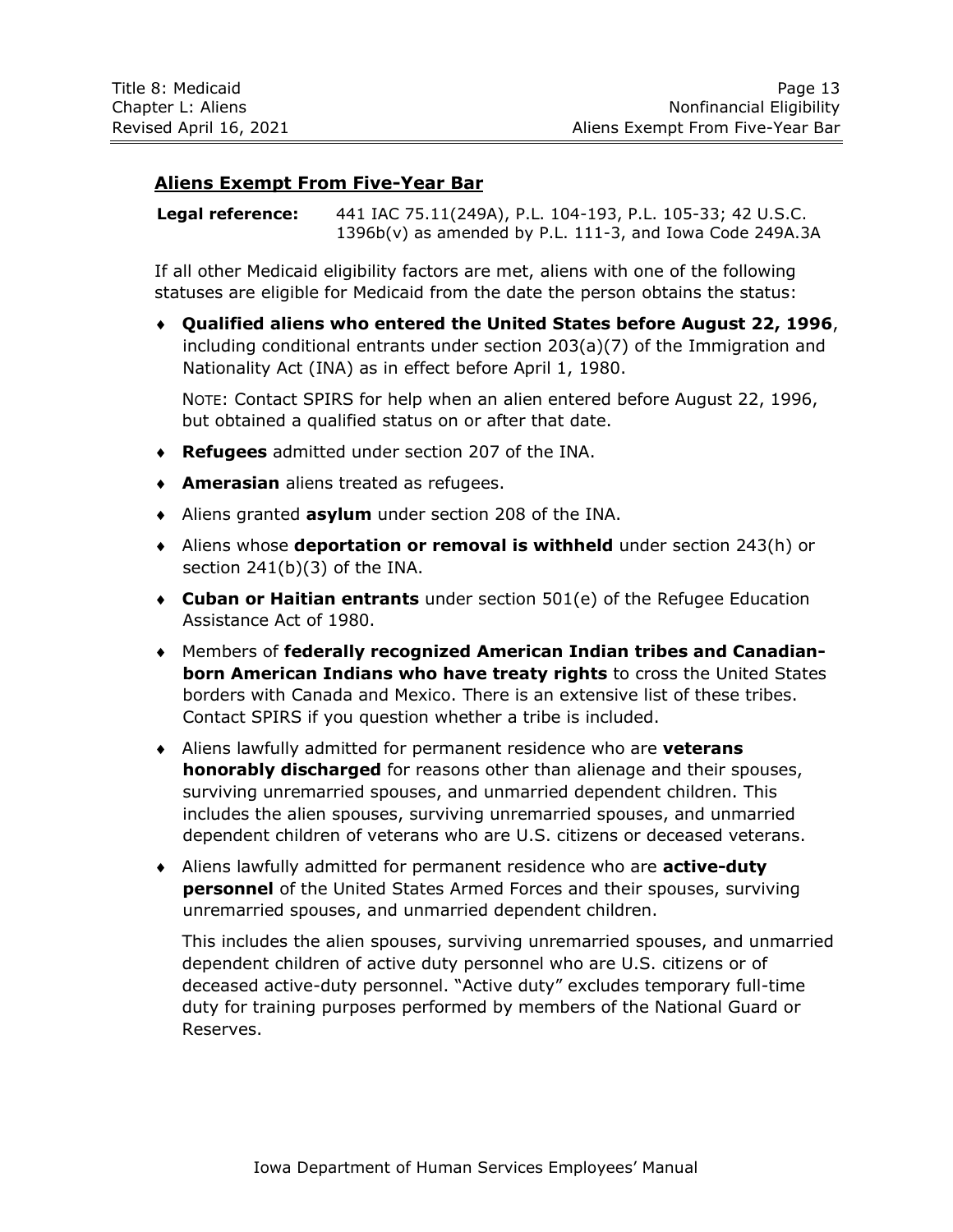**Victims of trafficking** with a certification letter (for adults) or an eligibility letter (for minor children) issued by the U.S. Department of Health and Human Services (HHS) that has been verified by calling the trafficking verification line. Trafficking victims are eligible only for a limited period of time from the date in the original certification or eligibility letter, unless HHS issues a recertification letter. See [Victims of Trafficking](#page-18-0) for additional information.

Without this letter or when the time limit expires, trafficking victims are not eligible for Medicaid unless another qualifying status is obtained.

- **Iraqi and Afghan Special Immigrants**. See [Iraqi and Afghan Special](#page-20-0)  [Immigrants](#page-20-0) for specific instructions. These Special Immigrants are either lawful permanent residents (LPRs) or Conditional Permanent Residents (CPRs) but are eligible for Medicaid to the same extent as refugees.
- **Afghan Parolees.** These individuals are eligible for Medicaid to the same extent as refugees. See Afghan [Parolees](#page-21-0) for specific instructions, including time limits specific to Afghan Humanitarian Parolees.
- **Citizens of the Compact of Free Association States (COFA)**, which includes the Republic of the Marshall Islands, the Federated States of Micronesia, and the Republic of Palau, who are lawfully residing in the U.S.

NOTE: COFA migrants age 21 and over who adjust to LPR status are no longer exempt from the five-year bar (unless they meet another exemption from the five-year bar); children under age 21 who adjust from COFA to LPR status remain exempt from the five-year bar. The five-year bar for individuals age 21 and over who adjust from COFA to LPR status is calculated as follows:

- If the individual adjusted to LPR status before 12/27/2020, the five-year bar begins on the date they adjusted to LPR.
- If the individual adjusted to LPR status after 12/27/2020, the five-year bar started on the date they entered the US as a COFA migrant. Such individuals could be qualified non-citizens (with a VLP Eligibility Indicator QNC=Y) as early as 12/27/2020.
- **Alien children under the age of 21 who are**:
	- Paroled into the United States under section 212(d)(5) of the INA for a period of at least one year;
	- Battered as defined in 8 USC 1641(c). Refer to **Battered Aliens** for more information; or
	- In one of the statuses listed after the definition of "[lawfully residing](#page-5-0)." NOTE: Verification that these children continue in one of these statuses is required at each annual review.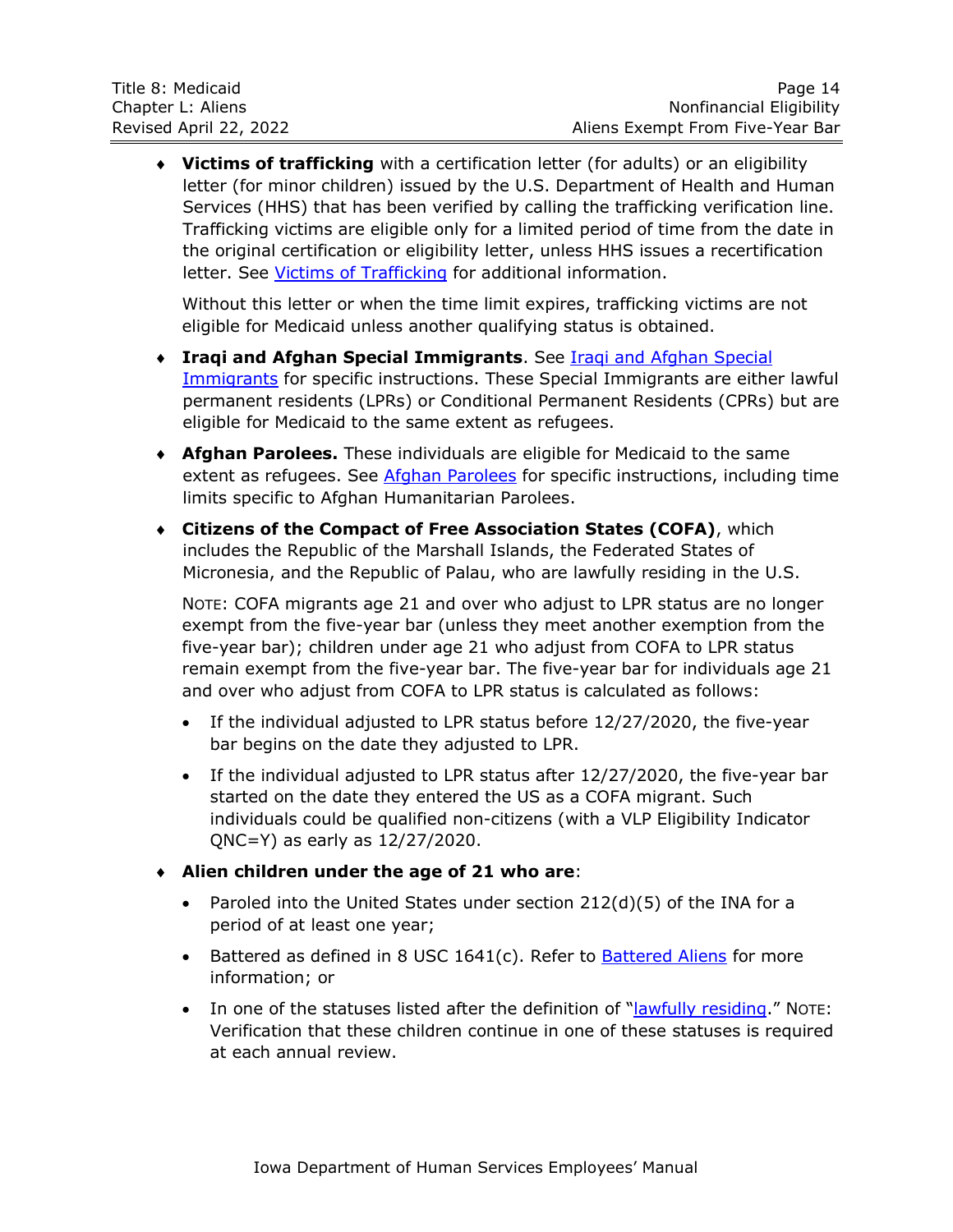- Attempt to use the documentation presented at application to verify the child's continued lawfully residing status.
- If additional documentation is needed, the household must provide proof of continued lawfully residing status for the child.
- When continuation in one of these statuses cannot be verified, see also [Limited Eligibility for Certain Aliens](#page-39-0) for benefits available to the child.

When these lawfully residing children reach age 21, they become ineligible for Medicaid other than limited Medicaid for emergency services unless they obtain another qualified alien status.

## **Children under age 21 who have been lawfully admitted for permanent residence (LPR).**

NOTE: Verification that these children continue in LPR status is required at each annual review. When reverifying alien status for these children, follow policies and procedures detailed at Alien Status [Attestation and](#page-9-0) Verification [Requirements,](#page-9-0) [Reasonable Opportunity Period \(ROP\) for](#page-10-0) Eligible Aliens, and Limited [Eligibility for Certain Aliens.](#page-39-0)

When LPR children reach age 21, they become subject to the five-year bar. They are ineligible for Medicaid other than limited Medicaid for emergency services until they meet the five-year requirement or meet another exemption.

A system-generated notice will be issued canceling the child at age 21 and recalculating eligibility for other household members based on the reduced household size.

- 1. Child A (age 20) receives FMAP with her 2-year-old son. She has been in the United States as an LPR for seven years. When she turns age 21, she can continue on FMAP with her child, if all other eligibility requirements are met.
- <span id="page-16-0"></span>2. Same as example 1, except Child A has been in the United States as an LPR for only two years. When she turns age 21, she is no longer eligible for Medicaid (except for emergency services) unless another exemption from the five-year bar applies.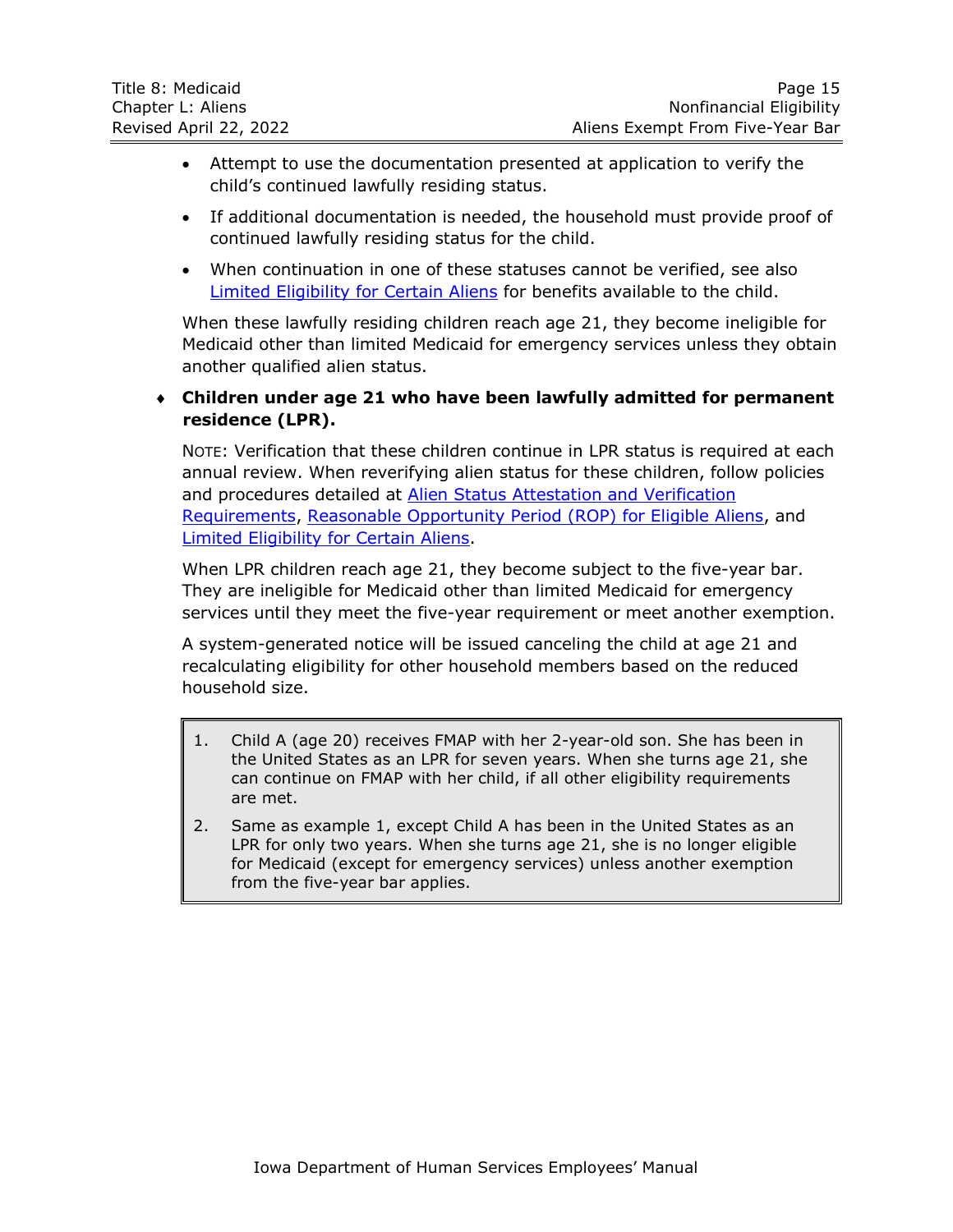#### <span id="page-17-0"></span>**Migrants**

#### **Legal reference:** 441 IAC 75.11(1), (2), and (3)

Migrants are people who travel between states or counties to find work on a seasonal basis. They are usually employed in agricultural situations. If the migrant is also an alien, verify the migrant's alien status to determine Medicaid eligibility.

When a migrant enters Iowa for employment purposes, the person is considered a resident. This policy makes it possible for migrants to meet the residency requirement and to receive Medicaid, if otherwise eligible. The migrant must meet all other program eligibility requirements.

#### <span id="page-17-1"></span>**Social Security Number**

#### **Legal reference:** 42 CFR 435.910, IAC 75 (Rules in Process)

Except for aliens in the United States unlawfully who may qualify only for limited Medicaid for emergency services, each person applying for Medicaid must meet the requirements described at 8-C, *[Social Security Number](http://dhs.iowa.gov/sites/default/files/8-C.pdf)*.

Individuals who are not in the U.S. lawfully do not have the documentation required to apply for a SSN. However, do not assume that an individual currently without a lawful alien status does not have a SSN.

Some unlawful aliens may have SSNs because they originally gained entrance to the United States with a lawful status, but their status has since changed to unlawful. Ask for the SSN from an unlawful alien, but do not deny assistance if the person fails to provide the number.

When necessary, assist Victims of Trafficking in obtaining non-work SSNs by sending a letter to the Social Security Administration that:

- ◆ Is on letterhead.
- Includes the applicant's name.
- Mentions that this person is a trafficking victim.
- References that the number is required to receive Medicaid, not for work.
- States that the applicant meets the requirements to receive Medicaid except for the SSN.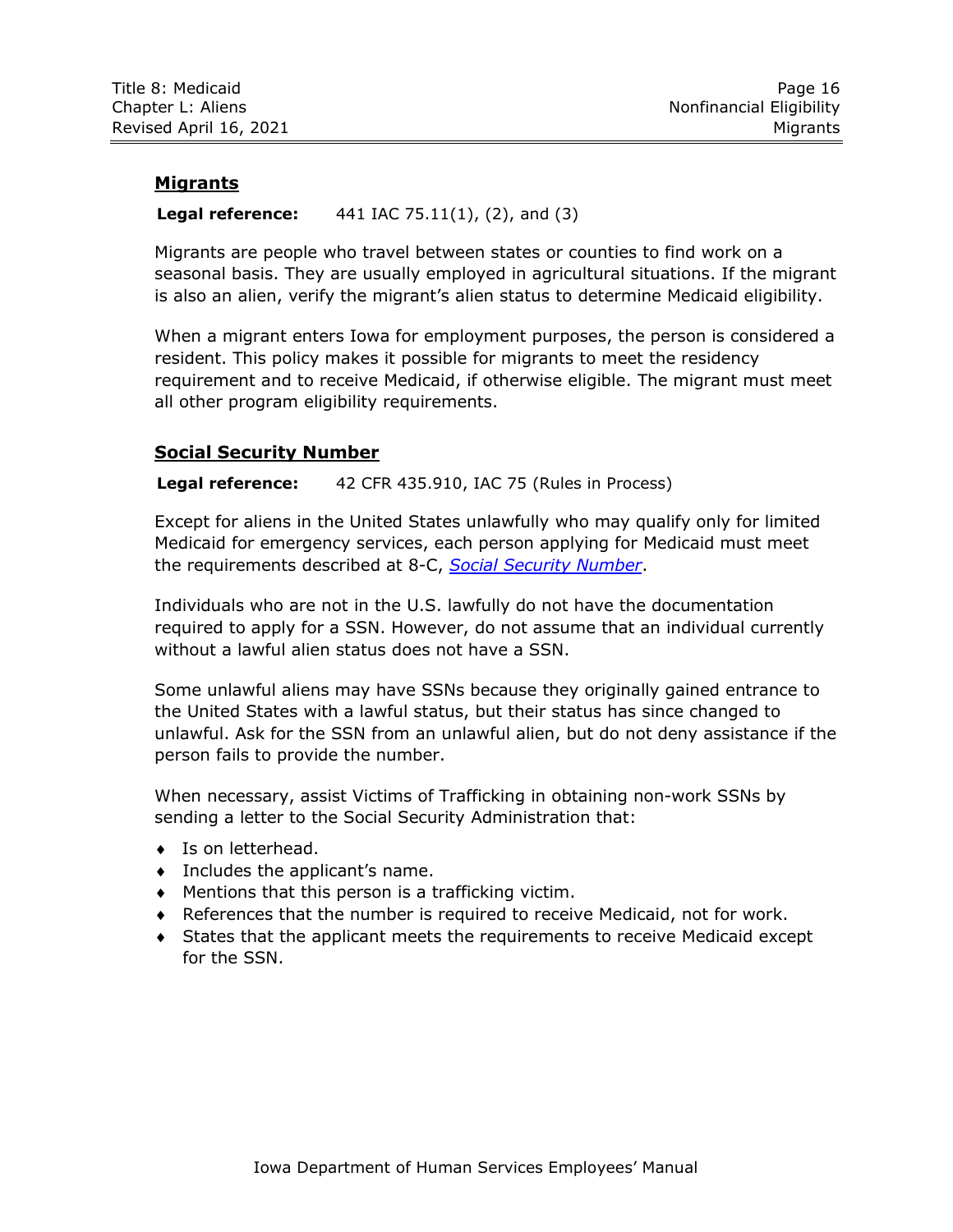| Title 8: Medicaid      | Page 17                  |
|------------------------|--------------------------|
| Chapter L: Aliens      | Nonfinancial Eligibility |
| Revised April 22, 2022 | Victims of Trafficking   |

# <span id="page-18-0"></span>**Victims of Trafficking**

**Legal reference:** Trafficking Victims Protection Act of 2000 (TVPA), P.L. 106-386 {8 U.S.C. 7105(b)(1)} and Trafficking Victims Protection Reauthorization Act of 2003 (TVPRA), P.L. 108-193; 45 CFR 400.211; 441 IAC 60.7(217), 75 (Rules in Process)

Aliens who are certified as Victims of Trafficking by the U.S. Department of Health and Human Services' (HHS) Administration for Children and Families' Office on Trafficking in Persons (OTIP) are "qualified aliens" for Medicaid. A victim of trafficking is eligible for Medicaid to the same extent as a person with refugee status for the period for which HHS certifies them.

The HHS certifies a victim of trafficking for the period described at 6-D(1), *[Time](http://dhs.iowa.gov/sites/default/files/6-D1.pdf)  [Limit](http://dhs.iowa.gov/sites/default/files/6-D1.pdf)*. The person's "date of entry" is the date stated in the body of the HHS certification letter (for adults) or eligibility letter (for children under 18 years old).

Notify the Bureau of Refugee Services of individuals with victim of trafficking status using form 470-0481, *Notification to the Bureau of Refugee Services*.

Applicants without HHS victim of trafficking letters are subject to all the regular eligibility requirements of the Medicaid program. However, if you encounter a person you believe may meet the definition of a trafficking victim, go through the usual channels to obtain instructions on providing the person with assistance in contacting HHS for possible certification. See Comments at the end of this section for additional instructions for some specific immigration document types.

Some victims of trafficking may have standard immigration documents in addition to the HHS letter, while other victims of trafficking will only have the HHS letter. Processes for determining a Medicaid applicant is a victim of trafficking depend upon what documentation the individual has available.

When a possible victim of trafficking applies for Medicaid:

 **If sufficient information is available to attempt an electronic data match and when prompted to do so by the electronic data match response** (e.g. when the VLP response sets the Five-Year Bar Apply indicator to P for an individual with a T1 or ST6 COA, or Form I-766 Category Code A16), request additional documentation from the individual to verify status as a victim of trafficking.

A victim of trafficking should always have a letter issued by the HHS, and this letter must be obtained from the applicant and verified to establish the individual is a trafficking victim for Medicaid eligibility purposes.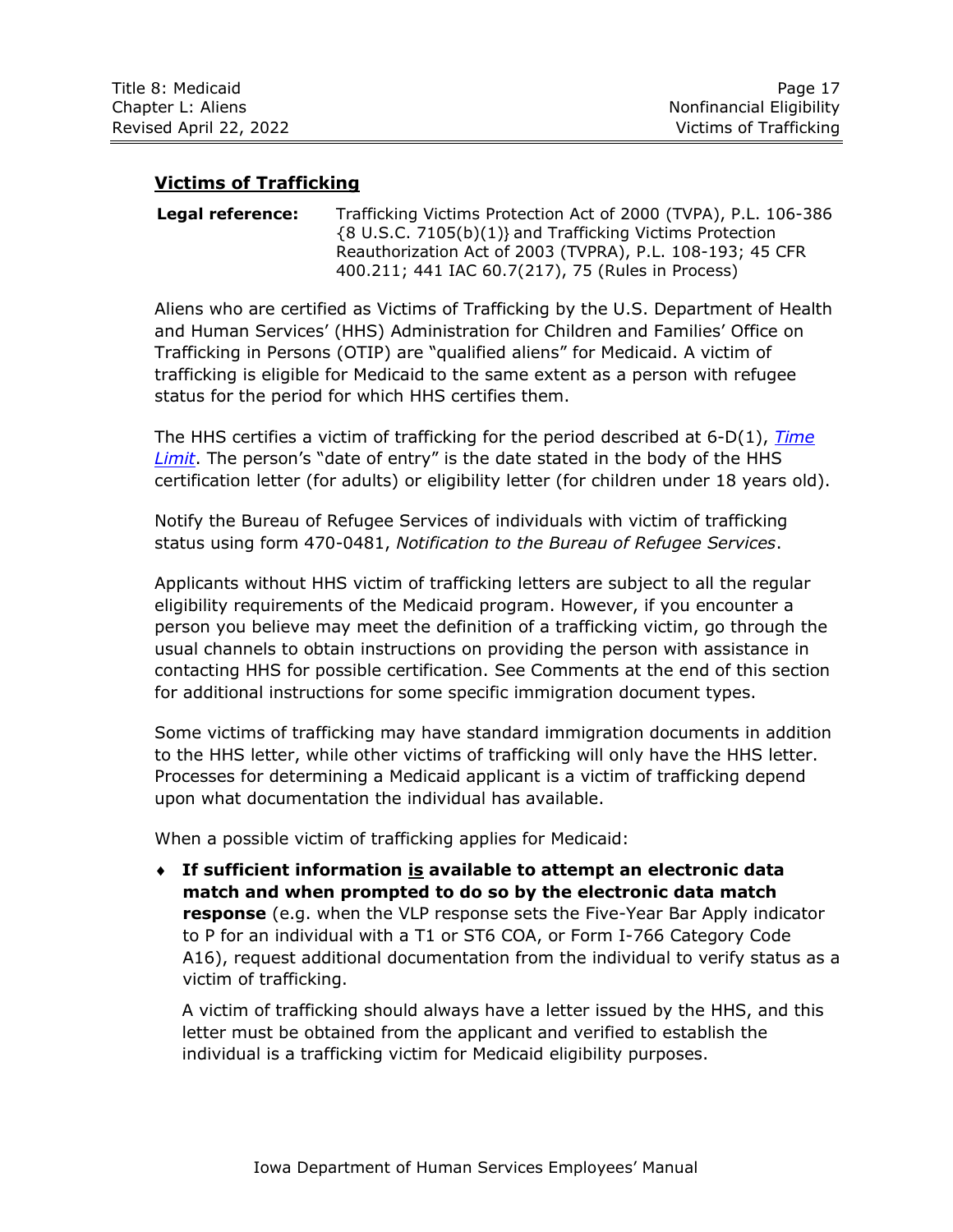| Title 8: Medicaid      | Page 18                  |
|------------------------|--------------------------|
| Chapter L: Aliens      | Nonfinancial Eligibility |
| Revised April 22, 2022 | Victims of Trafficking   |

The HHS letter is not a document that can be verified by electronic data match, and it must not be submitted in VLP/SAVE. Instead, contact the trafficking verification line at (866) 401-5510 to confirm the validity of the HHS letter and to notify the HHS of the assistance for which the person has applied.

 **If sufficient information is not available to attempt an electronic data match,** request the HHS victim of trafficking letter from the individual. Contact the trafficking verification line at (866) 401-5510 to confirm the validity of the HHS letter and to notify the HHS of the assistance for which the person has applied.

An HHS letter for an individual with a trafficking victim status means that individual is not subject to the five-year bar during the period described at 6-D(1), *[Time Limit](http://dhs.iowa.gov/sites/default/files/6-D1.pdf)*.

Track the end of the period of trafficking victim status. Redetermine eligibility at that time. If a victim of trafficking becomes a qualified alien based on regular alien policies, use the new eligible alien status when redetermining eligibility for that person.

The time limit for trafficking victim status is set by the procedure found in 45 CFR 400.211. On March 28, 2022, the time limit increased from eight months to twelve months for individuals that entered the country on or after October 1, 2021. This change was communicated to states in Dear Colleague Letter 22-12 and published in the Federal Register at [https://www.govinfo.gov/content/pkg/FR-2022-03-](https://www.govinfo.gov/content/pkg/FR-2022-03-28/pdf/2022-06356.pdf) [28/pdf/2022-06356.pdf.](https://www.govinfo.gov/content/pkg/FR-2022-03-28/pdf/2022-06356.pdf) Refer also to NJA0063, *[Alien Chart](http://dhssp/manual/JobAids/Chapter3JobAids/NJA0063_Alien_Chart.pdf)*, for ELIAS system instructions.

**Comments:** A victim of trafficking may have a "Derivative T visa." People who have a Derivative T visa are eligible for Medicaid provided they meet other program criteria.

Alternatively, a victim of trafficking may have a U visa (or code A19 or A20 on the *Employment Authorization Document* (EAD)); this is an indication that a person might be a victim of trafficking. However, U visas are also issued to victims of other crimes, so a U visa does not automatically mean the adult is a victim of trafficking. If an adult provides a U visa (or EAD with code A19 or A20), follow up to find out if they are either a victim of trafficking or a battered alien. NOTE: A child under age 21 with a U visa (or code A19 or A20 on the EAD) is a qualified alien under the definition of "lawfully [residing](#page-5-0)."

Refer to the [Alien Documentation Chart](http://dhssp/manual/subsite/Chapter3References/Alien%20Chart%20-%20Medicaid%20Only.xlsx) – Medicaid Only for additional document types and section codes that may indicate status as a victim of trafficking.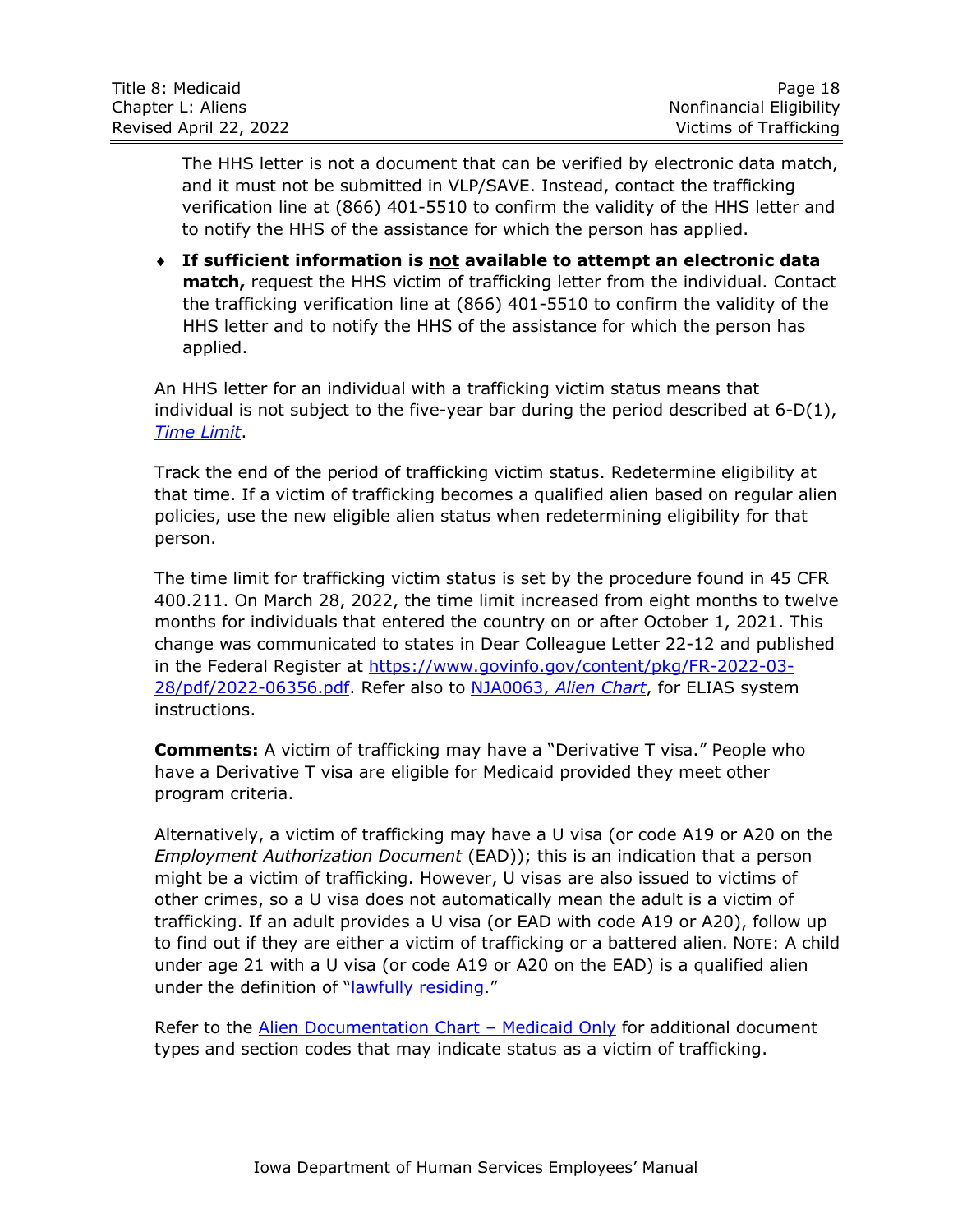### <span id="page-20-0"></span>**Iraqi and Afghan Special Immigrants**

**Legal reference:** P.L. 110-161 (December 26, 2007); P.L. 110-181 Section 1244(g) (January 28, 2008); P.L. 110-329 Section 101 of Division A (September 30, 2008); P.L. 111-08 (March 10, 2009) Section 602; P.L. 111-118 (December 19, 2009) Section 8120; P.L. 117-43 Section 2502

This section only applies to Iraqi and Afghan Special Immigrants (aka Iraqi and Afghan Special Immigrant Visa (SIV) Holders). It does **not** apply to Afghan Parolees (i.e. Special Immigrant Parolees or Humanitarian Parolees) discussed later in this chapter.

Certain Iraqis and Afghans who acted as interpreters for the U.S. military or were employed by or on behalf of the U.S. government were given a special immigrant status. Beginning December 19, 2009, all Iraqi and Afghan aliens granted special immigrant status were lawful permanent residents (LPRs).

In 2021 due to the urgent need to relocate Afghan individuals affiliated with the U.S. mission in Afghanistan (and their spouses/unmarried children under age 21), some Afghan Special Immigrants also began to be admitted with Conditional Permanent Resident (CPR) rather than LPR status. The date of entry is calculated differently for Afghan SI CPRs; see 6-D, *[Documentation Required](http://dhs.iowa.gov/sites/default/files/6-D.pdf)* for more information on determining the date of entry for Afghan SI CPRs.

All Iraqi and Afghan Special Immigrants (whether with LPR or CPR status) are exempt from the five-year bar on assistance and eligible for full Medicaid assistance to the same extent as refugees.

Apply all alien status attestation and verification requirements already discussed in this chapter. See also special handling instructions including workaround instructions in the Afghan Evacuees section of NJA0063, *[Alien Chart](http://dhssp/manual/JobAids/Chapter3JobAids/NJA0063_Alien_Chart.pdf)* to ensure correct eligibility results in ELIAS.

**Comment**: The effective date of eligibility for Iraqi and Afghan Special Immigrants initially began no earlier than December 26, 2007. Before December 19, 2009, Iraqi and Afghan Special Immigrants over the age of 21 were subject to the fiveyear bar after an eight-month initial Medicaid eligibility period; (before March 11, 2009, the initial period for Afghans was limited to six months).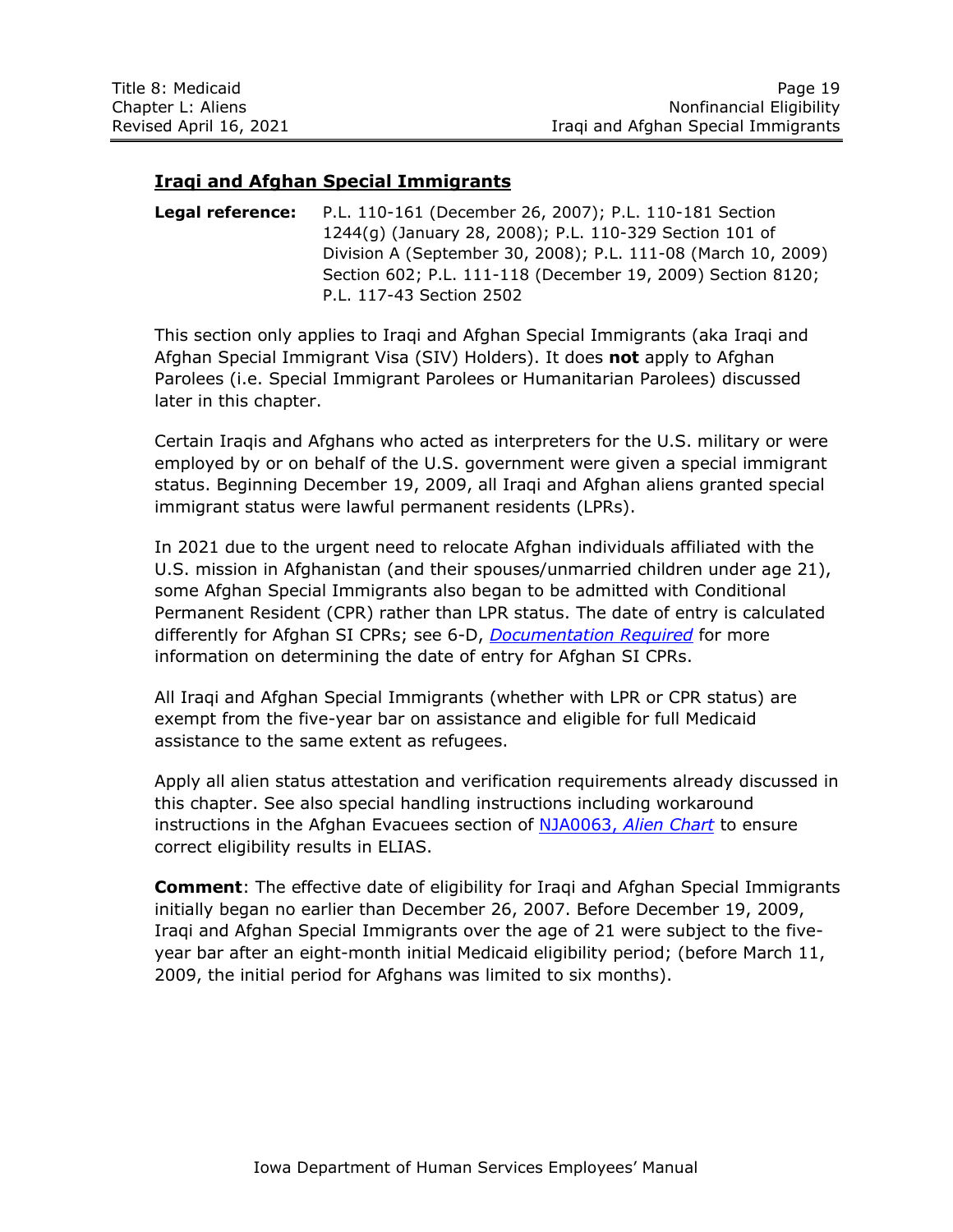#### <span id="page-21-0"></span>**Afghan Parolees**

#### **Legal reference:** P.L. 117-43 Section 2502

In 2021, due to the urgent need to relocate Afghan individuals affiliated with the U.S. mission in Afghanistan and their spouses/unmarried children under age 21, Afghan individuals began to be admitted with the following Parolee statuses:

- Afghan Special Immigrant (SI/SQ) Parolees Individuals who would be eligible for a Special Immigrant Visa (SIV) from USCIS but were evacuated to the U.S. before completing the SIV application process.
- Afghan Humanitarian Parolees (Non-SI/SQ) Parolees Individuals who are not eligible for SIV status from USCIS who were evacuated for humanitarian reasons and paroled into the U.S.

Afghan Parolees (both SI/SQ and Humanitarian) will generally receive a parole period of 2 years. While in such status, they are exempt from the five-year bar on assistance and are eligible for full Medicaid assistance to the same extent as refugees, **with the following limitations** specific to Afghan Humanitarian (Non-SI/SQ) Parolees:

- Only Afghan Humanitarian Parolees paroled into the U.S. between July 31, 2021 and September 30, 2022 are eligible under this provision. In addition, the following family members of Afghan Humanitarian Parolees are eligible under this provision even if they are granted parole after September 30, 2022: spouses or children; and parents or legal guardians if the Afghan individual is an unaccompanied minor.
- Afghan Humanitarian Parolees are **only** eligible for a limited time period, either through March 31, 2023 or until the end of their parole term, whichever is later. At the end of this time limit, eligibility for adults 21 and over will depend upon their updated alien status; children under 21 may remain qualified aliens not subject to a five-year bar while they hold "lawfully residing" status.

NOTE: Adults age 21 and over who arrived in the U.S. as Afghan Humanitarian Parolees before July 31, 2021 are subject to the five-year bar. Children under age 21 who arrived in the U.S. as Humanitarian Parolees before July 31, 2021 are qualified aliens not subject to the five-year bar while they hold "lawfully residing" status.

The date of entry is calculated differently for Afghan Parolees. See 6-D, *[Documentation Required](http://dhs.iowa.gov/sites/default/files/6-D.pdf)* for more information on determining the date of entry for these refugee statuses. Apply all alien status attestation and verification requirements already discussed in this chapter. See also special handling instructions including workaround instructions in the Afghan Evacuees section of NJA0063, *[Alien Chart](http://dhssp/manual/JobAids/Chapter3JobAids/NJA0063_Alien_Chart.pdf)* to ensure correct eligibility results in ELIAS.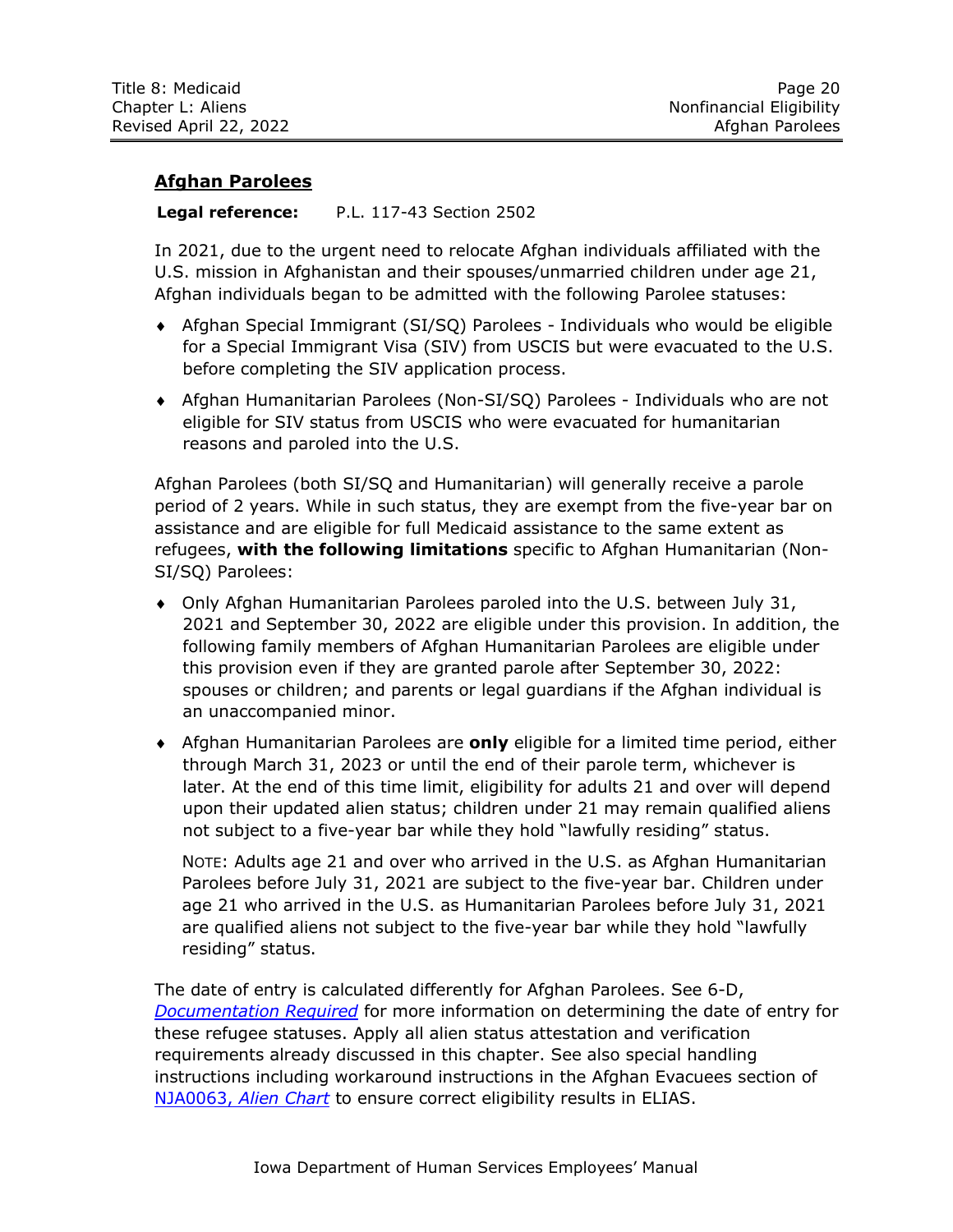# <span id="page-22-0"></span>**Sponsor Affidavits of Support and Deeming**

**Legal reference:** P.L. 104-193, P.L. 104-208, 8 U.S.C. §§ 1182(a)(4), 1183a(1996); 42 U.S.C. 1396b(v) as amended by P.L. 111-3; 20 CFR 416.1160(a), 416.1166a; 441 IAC 75.11(3)

Aliens who seek admission to the United States as lawful permanent residents must establish that they will not become a "[Public Charge](#page-8-0)." Many aliens establish that they will not become public charges by having "sponsors" who pledge to support them. An alien may have more than one sponsor. A sponsor is a person who signs an "affidavit of support" agreeing to support an alien to help the alien obtain lawful permanent resident status. There are three versions of the *Affidavit of Support*:

- Form I-864 or Form I-864A. This form is enforceable since December 19, 1997.
- ◆ Form I-134. This form is not enforceable.
- Form I-361. This form is enforceable and must be submitted with a petition for treatment as an Amerasian. However, deeming will not apply to persons with this type of support affidavit.

Sponsor deeming is the process of considering the income and resources of the sponsor to be available to the sponsored person, whether or not the income or resources are actually made available. The sponsor deeming rules apply **only** to persons who:

- Are lawful permanent residents (LPRs),
- Applied for lawful permanent resident status on or after December 19, 1997, and
- Are sponsored by a person who signed Form I-864, *Affidavit of Support,* or Form I-864A. (Sponsors can also include spouses or other eligible adult members of the household of the individual providing the Form I-864, *Affidavit of Support*, if they execute a Contract Between Sponsor and Household Member (Form I-864A).)

**NOTE:** Income (and for Non-MAGI-related, resources) deemed from or actually provided by a sponsor is not countable for the eligibility of other members of a sponsored alien's household unless they themselves are also sponsored by an individual who signed a Form I-864, *Affidavit of Support,* or a Form I-864A Contract.

For deeming purposes, deeming will not apply when the sponsor is:

- An organization such as a church or service club.
- An employer who does not sign an affidavit of support.
- The alien's eligible or ineligible spouse or a parent whose income is otherwise considered in determining the alien's Medicaid eligibility.
- If the eligible couple separates and begins living in separate households, then the sponsor-to-alien deeming rules apply.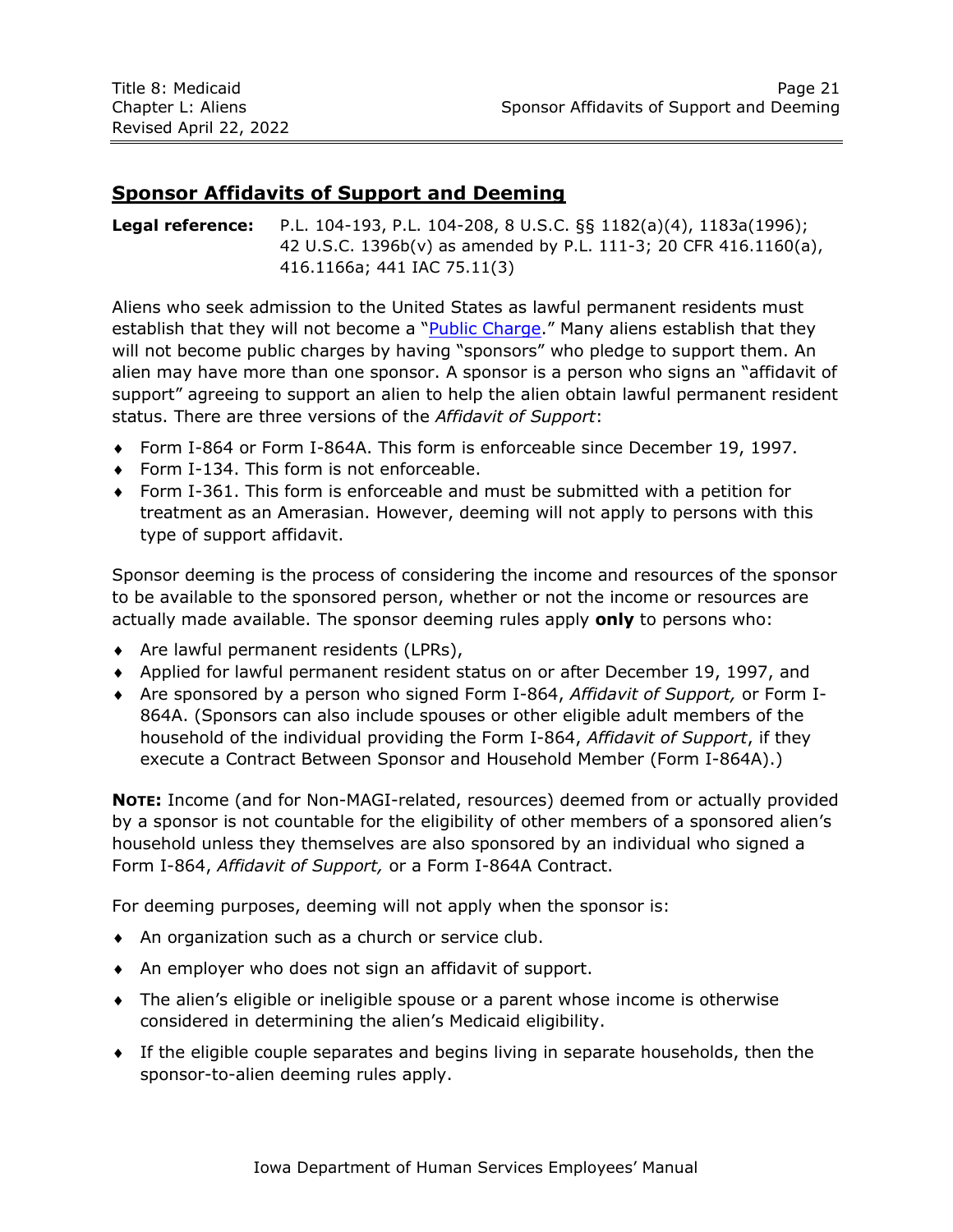The following sections explain:

- [Affidavits of support](#page-23-0)
- Verifyin[g the sponsor's information](#page-24-0)
- **[Exceptions to deeming](#page-25-0)** 
	- [Establishing qualifying quarters](#page-26-0)
	- [Verifying qualifying quarters](#page-30-0)
	- [Battered aliens](#page-32-0)
	- [Indigent aliens](#page-34-0)
- <span id="page-23-0"></span>**Ealculating deemed sponsor income and resources**

# **Affidavits of Support**

**Legal reference:** P.L. 104-193, P.L. 104-208; 8 U.S.C. §§ 1183a(1996); 441 IAC 75.11(3)

All affidavits of support signed before December 19, 1997, are "old version" affidavits of support. Do not assume that because the person entered the United States after December 19, 1997, the person will have a new *Affidavit of Support*. The person may have entered the country **after** December 19, 1997, but applied for an immigrant visa **before** that date.

The following are affidavits of support:

- **Form I-134:** The USCIS will certify whether an applicant has a sponsor and, if so, what kind of affidavit the sponsor signed. Do **not** deem income or resources from a sponsor that has signed the *Affidavit of Support*, Form I-134, as these are not enforceable contracts.
- **Form I-361:** This is an enforceable contract for Amerasians for certain nationals of Korea, Vietnam, Laos, Kampuchea, or Thailand born after 1950 and before October 22, 1982. However, do **not** deem income or resources from a sponsor that has signed the Form I-361.
- **Form I-864 or Form I-864A:** For people who are applying for either a Non-MAGI-related or MAGI-related coverage group and have an *Affidavit of Support*, Form I-864, or Form I-864A, deem income, and for Non-MAGIrelated, resources, to the sponsored lawful permanent resident alien unless one of the exemptions under [Exceptions to Deeming](#page-25-0) applies. NOTE**:** Because sponsor deeming only applies to people sponsored under the *Affidavit of Support*, Form I-864, or Form I-864A, electronic data matching returns information only about sponsorships provided under these versions of the affidavit of support.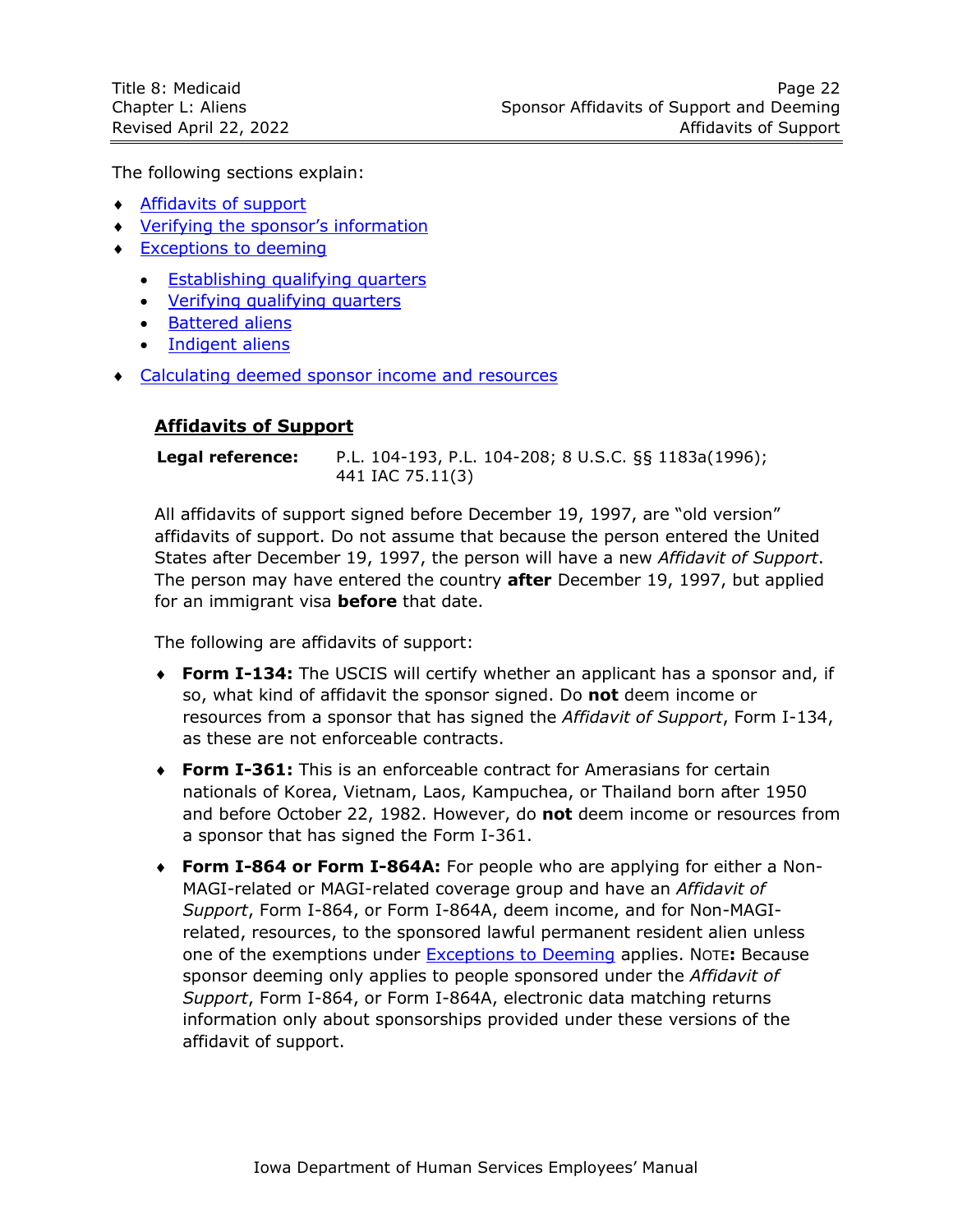# <span id="page-24-0"></span>**Verifying Sponsorship and Sponsor's Information**

**Legal reference:** Section 421 of P.L. 104-193; 42 U.S.C. 1396b(v) as amended by P.L. 111-3

Verify sponsorship of any Medicaid applicant or member who became a lawful permanent resident (LPR) on or after December 19, 1997, unless the person is exempt from sponsor deeming. See **Exceptions to Deeming later in this chapter for** additional information on who is exempt from sponsor deeming.

Electronic data matching is the primary method of verifying sponsorship. An individual shall only be required to verify sponsorship when verification could not be obtained electronically. NOTE: If the person voluntarily provides *Affidavit of Support*, Form I-864, or Form I-864A, accept this as proof of sponsorship.

To verify sponsorship via data matching:

- In VLP, enter a value of Y in the VLP INITIREQUESTSPONSORDATAIND field and leave empty the NOSPONSRSNCODE field. These entries will ensure VLP data matching identifies when an individual is sponsored under *Affidavit of Support*, Form I-864, or Form I-864A.
- In SAVE, verify sponsorship through SAVE by selecting REQUEST ADDITIONAL VERIFICATION on the CASE DETAILS page. Complete the *Additional Verification Data Request* form and enter "sponsorship information request" in the SPECIAL COMMENTS field. If the response from SAVE indicates the person was not sponsored on Form I-864, or Form I-864A, sponsor deeming does not apply.

If the electronic data match response verifies that the person has a sponsor who signed *Affidavit of Support*, Form I-864, or Form I-864A, the name, address, and SSN of the sponsor will be provided in the response. NOTE: If the individual has a joint sponsor, substitute sponsor, and/or multiple sponsors, the electronic data match response will return identifying information on each sponsor.

If sponsorship under Form I-864 or Form I-864A is verified, ask the alien applicant or member if their sponsor is actually providing support. See [Indigent Aliens](#page-34-0) to determine if they are exempt from sponsor deeming based on the actual amount of income the sponsor is providing.

When sponsor deeming applies, request verification of the income (and for Non-MAGI-related, resources) of the sponsor from the sponsored alien. NOTE: Sponsor deeming requirements apply to each sponsor (including joint/substitute/multiple sponsors) who executed Form I-864, as well as to any of their household members who executed a Form I-864A Contract.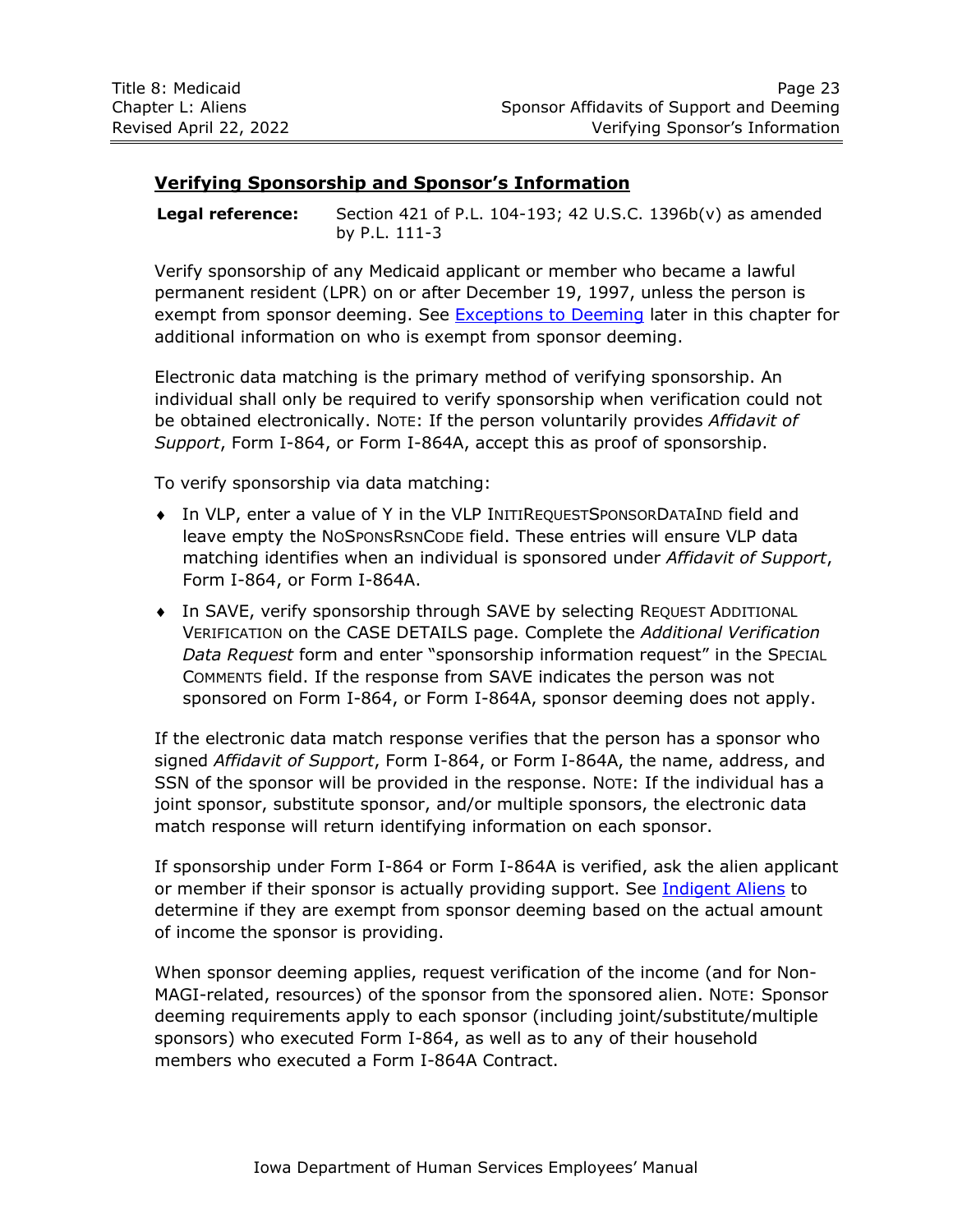Do not approve Medicaid eligibility for sponsored alien(s) until you receive the sponsor's verification. However, when the sponsored person needs more time or help obtaining information from a sponsor, follow the procedures in 8-B, *[Verification](http://dhs.iowa.gov/sites/default/files/8-B.pdf)*, for obtaining information from a third party.

An applicant or member who provides a signed release to a specific individual for specific information has met the requirement for supplying requested information or verification. If a third party does not provide the requested information, contact the applicant to obtain the best information available about the sponsor's income (and for Non-MAGI-related, resources) and determine eligibility based on the information provided.

NOTE: While waiting for the sponsor's verification, do not delay the eligibility determination for other members of a sponsored alien's household unless they themselves are also sponsored by an individual who signed a Form I-864, *Affidavit of Support*, or Form I-864A.

# <span id="page-25-0"></span>**Exceptions to Deeming**

**Legal reference:** P.L. 104-193 as amended by Section 552 of P.L. 104-208; 42 U.S.C. 1396b(v) as amended by P.L. 111-3; 20 CFR 416.1166a and 416.1204

Lawful permanent resident aliens whose sponsor signed a new version *Affidavit of Support*, Form I-864, or Form I-864A, are exempt from sponsor to alien deeming when the alien:

- Has attained citizenship.
- Can be credited with 40 qualifying quarters. See Establishing Qualifying [Quarters](#page-26-0) and [Verifying Qualifying Quarters.](#page-30-0)
- Entered the United States or applied for a visa or adjustment of status before December 19, 1997.
- Adjusted to lawful permanent resident (LPR) from an alien status that is not required to have an affidavit of support on file (i.e. refugees, asylees). Persons who adjusted from these statuses are exempt from sponsor deeming, even if they have sponsors.
- Does not have a sponsor. (This includes when a sponsor dies.)
- Has a sponsor who signed an *Affidavit of Support* other than Form I-864 or Form I-864A. Sponsor deeming does not apply if the sponsor signed Form I-134 or Form I-361, which are also affidavits of support.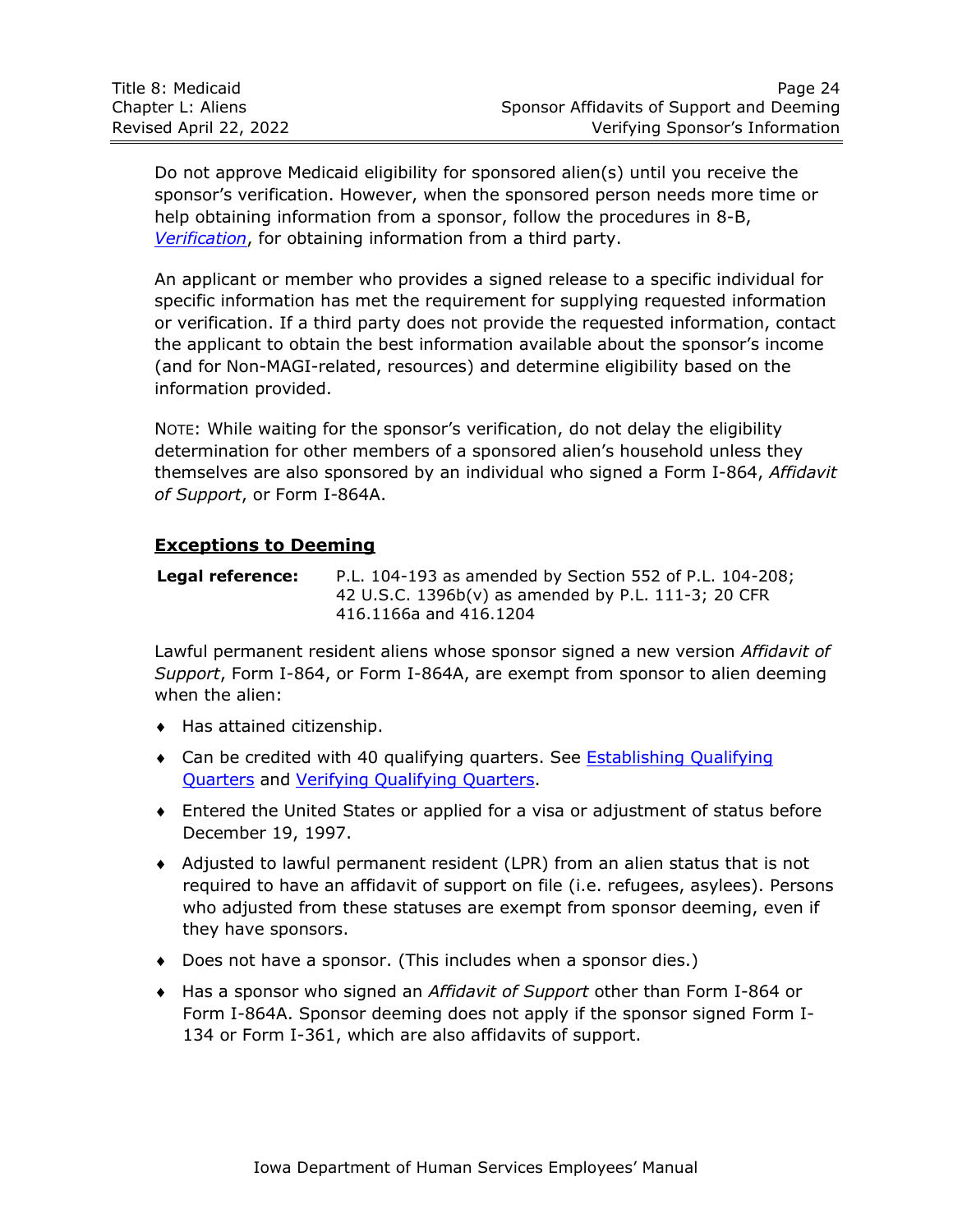- Is a victim of battering or extreme cruelty in the United States. The victim's children or parents are also exempt from sponsor deeming. This exception applies for 12 months from the date it is determined that the person qualifies as a battered alien. See [Battered Aliens](#page-32-0) for more information.
- Is indigent. This exception applies for 12 months from the date it is determined that the person is indigent. See [Indigent Aliens.](#page-34-0)
- Is a "lawfully residing" child under age 21 as allowed by 42 U.S.C. Section  $1396b(v)(4)(A)(ii)$ .

In addition, end sponsor deeming:

- When the sponsored alien dies or permanently leaves the United States (Deeming stops effective with the month the change occurs.)
- For SSI-related Medicaid, if the sponsored alien becomes blind or disabled (at any age) after admission to the United States as an LPR. (Deeming stops effective with the month the person's disability or blindness begins.)
- <span id="page-26-0"></span> For SSI-related Medicaid, three years after the date the sponsored alien was admitted to the United States as an LPR. (Deeming stops effective the month in which the third anniversary from admission to the United States occurs.)

#### **Establishing Qualifying Quarters**

When a lawful permanent resident is not otherwise exempt from sponsor deeming, you must determine the number of qualifying quarters with which the person can be credited.

The following chart lists the amount a person had to earn to get one credit for the years 1978 and later. (For years before 1978, contact SPIRS for assistance.)

To calculate the number of quarters for a year, divide the person's total earnings for the year by the amount needed to get one credit. Use only full quarters. For example, 2.95 quarters are rounded down to 2 quarters.

For earnings from employment, use the gross amount of earnings. For earnings from self-employment, use the amount of earnings after allowable self-employment expenses have been deducted.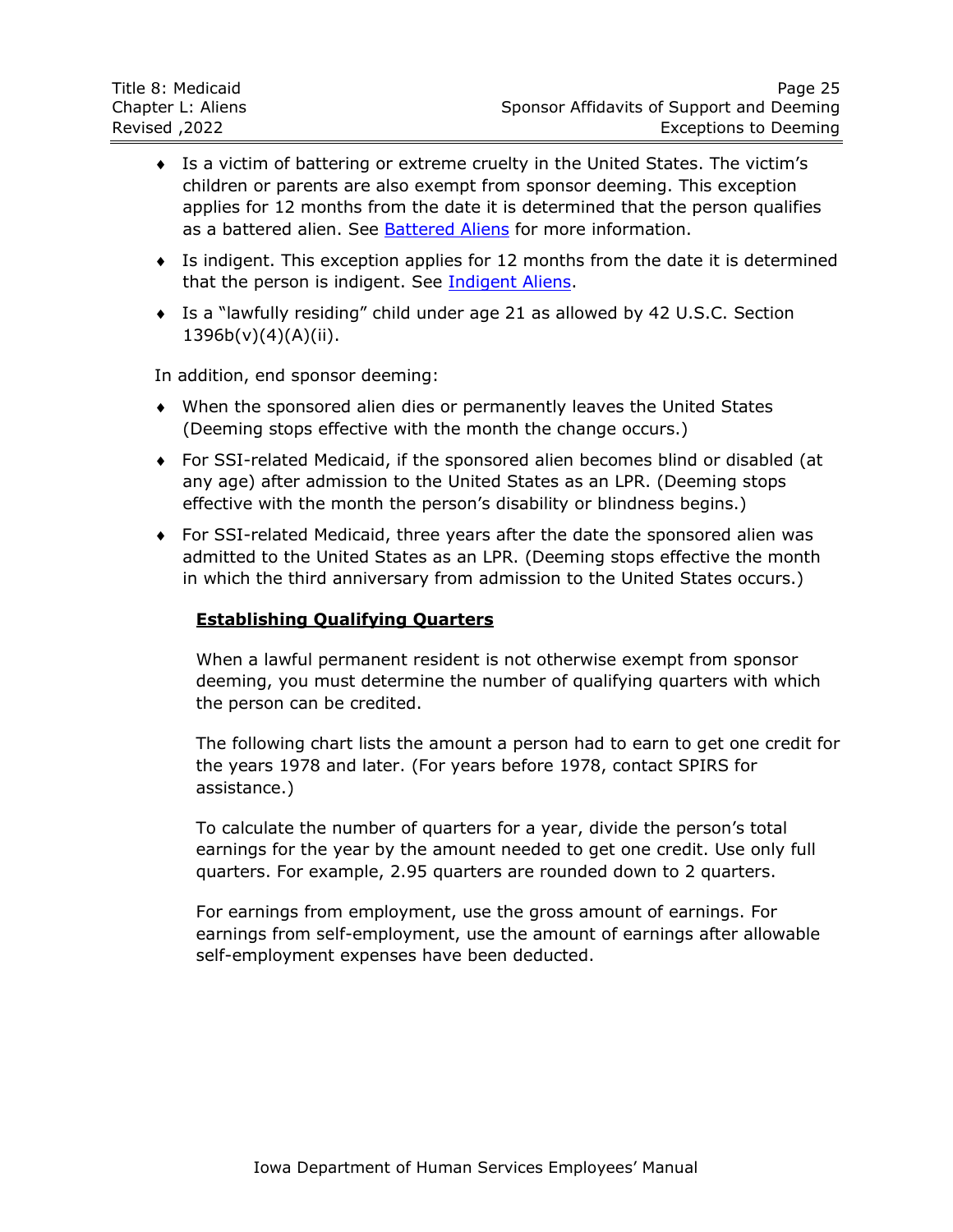| <b>Amount Needed to Earn a Qualifying Quarter</b> |                                      |      |                                             |
|---------------------------------------------------|--------------------------------------|------|---------------------------------------------|
| Year                                              | Earnings Needed<br>to Get One Credit | Year | <b>Earnings Needed</b><br>to Get One Credit |
| 1978                                              | \$250                                | 2001 | \$830                                       |
| 1979                                              | \$260                                | 2002 | \$870                                       |
| 1980                                              | \$290                                | 2003 | \$890                                       |
| 1981                                              | \$310                                | 2004 | \$900                                       |
| 1982                                              | \$340                                | 2005 | \$920                                       |
| 1983                                              | \$370                                | 2006 | \$970                                       |
| 1984                                              | \$390                                | 2007 | \$1,000                                     |
| 1985                                              | \$410                                | 2008 | \$1,050                                     |
| 1986                                              | \$440                                | 2009 | \$1,090                                     |
| 1987                                              | \$460                                | 2010 | \$1,120                                     |
| 1988                                              | \$470                                | 2011 | \$1,120                                     |
| 1989                                              | \$500                                | 2012 | \$1,130                                     |
| 1990                                              | \$520                                | 2013 | \$1,160                                     |
| 1991                                              | \$540                                | 2014 | \$1,200                                     |
| 1992                                              | \$570                                | 2015 | \$1,220                                     |
| 1993                                              | \$590                                | 2016 | \$1,260                                     |
| 1994                                              | \$620                                | 2017 | \$1,300                                     |
| 1995                                              | \$630                                | 2018 | \$1,320                                     |
| 1996                                              | \$640                                | 2019 | \$1,360                                     |
| 1997                                              | \$670                                | 2020 | \$1,410                                     |
| 1998                                              | \$700                                | 2021 | \$1,470                                     |
| 1999                                              | \$740                                | 2022 | \$1,510                                     |
| 2000                                              | \$780                                |      |                                             |

**Each** person can get up to a total of four qualifying quarters of credit each calendar year based on the person's own earnings. (The person may be credited with additional quarters in a calendar year based on earnings of a parent or spouse, as described later in this section.)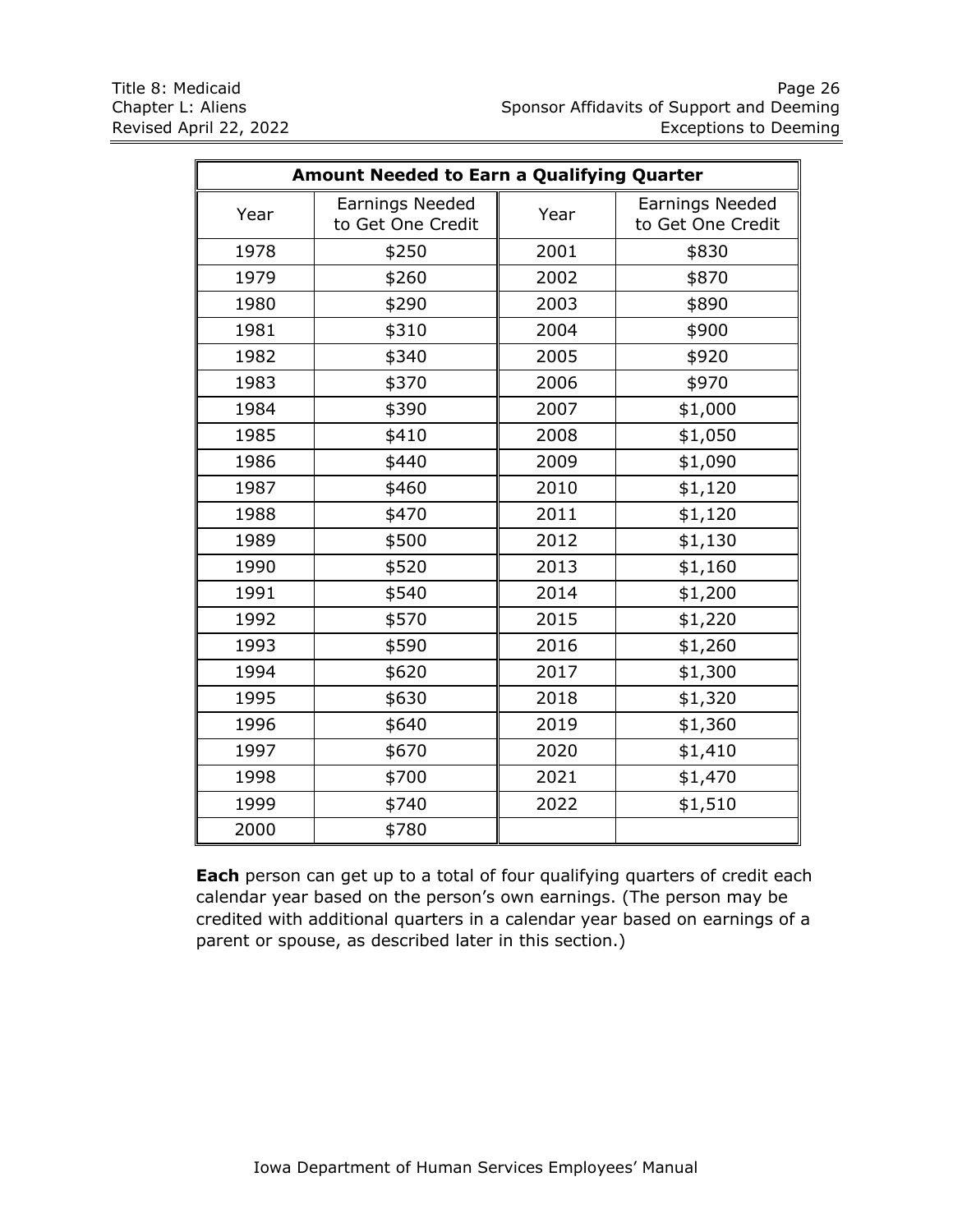Mr. G earned \$5,000 gross income in 1995. (\$5,000 divided by \$630 = 7.936) Although the result equals over seven quarters, he is credited with four qualifying quarters in 1995.

NOTE: Starting with January 1, 1997, do not count the income from any quarters in which an alien received any type of federal means-tested public assistance during the quarter. "Means-tested public assistance" includes FIP, SSI, Medicaid, and Food Assistance.

Medicaid received by an individual, household, or family eligibility unit (except for limited Medicaid for emergency services) counts as receipt of "means-tested public assistance."

Child A receives MAC. Although the parents are not receiving Medicaid for themselves, they are part of the family eligibility unit that is receiving "means–tested public assistance." Do not count the parents' income from the quarter that the child received MAC for the 40-quarter determination.

The quarters in a calendar year are: January through March, April through June, July through September, and October through December.

This means if an alien received FIP, Food Assistance, Medicaid, or SSI in June 1997, you would subtract the person's April, May, and June earnings from the total 1997 earnings and divide the remainder to figure how many qualifying quarters the person has.

Lawful permanent residents can count their spouse's quarters earned during the marriage in addition to their own quarters in order to meet the 40 quarter requirement. For example, if each spouse had 20 quarters, you would add the quarters together. Both spouses would be counted as having 40 quarters and both would meet this requirement.

Use the same formula to calculate qualifying quarters earned by a parent or spouse. Count the spouse's quarters earned during the marriage, regardless of whether the spouse is a citizen or not, when:

- The couple is currently married, or
- A spouse is deceased and the surviving spouse is not remarried, or
- The couple is separated but not divorced.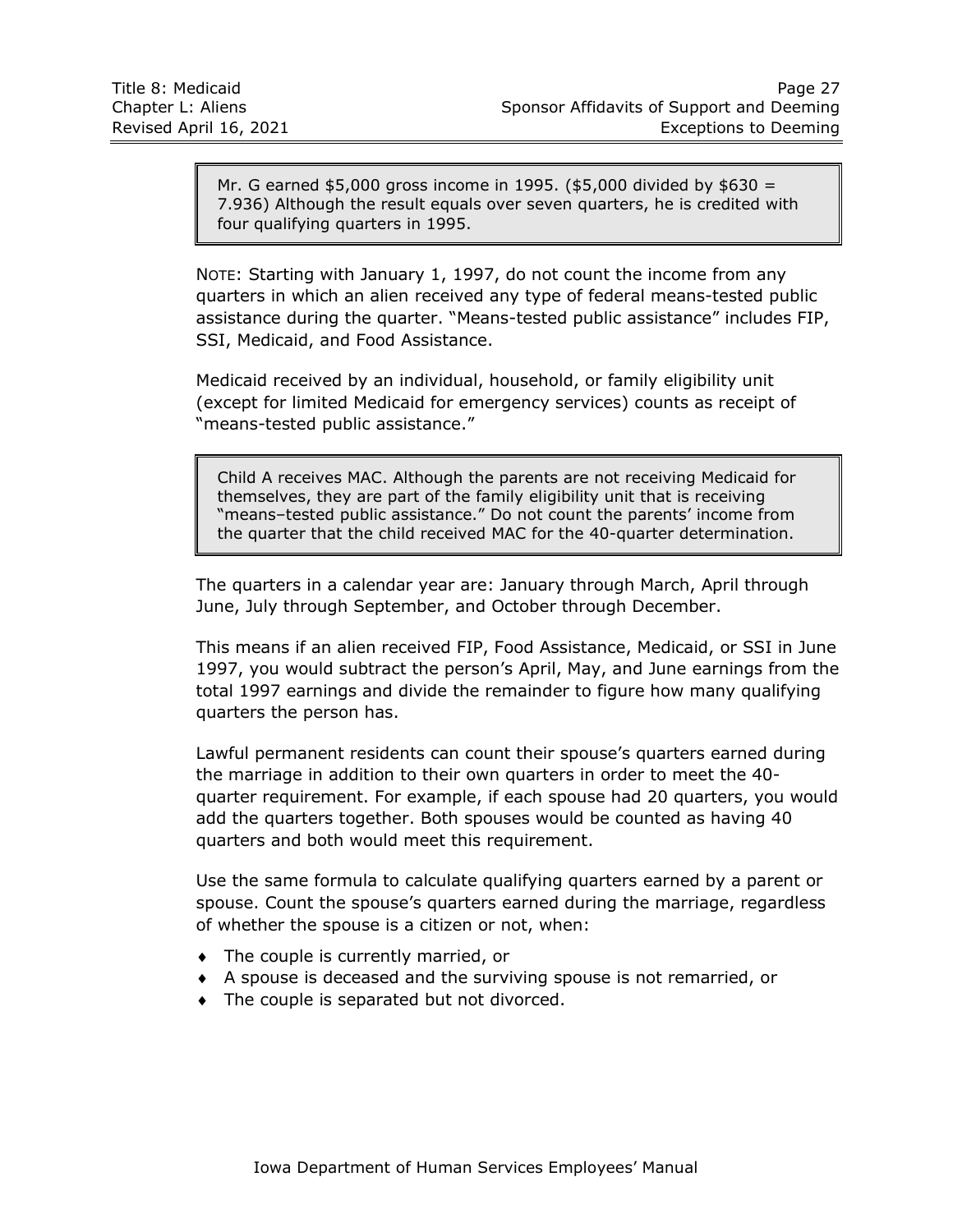Mr. and Mrs. L are working in 2004. Mr. L earned \$25,000 gross income and Mrs. L earned \$3,000 gross income. \$25,000 divided by \$900 = 27.77, which is converted to the maximum allowable four quarters. \$3,000 divided by \$900 = 3.33, which is converted to three quarters. Both Mr. and Mrs. L are credited with seven qualifying quarters for 2004.

When calculating creditable quarters for the year in which the couple became married, count all earnings received beginning with the date of marriage.

Mr. and Mrs. B married on May 25, 2006. Mr. B had no earnings in 2006. Mrs. B earned \$15,000 between May 25 and December 31, 2006. \$15,000 divided by  $$970 = 15.46$ , which is converted to four quarters. Both Mr. and Mrs. B are credited with four qualifying quarters for 2006.

If the couple divorces, any quarters earned by the spouse during marriage are lost. However, if the divorce occurs after the person has already been credited with the 40 quarters and determined eligible for Medicaid, do not subtract qualifying quarters earned by the former spouse.

1. Mr. and Mrs. J entered the United States in July 2006 as lawful permanent residents (LPRs). In July 2011, they apply for Medicaid. Although Mr. J has a sponsor, it is determined that sponsor deeming does not apply because Mr. J can be credited with 20 qualifying quarters of his own and 20 quarters of Mrs. J's.

Mr. J is exempted from sponsor deeming. All other eligibility factors are met, so Medicaid is approved. In October 2011, the couple divorces. The qualifying quarters previously credited to each spouse are not recalculated.

2. Same as Example 1 except the couple has already divorced by the time Mr. J applies for Medicaid in July 2011. Mr. J can be credited with his own qualifying quarters but not those of his former spouse.

Mr. J is not exempt from sponsor deeming until he has 40 creditable qualifying quarters. Eligibility for Mr. J's eligible group will be determined using the income deemed from the sponsor and any other countable income of the eligible group.

In some circumstances, lawful permanent residents can also count the quarters earned by a parent in addition to their own quarters to meet the 40-quarter requirement. For this policy, "parent" means the natural or adoptive parent or the stepparent.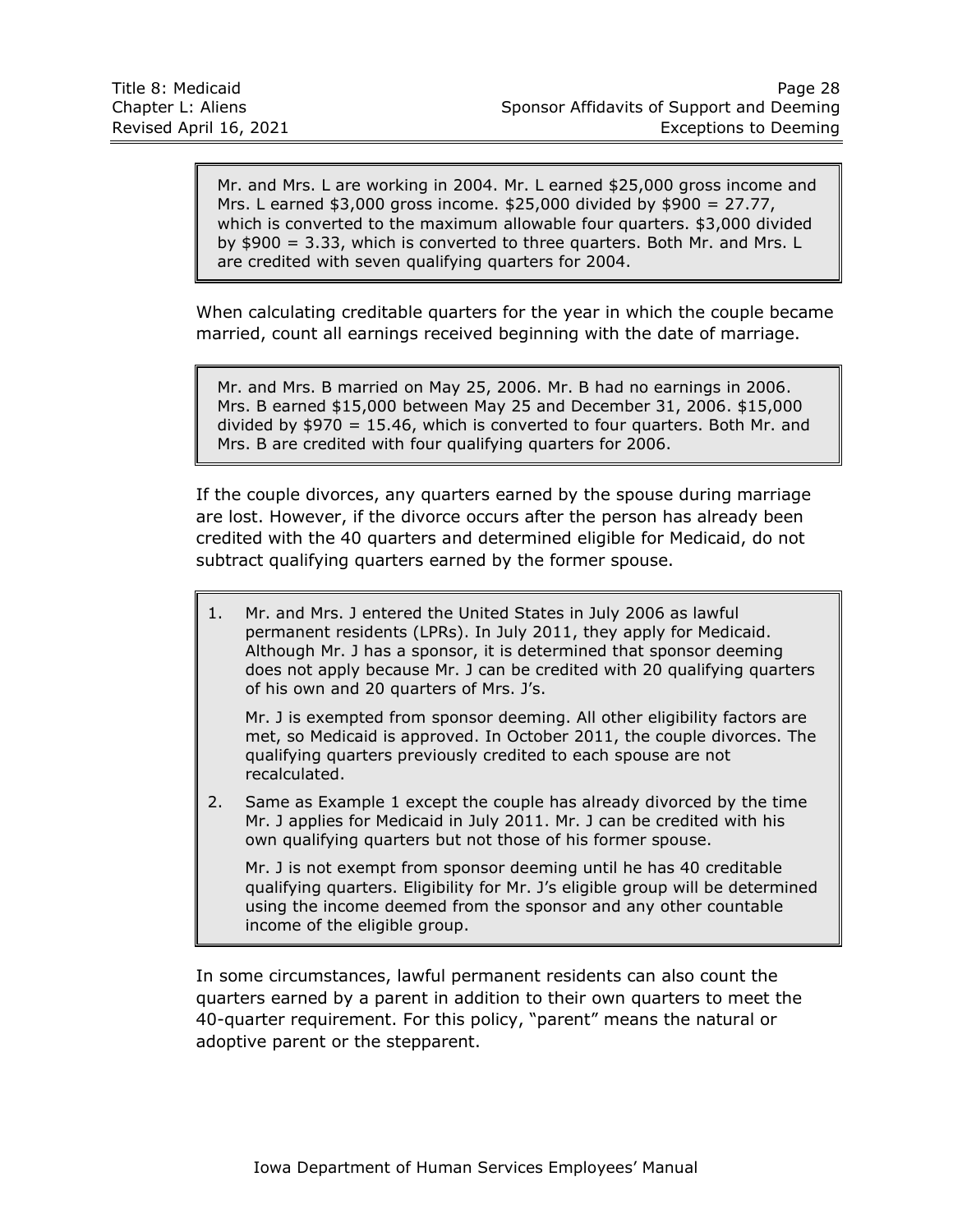A lawful permanent resident may be credited with any qualifying quarter earned by the person's parents while the person was under 18 years of age. This includes quarters worked by the parents before the person's birth. Count a parent's quarters regardless of whether the parent is a citizen or not.

When calculating creditable quarters for the year in which a child turned 18, count all earnings received by the person's parents while the child was less than 18 years of age.

Child D turned 18 on June 15, 2006. His mother earned \$12,000 between January 1, 2006, and June 14, 2006. Divide \$12,000 by \$970 = 12.37, converted to the maximum allowable four quarters. Child D is credited with four qualifying quarters from his mother in 2006.

Count the quarters earned by a stepparent during the stepparent relationship if the stepparent relationship still exists. Do not count quarters earned before the stepparent relationship began. Death of the stepparent does not end the relationship.

If the parent and stepparent divorce, any quarters earned by the stepparent are lost. However, if the divorce occurs after the person has already been credited with the 40 quarters and determined eligible for Medicaid, do not subtract qualifying quarters earned by the stepparent.

Do not count quarters earned by a child toward the eligibility of a parent.

## <span id="page-30-0"></span>**Verifying Qualifying Quarters**

When an exception to sponsor deeming will affect the eligibility determination, verification of qualifying quarters must be obtained. Electronic data matching is the primary method of verifying qualifying quarters.

An individual shall only be required to verify qualifying quarters when verification could not be obtained electronically. This includes getting verification of the qualifying quarters earned by a spouse, parent, or stepparent.

In addition to verification from the Social Security Administration (SSA), you can use documentation such as:

- Wage stubs or W-2's
- Employer's statement
- ◆ Income tax forms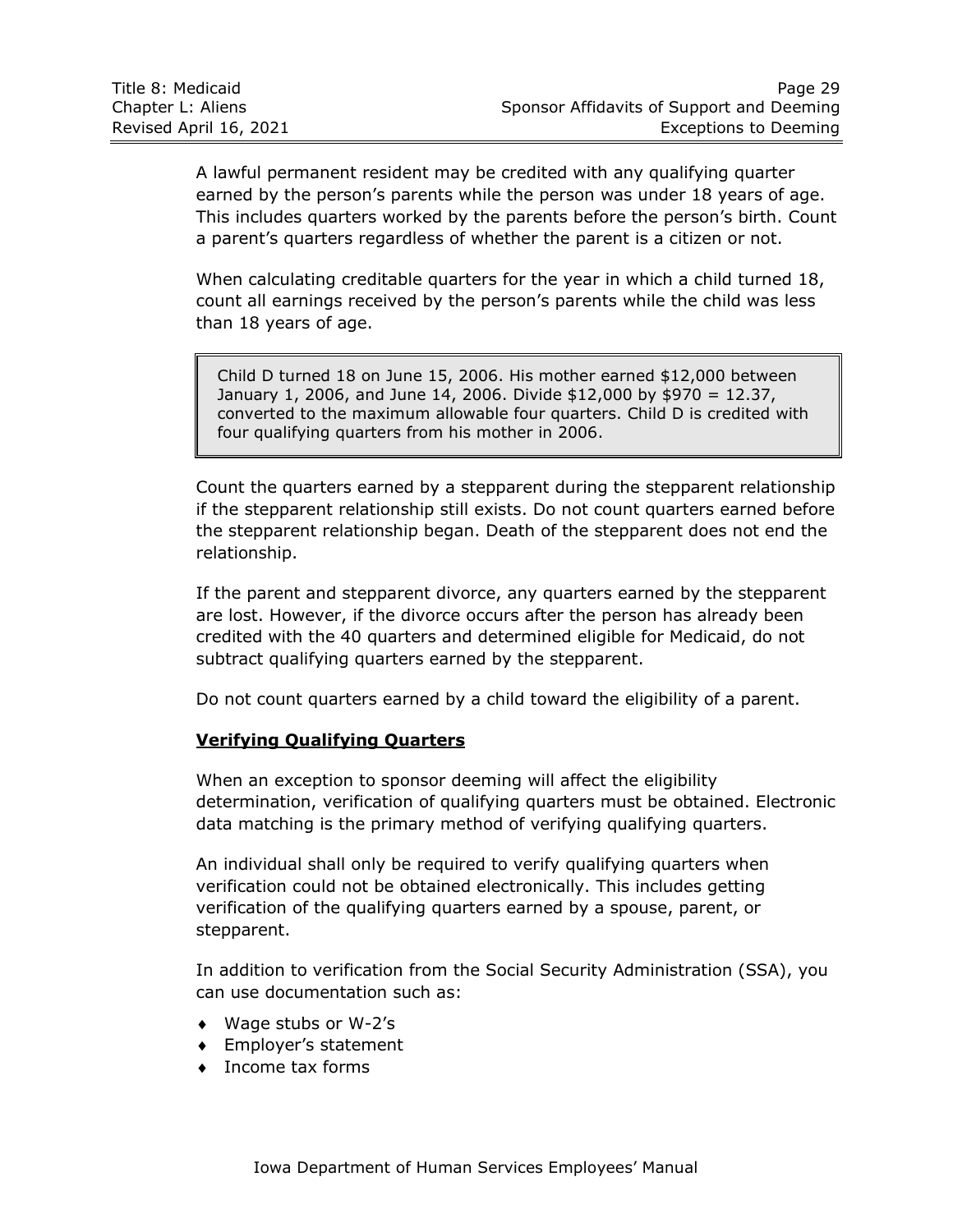Do not request proof of qualifying quarters if an exception to sponsor deeming will have no impact on the Medicaid eligibility determination.

Ms. J is a sponsored LPR living with her two minor children. The IM worker determines Ms. J is eligible for FMAP even if income is deemed from her sponsor. Because an exception to sponsor deeming has no impact on Medicaid coverage, proof of qualifying quarters is not requested from Ms. J.

A person who does not have acceptable proof is responsible for obtaining necessary verification from the SSA. SSA can verify quarters starting with the year 1930. If the applicant provides verification from SSA of less than the required 40 qualifying quarters but disputes the SSA records, allow the applicant an opportunity to resolve the discrepancy.

In either situation:

- 1. Instruct the applicant in writing to obtain:
	- The necessary verification, or
	- Proof that the verification has been requested or that SSA is investigating the discrepancy.

Include in the note that income (and for Non-MAGI-related, resources) will be deemed from the sponsor if the requested verification is not received within ten calendar days. Also ask that the applicant let you know if more time is needed to obtain the requested verification or proof of request for the verification.

- 2. Deem income (and for Non-MAGI-related, resources) from the sponsor if you do not receive the requested verification or proof for requesting the SSA verification or investigation by the due date (or the extended due date, if applicable).
- 3. If the applicant provides the requested proof, pend the application until the SSA verification of qualifying quarters is received or until the SSA investigation is completed. Periodically contact the applicant to check on the status of the SSA verification or investigation of the disputed qualifying quarters.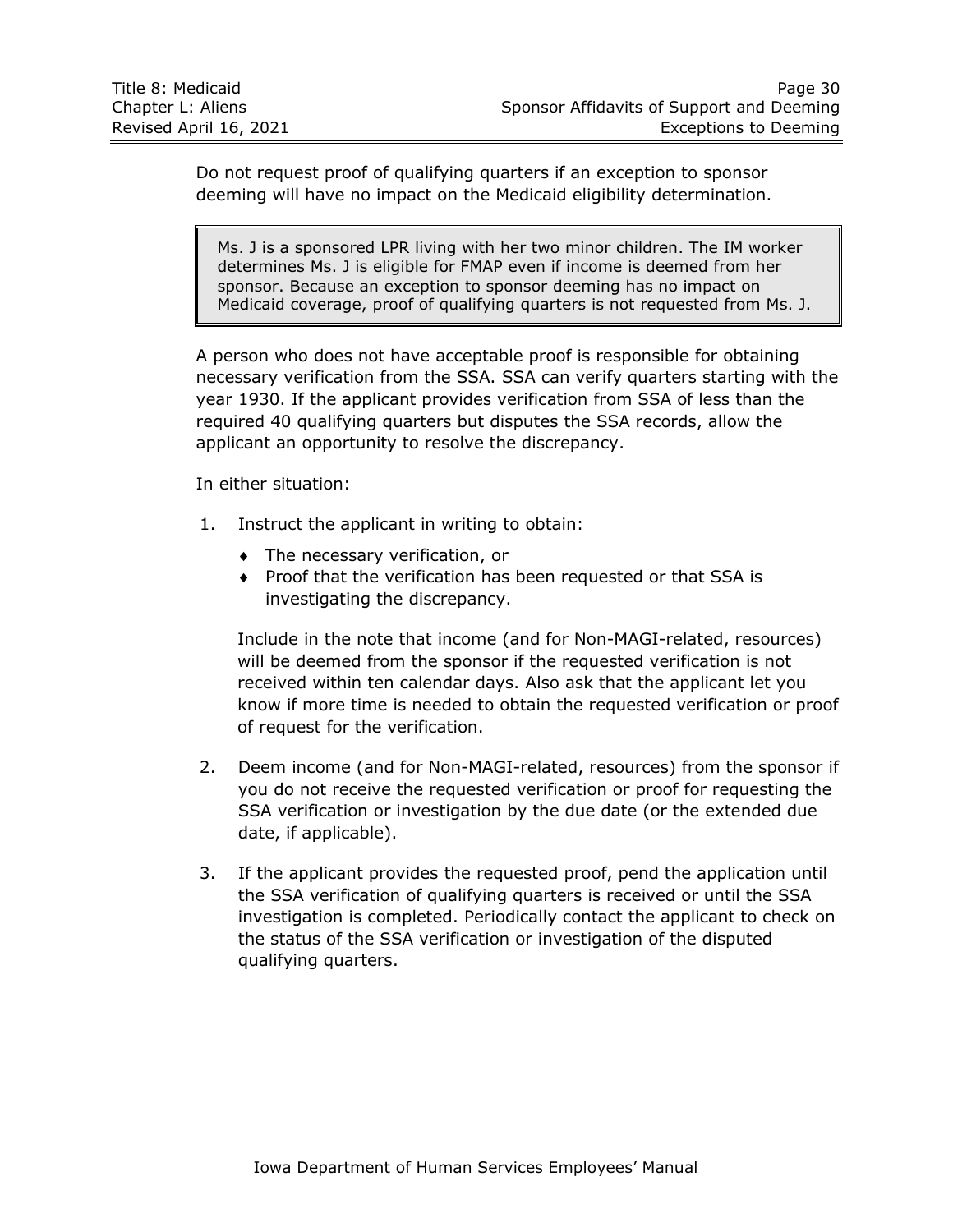However, do not delay the eligibility determination for household members who can be determined eligible without proof of 40 qualifying quarters and the resulting exception to sponsor deeming.

Mr. M is a sponsored LPR living with his two minor children. He applies for MAGI-related Medicaid for the entire family. Proof of qualifying quarters is needed to determine eligibility for Mr. M because he will be over income for MAGI-related coverage groups if an exception to sponsor deeming is not allowed.

However, the children are not themselves sponsored. MAGI-related Medicaid eligibility is determined for the children without waiting for proof of 40 qualifying quarters.

4. Process the application upon receipt of the SSA verification or the results of the completed investigation. Do not deem income from the sponsor if SSA verifies at least 40 qualifying quarters.

If the completed SSA investigation still verifies less than 40 qualifying quarters, continue to deem income from the sponsor.

#### <span id="page-32-0"></span>**Battered Aliens**

**Legal reference:** P.L. 104-193 as amended by Section 552 of P.L. 104-208

The determination of battered alien status may impact both the determination of whether:

- An individual has a qualified alien status, as described earlier in this chapter, and
- An individual is exempt from sponsor deeming. A lawful permanent resident (LPR) alien sponsored under *Affidavit of Support*, Form I-864 or Form I-864A, is exempt from sponsor deeming if it is determined that the sponsored person is a battered alien.

Electronic data matching is the primary method of verifying battered alien status. An individual shall only be required to verify battered alien status when verification could not be obtained electronically.

When prompted to do so by the electronic data match response, request documentation from the individual to verify battered alien status.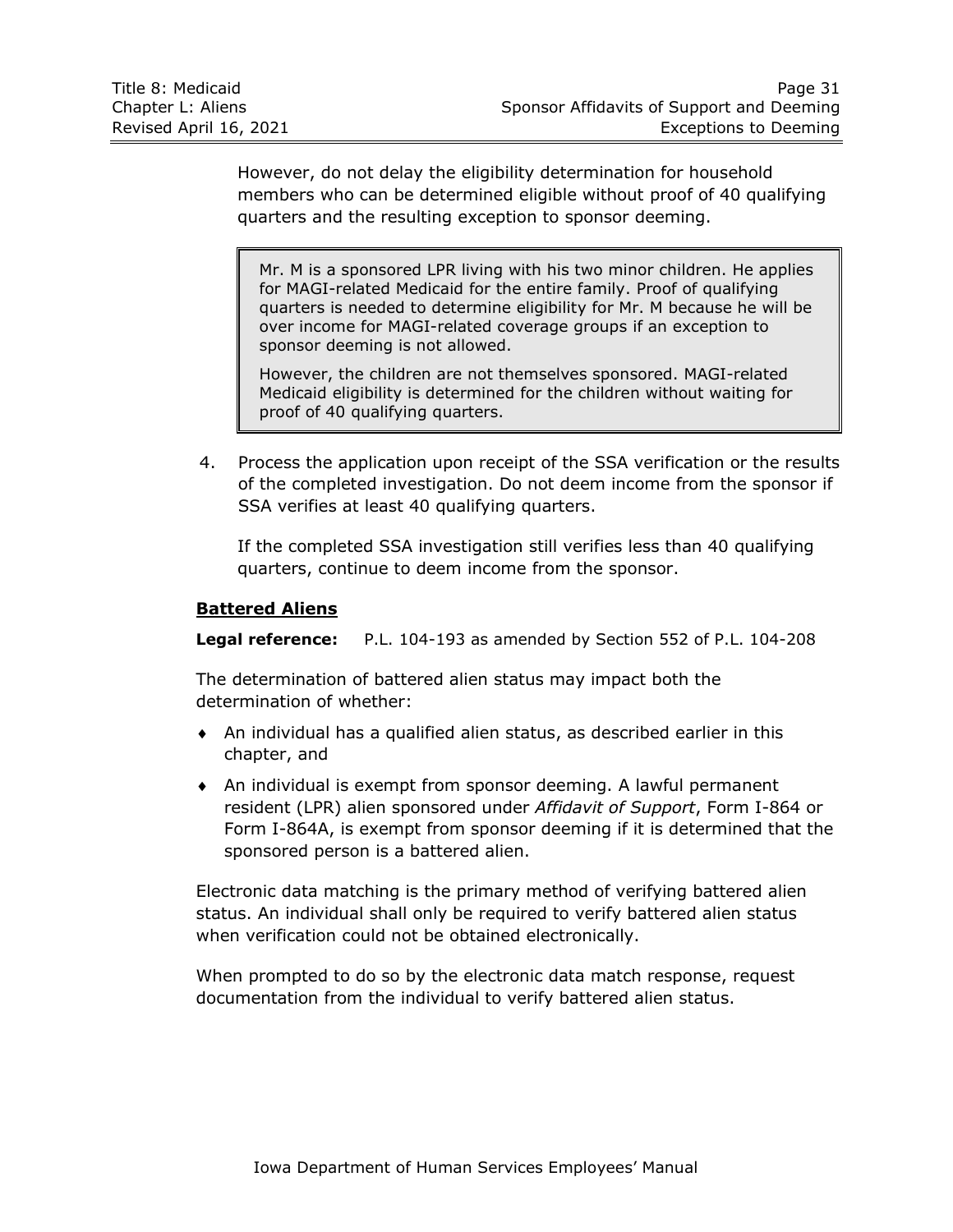| Title 8: Medicaid      | Page 32                                   |
|------------------------|-------------------------------------------|
| Chapter L: Aliens      | Sponsor Affidavits of Support and Deeming |
| Revised April 16, 2021 | Exceptions to Deeming                     |

When an alien is the spouse or child of a United States citizen or a lawful permanent resident, the citizen or lawful permanent resident generally must file USCIS Form I-130, *Petition for Alien Relative*, to allow these family members to remain in the United States. If the petition is not filed (or is withdrawn), the alien has no lawful immigrant status and may face being deported.

In abusive situations, control over the alien's immigration status strengthens the batterer's hold on the victims. For example, the batterer may threaten to stop the visa process if the abused spouse or child attempted to leave their common home or to report the abuse to authorities.

A U visa (or code A19 or A20 on the *Employment Authorization Document* (EAD)) is an indication that a person might be a battered alien. However, U visas are also issued to other categories of aliens, so a U visa does not automatically mean the adult is a battered alien. If an adult provides a U visa (or EAD with code A19 or A20), follow up to find out if they are either a victim of trafficking or a battered alien. A child under age 21 with a U visa (or code A19 or A20 on the EAD) is a qualified alien under the definition of "[lawfully residing](#page-5-0)." Refer to the [Alien Documentation Chart](http://dhssp/manual/subsite/Chapter3References/Alien%20Chart%20-%20Medicaid%20Only.xlsx) – Medicaid Only for additional document types and section codes that may indicate status as a battered alien.

The battered person may be the alien, or the child or parent of the alien. The abuser may be a United States citizen or lawful permanent resident family member (spouse, parent, or other relative) who lived in the same household in the United States. To qualify as a battered alien, the person must:

- Present documentation of an approved or a pending petition for a familybased immigrant visa, a self-petition for an immigrant visa, or cancellation of removal, or suspension of deportation, **and**
- No longer live with the abuser.

NOTE: Because of the abusive relationship, battered aliens may not have copies of documents they filed themselves or that were filed on their behalf. Refer applicants who do not have any documentation or who are not certain that a petition for lawful permanent residency has been filed on their behalf to the USCIS.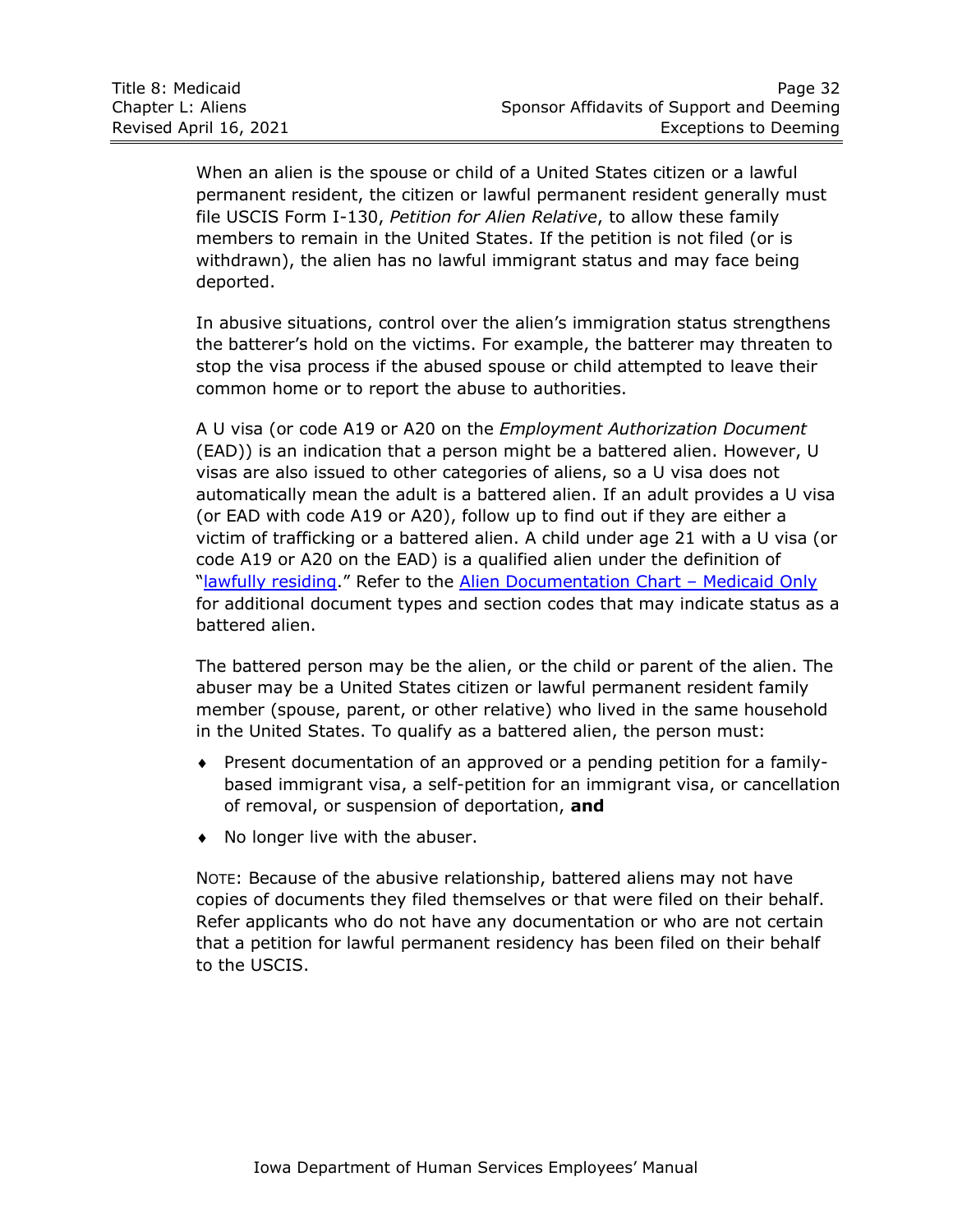These individuals may already be working with a domestic violence service provider. If not, also refer them to the National Domestic Violence Hotline (1-800-799-7233) or to the local domestic violence service provider. The local service provider may be able to assist the applicant in obtaining necessary documentation of alien status without jeopardizing the alien's safety or immigration efforts.

Since the 1994 enactment of the Violence Against Women Act, a battered alien may self-petition for lawful permanent residency by using the USCIS Form I-360, *Petition for Amerasian, Widow(er), or Special Immigrant*, without the cooperation or knowledge of the abuser.

## <span id="page-34-0"></span>**Indigent Aliens**

**Legal reference:** P.L. 104-193 as amended by Section 552 of P.L. 104-208

A lawful permanent resident (LPR) alien whose sponsor signs *Affidavit of Support*, Form I-864, or Form I-864A, is exempt from sponsor deeming if it is determined that the sponsored person meets indigent criteria of being unable to obtain food and shelter.

Explain to the applicant or member that income (and for Non-MAGI-related, resources) will be deemed from the sponsor and will be considered the sponsored person's income and resources in determining eligibility, unless it is determined that the sponsored person meets indigent criteria of being unable to obtain food and shelter.

If the sponsored person is living with the sponsor, assume that the sponsor is providing food and shelter, so the need for food and shelter is being met. The indigence exception will not be granted and deeming will apply.

If the sponsored person is living apart from the sponsor, ask the sponsored person how much income the sponsor and others outside the household are making available.

Find the sponsored person unable to obtain food and shelter if the gross income of the sponsored person's household (including any income provided by others, including the sponsor) is less than 100% of the federal poverty level for the sponsored person's household size. (See 6-Appendix, RC-0130, *Desk Aid [for MAGI, Non-MAGI, and Hawki](http://dhs.iowa.gov/sites/default/files/RC-0130.pdf)*.)

In determining whether the indigence exemption applies, count only the **actual** amount of income that the sponsor and others make available to the sponsored person.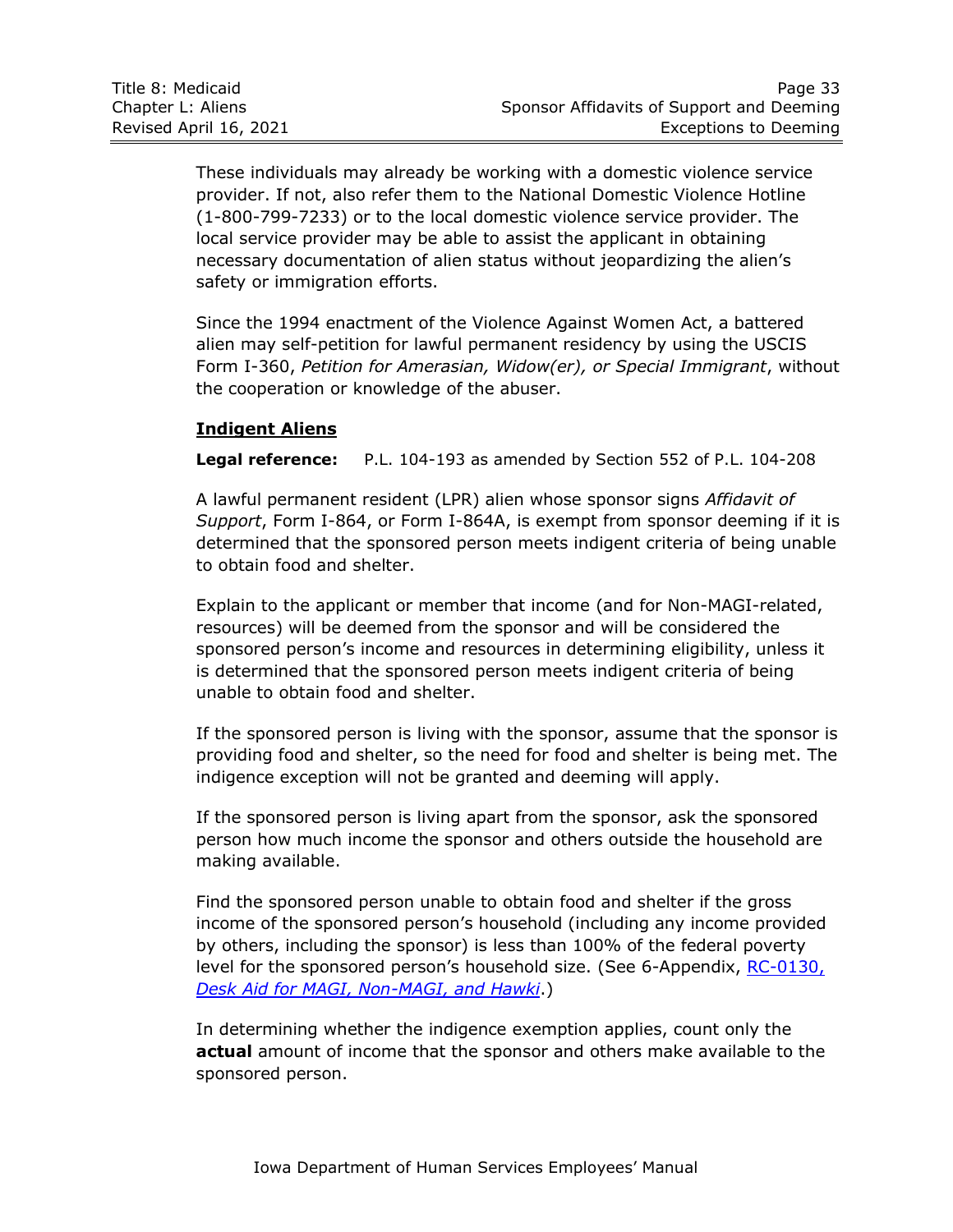| 1. | Mr. B is an LPR sponsored by an individual under Form I-864, Affidavit<br>of Support. Mr. B does not live with his sponsor and does not have the<br>40 qualifying quarters needed to exempt him from sponsor deeming. Mr.<br>B and his wife are qualified aliens who have met the five-year bar. Their<br>children are U.S. citizens. |
|----|---------------------------------------------------------------------------------------------------------------------------------------------------------------------------------------------------------------------------------------------------------------------------------------------------------------------------------------|
|    | Mr. B applies for Medicaid for himself, his wife (not pregnant), and their<br>two children, ages 2 and 3. The household's only income is Mr. B's gross<br>monthly earnings of \$400, plus \$200 provided by his sponsor.                                                                                                              |
|    | The \$600 total income of Mr. B's household is less than 100% of the<br>federal poverty level for his household size of four persons. Mr. B is<br>determined to be indigent, and sponsor deeming will not apply.                                                                                                                      |
| 2. | Same as Example 1 except that Mr. B is disabled. He receives \$900<br>Social Security Disability (SSD) income each month, and each of his two<br>children receives \$100 social security because of his disability. Mr. B's<br>sponsor also provides \$200 to him each month.                                                         |
|    | The total household income of \$1,300 is less than 100% of the federal<br>poverty level for Mr. B's household size of four persons. Mr. B is<br>determined to be indigent, therefore sponsor deeming will not apply.                                                                                                                  |
| 3. | Same as Example 2 except Mr. B has no earnings history, so neither he<br>nor his children receive any social security income. Mr. B's only income<br>is \$661 SSI and \$200 actually provided by his sponsor. A determination<br>of indigence is not needed for Mr. B since he receives SSI.                                          |
|    | The IM worker uses income as reported on Mr. B's State Data Exchange<br>(SDX) to determine Mr. B's Medicaid eligibility.                                                                                                                                                                                                              |
|    | If the worker is aware of income Mr. B is receiving from his sponsor that<br>is not reported on the SDX, the worker reports this income to the Social<br>Security Administration using form 470-0641, Report of Change in<br>Circumstances - SSI-Related Programs.                                                                    |
|    | Since Mr. B is on SSI, eligibility for Mrs. B and the two children is<br>determined as a MAGI-related household of three without considering<br>Mr. B's income.                                                                                                                                                                       |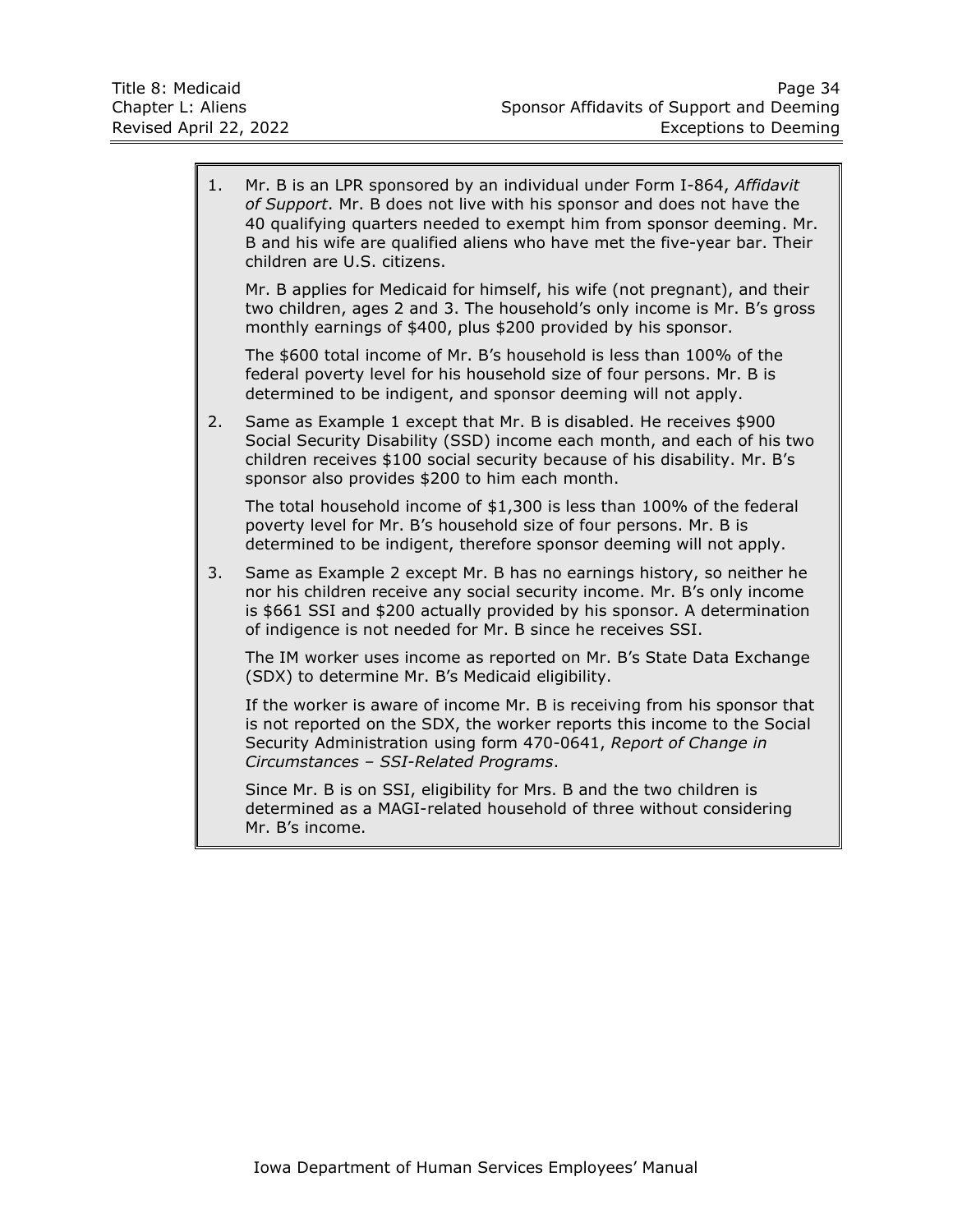## <span id="page-36-0"></span>**Calculating Deemed Sponsor Income and Resources**

**Legal reference:** 441 IAC 75.11(3); 20 CFR 416.1166a, 20 CFR 416.1204; 42 U.S.C. 1396b(v) as amended by P.L. 111-3

When a lawful permanent resident (LPR) alien is sponsored by a person who signed form I-864, *Affidavit of Support*, or Form I-864A, and sponsor deeming applies, income (and for Non-MAGI-related, resources) are deemed to the sponsored alien after applying allowable deductions and diversions.

Do not include the sponsor(s) in the household size unless they are required according to policy. Determine the household composition according to policies for either Non-MAGI-related or MAGI-related coverage groups.

Calculate the amount of **income** to deem as follows:

- 1. Determine the amount of each sponsor's monthly nonexempt gross earned and unearned income in accordance with either MAGI-related or Non-MAGIrelated policies.
- 2. For both MAGI-related and Non-MAGI-related coverage groups, allow deductions as follows:
	- Allow a deduction equal to the full SSI amount for one person for the sponsor, or for each sponsor even if married.
	- Allow a deduction equal to one half the SSI amount for one person for the sponsor's spouse (unless both spouses received the full SSI amount deduction because both are sponsors) and for each of the sponsor's dependents. Do not subtract the dependent's income from the amount allowed as a deduction for the dependent.
	- Deduct alimony or child support payments made to persons not living with the sponsor.
	- Deduct payments made to persons not living with the sponsor but who are claimed (or could be claimed) by the sponsor for federal income tax purposes.
	- Divide the amount remaining by the number of aliens sponsored by this sponsor, if known; if not known, the entire amount counts.
- 3. The result is the amount of income deemed to the sponsored person. Count this amount as unearned income **only** when determining eligibility for the sponsored person(s). Income deemed from or actually provided by a sponsor is **not** countable for the eligibility of other members of a sponsored alien's household unless they themselves are also sponsored by the individual who signed a Form I-864, *Affidavit of Support*, or a Form I-864A Contract.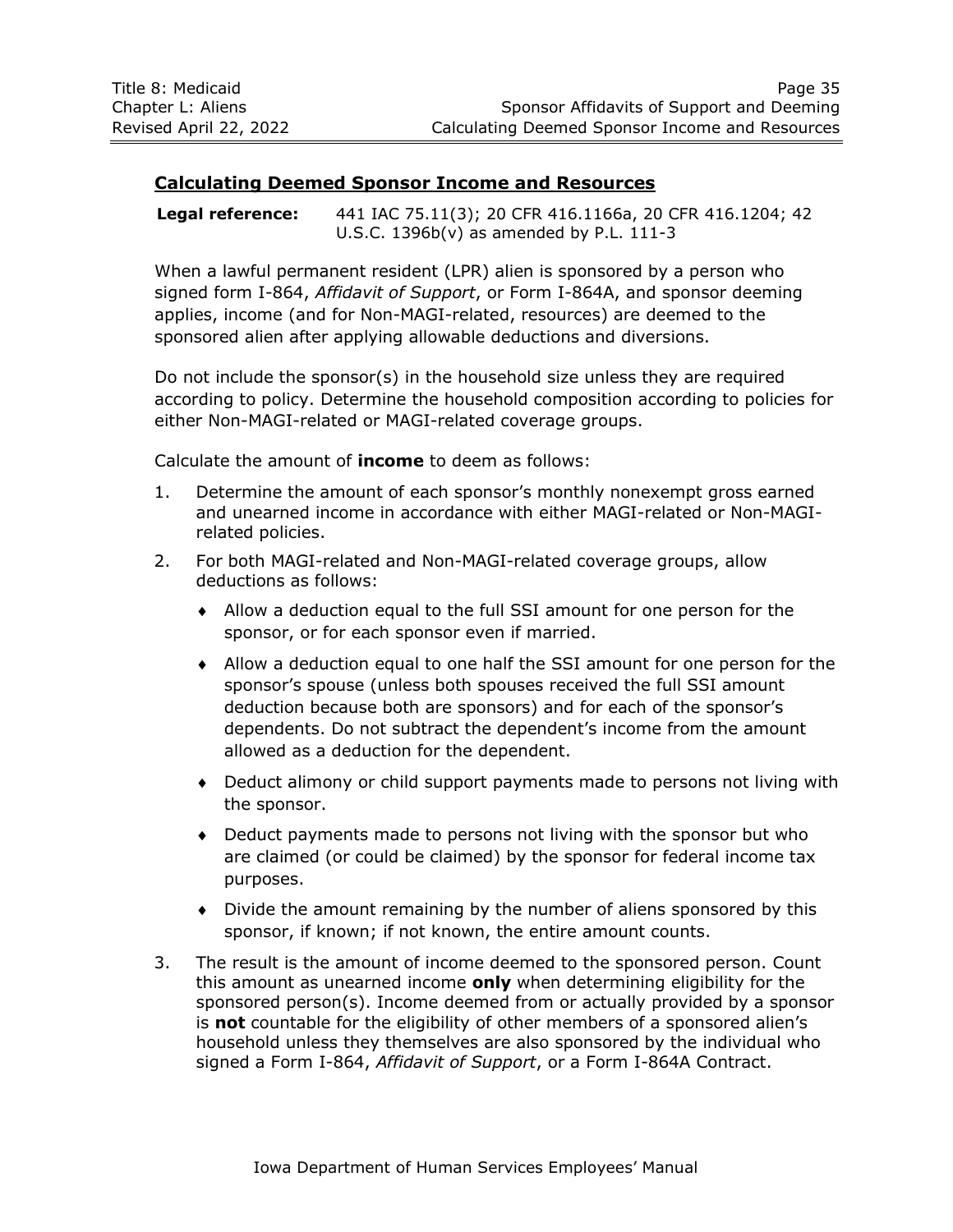| 1.                                                                                                                                                                                                                                                                                                               | Mr. H applies for Medicaid for himself, his wife (not pregnant), and their<br>two children, ages 2 and 3, who are U.S. citizens. Mr. H is an LPR who is<br>subject to sponsor deeming. No one else in the household is sponsored.                                                                                                                                                                                                                                            |                                                                                                                                                                                                                      |  |
|------------------------------------------------------------------------------------------------------------------------------------------------------------------------------------------------------------------------------------------------------------------------------------------------------------------|------------------------------------------------------------------------------------------------------------------------------------------------------------------------------------------------------------------------------------------------------------------------------------------------------------------------------------------------------------------------------------------------------------------------------------------------------------------------------|----------------------------------------------------------------------------------------------------------------------------------------------------------------------------------------------------------------------|--|
|                                                                                                                                                                                                                                                                                                                  | Mr. H and his wife are qualified aliens who have met the five-year bar<br>but do not have 40 qualifying quarters. Mr. H has gross monthly<br>earnings of \$400.<br>The sponsor has gross monthly earnings of \$3,000. The sponsor's<br>household includes her husband and one child. The sponsor does not<br>pay any alimony or child support, nor does the sponsor make payments<br>to anyone not living with her who is claimed or could be claimed as a tax<br>dependent. |                                                                                                                                                                                                                      |  |
|                                                                                                                                                                                                                                                                                                                  |                                                                                                                                                                                                                                                                                                                                                                                                                                                                              |                                                                                                                                                                                                                      |  |
|                                                                                                                                                                                                                                                                                                                  | follows:                                                                                                                                                                                                                                                                                                                                                                                                                                                                     | First, the amount of income to deem from the sponsor is calculated as                                                                                                                                                |  |
|                                                                                                                                                                                                                                                                                                                  | \$<br>3,000.00<br>841.00<br>-<br>420.50<br>420.50                                                                                                                                                                                                                                                                                                                                                                                                                            | Sponsor's gross earnings<br>Divert for sponsor<br>Divert for sponsor's spouse<br>Divert for sponsor's child                                                                                                          |  |
|                                                                                                                                                                                                                                                                                                                  | \$1,318.00                                                                                                                                                                                                                                                                                                                                                                                                                                                                   | Countable as unearned income to the sponsored person                                                                                                                                                                 |  |
|                                                                                                                                                                                                                                                                                                                  |                                                                                                                                                                                                                                                                                                                                                                                                                                                                              | Next, MAGI-related income for Mr. H is calculated as follows:                                                                                                                                                        |  |
|                                                                                                                                                                                                                                                                                                                  | \$1,318.00<br>$+ 400.00$<br>\$1,718.00                                                                                                                                                                                                                                                                                                                                                                                                                                       | Deemed from sponsor<br>Mr. H earnings<br>Mr. H total countable earned and unearned                                                                                                                                   |  |
|                                                                                                                                                                                                                                                                                                                  | earned by Mr. H.                                                                                                                                                                                                                                                                                                                                                                                                                                                             | The only income countable to the rest of the household is the \$400                                                                                                                                                  |  |
| 2.                                                                                                                                                                                                                                                                                                               | sponsored.                                                                                                                                                                                                                                                                                                                                                                                                                                                                   | Mr. N applies for Medicaid for himself and his wife. Mr. and Mrs. N are<br>both elderly and have no children living with them. Mr. N is an LPR who<br>is subject to sponsor deeming. No one else in the household is |  |
|                                                                                                                                                                                                                                                                                                                  |                                                                                                                                                                                                                                                                                                                                                                                                                                                                              | Mr. N is a qualified alien who has met the five-year bar. His wife is a<br>U.S. citizen. Mr. N receives \$400 social security per month. Mrs. N<br>receives \$1,100 social security.                                 |  |
| The sponsor is married with no children. The sponsor's income is \$1,000<br>social security and a \$300 monthly pension. The sponsor does not pay<br>any alimony or child support, nor does the sponsor make payments to<br>anyone not living with him who is claimed or could be claimed as a tax<br>dependent. |                                                                                                                                                                                                                                                                                                                                                                                                                                                                              |                                                                                                                                                                                                                      |  |
|                                                                                                                                                                                                                                                                                                                  | follows:                                                                                                                                                                                                                                                                                                                                                                                                                                                                     | The amount of income to deem from the sponsor is calculated as                                                                                                                                                       |  |
|                                                                                                                                                                                                                                                                                                                  | \$1,300.00<br>841.00<br>420.50<br>\$<br>38.50                                                                                                                                                                                                                                                                                                                                                                                                                                | Sponsor's gross income<br>Diversion for sponsor<br>Diversion for sponsor's wife<br>Countable as unearned income to the sponsored person                                                                              |  |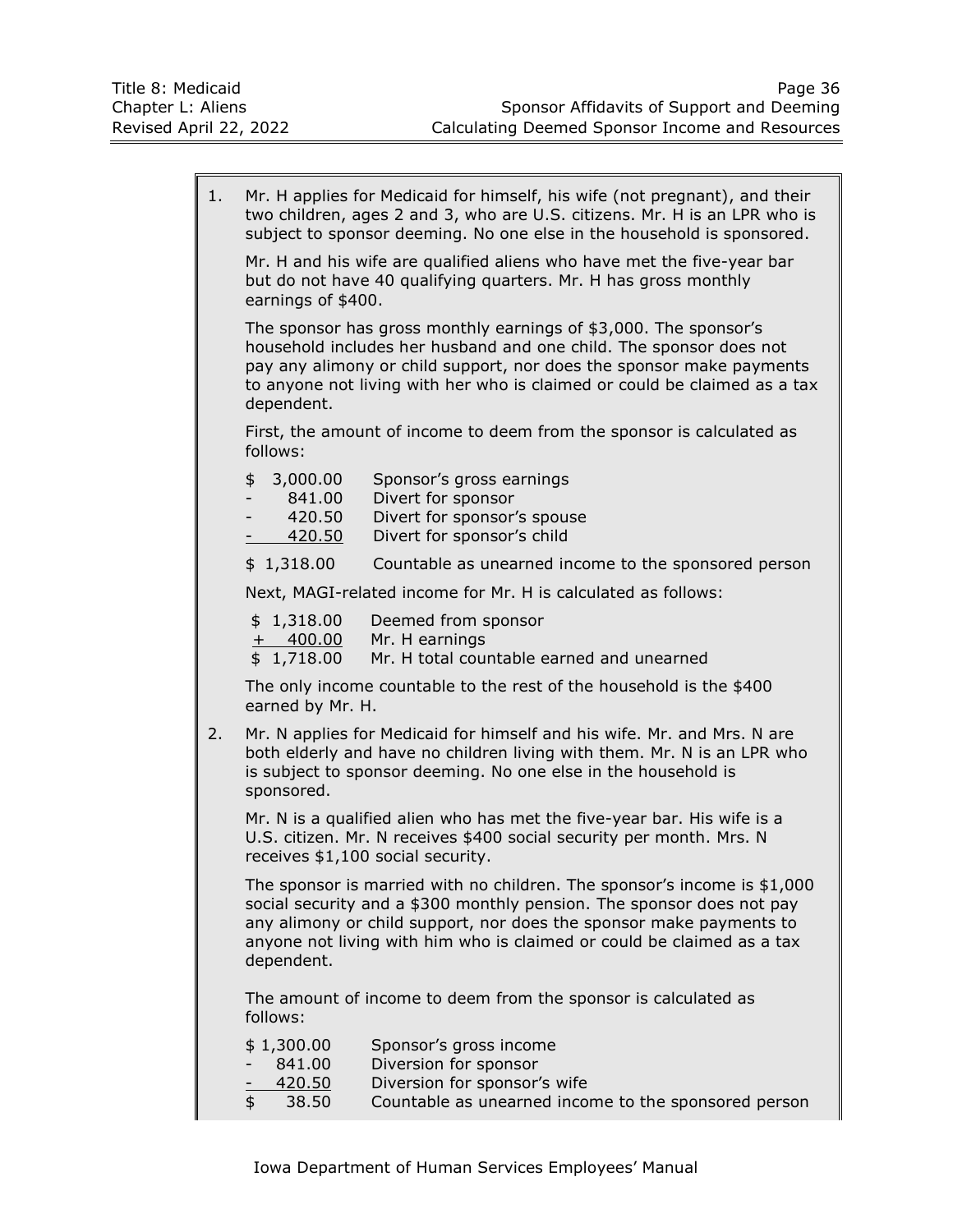Next, Non-MAGI-related Medicaid income for Mr. N is calculated as follows: \$ 1,100.00 Mrs. N's social security + 400.00 Mr. N's social security + 38.50 Deemed from Mr. N's sponsor \$ 1,538.50 Countable income for Mr. N - 20.00 Deduction \$ 1,518.50 > \$1,261 SSI limit for 2 The only income countable for Mrs. N's eligibility determination is her \$1,100 social security and Mr. N's \$400 social security.

Calculate the amount of **resources** to deem as follows:

- 1. Determine the amount of nonexempt resources of the sponsor in accordance with Non-MAGI-related policies. There are no resource tests for MAGI-related Medicaid.
- 2. Allow deductions as follows:
	- $\div$  \$2,000 if the sponsor does not live with a spouse,
	- $\div$  \$3,000 if the sponsor lives with a spouse who is not a sponsor, or
	- $\bullet$  \$4,000 if the sponsor lives with a spouse who is also the alien's sponsor.
- 3. The result is the amount of resources deemed to the sponsored member. Resources deemed from or actually provided by a sponsor are **not** countable for the eligibility of other members of a sponsored alien's household unless they themselves are also sponsored by the individual who signed a Form I-864, *Affidavit of Support*, or a Form I-864A Contract.
- 4. Disregard the resources of all household members, including resources deemed to the sponsored adult, when determining eligibility for children in accordance with policies for the applicable Medicaid coverage groups.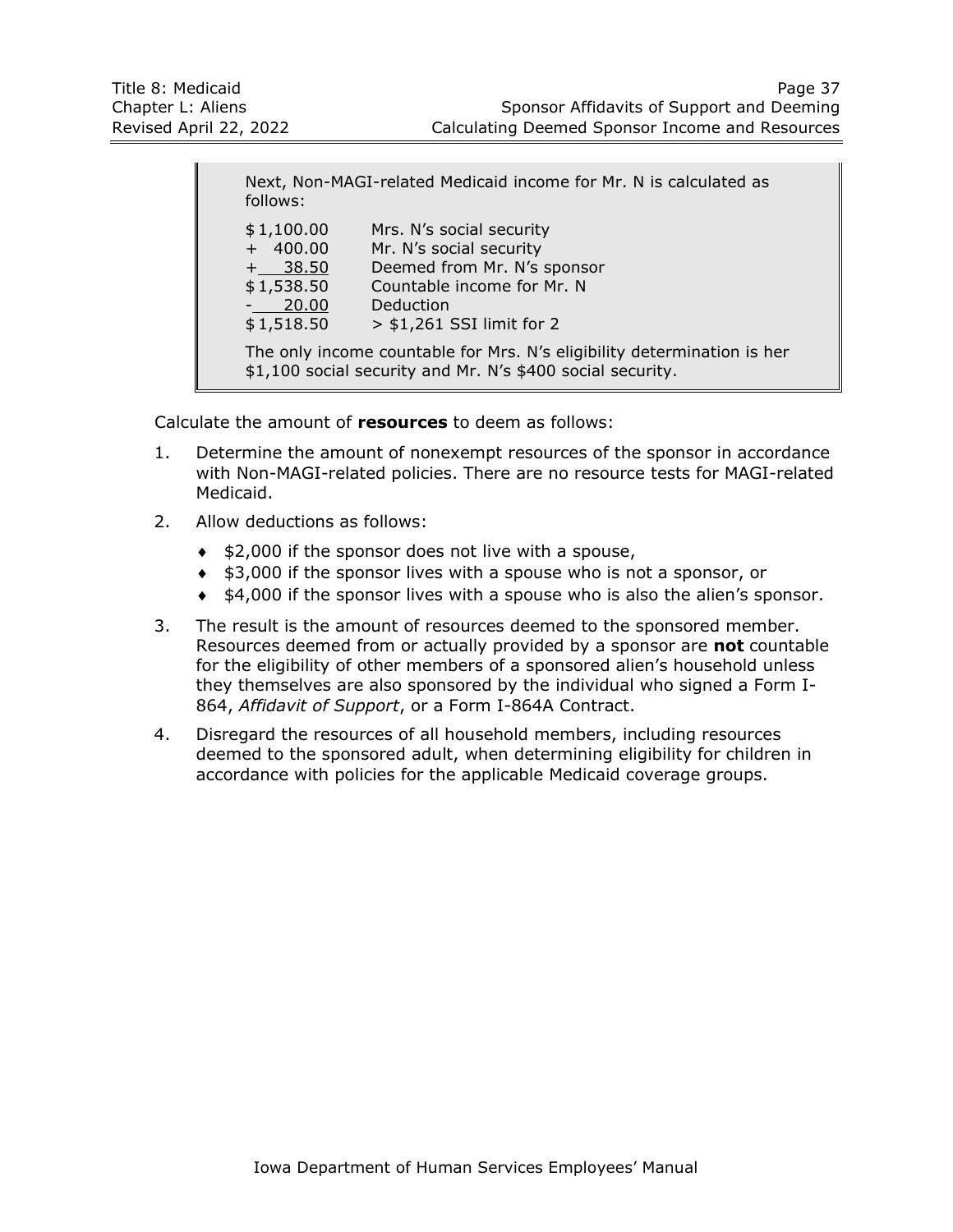# <span id="page-39-0"></span>**Limited Eligibility for Certain Aliens**

**Legal reference:** 42 CFR 435.406(b), 42 CFR 440.255(b)-(c), 441 IAC 75.11(1) and 75.11(4)

Medicaid benefits are available to pay for the cost of emergency services for an alien who does not meet Medicaid citizenship or alien requirements or social security number requirements. However, the person must meet the financial and categorical eligibility requirements and state residency requirements of an MAGI-related or Non-MAGIrelated coverage group.

Emergency medical coverage is also available to otherwise eligible people whose alien status cannot immediately be determined through data matching and who do not qualify for a 90 day ROP, or who do not claim to have a qualified alien status.

Categories of aliens who are potentially eligible for emergency medical coverage include:

- Qualified aliens not eligible for full Medicaid coverage due to the five-year bar.
- Nonqualified alien adults age 21 or over "lawfully residing" in the United States. This may include adults in a "nonimmigrant" alien status.
- Undocumented aliens or aliens in the U.S. unlawfully.

NOTE: A person eligible only for limited Medicaid for emergency services must cure any prior noncooperation issues if cooperation is a requirement of the applicable coverage group. Inform the applicant in writing of any cooperation issue and allow the applicant ten calendar days to cooperate.

Sponsor deeming does not apply when determining eligibility for this coverage.

As a condition of eligibility, the applicant must have had or currently have an emergency medical condition (including labor and delivery). See [Existence of an](#page-41-0) [Emergency Medical Condition.](#page-41-0) Limits of coverage are described under [Payment for](#page-42-0)  [Emergency Services.](#page-42-0)

A person must meet **Iowa residency requirements** to qualify for limited Medicaid for emergency services. The USCIS may require persons in some alien statuses (e.g., nonimmigrants) to show they intend to maintain and return to their residence abroad. Therefore, such an alien status is an indicator that a person might not meet Iowa residency requirements.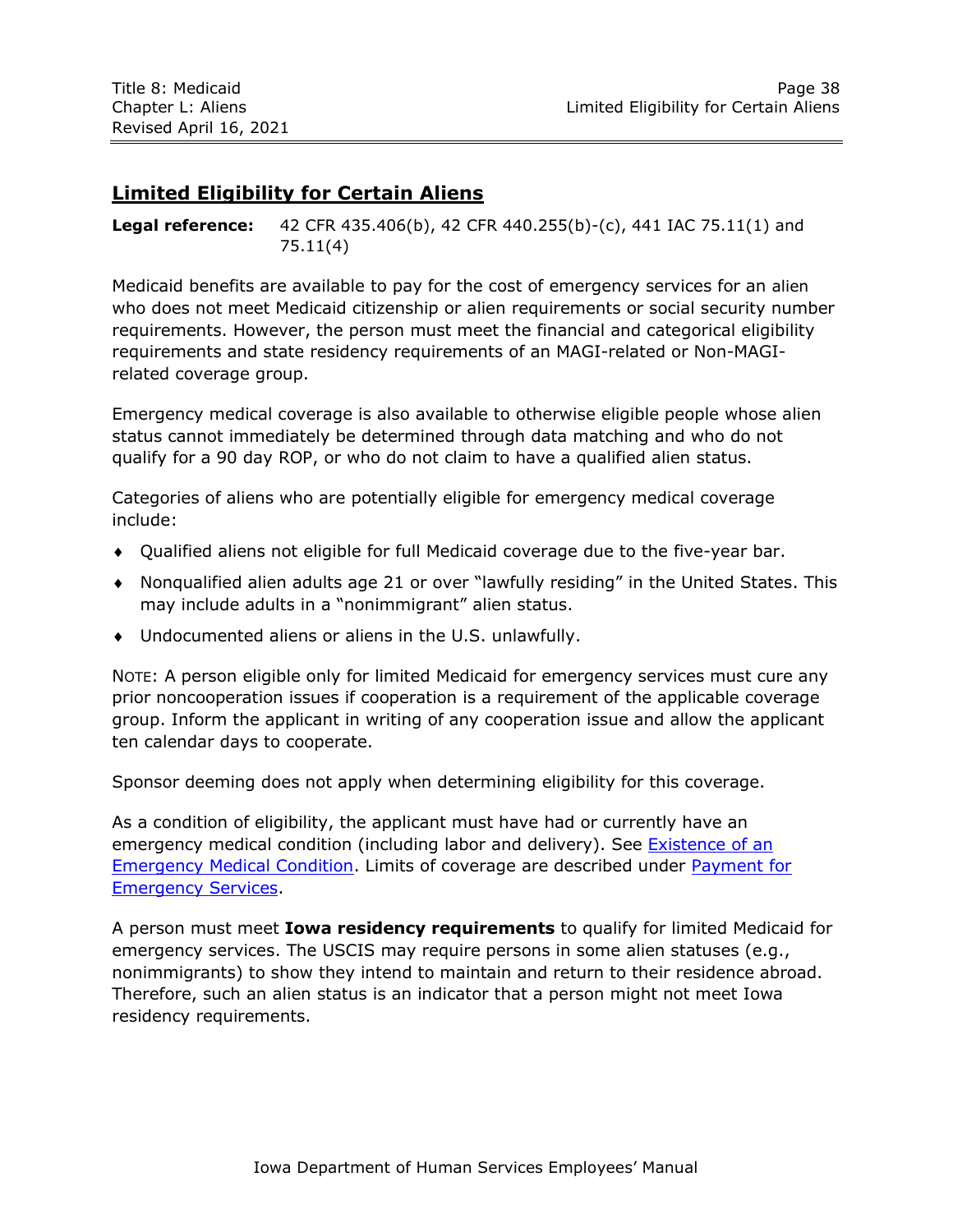| Title 8: Medicaid      | Page 39                                |
|------------------------|----------------------------------------|
| Chapter L: Aliens      | Limited Eligibility for Certain Aliens |
| Revised April 16, 2021 |                                        |

However, alien status may **not** be used to determine a person is not an Iowa resident. All policies found at [8-C,](http://dhs.iowa.gov/sites/default/files/8-C.pdf) *Residency* and *Intent to Live in Iowa*, must be applied when determining whether or not an alien meets Iowa residency requirements.

The following categories of people may be ineligible, depending on their Iowa residency status:

- **Crewmembers on shore leave.**
- Aliens traveling through the United States.
- **Treaty traders or investors and their families.**
- Temporary workers, including agricultural contract workers.
- Visitors for business or pleasure, including exchange visitors.
- Members of foreign press, radio, film or other information media and their families.
- Foreign government representatives on official business, their families and servants.
- International organization personnel and their families and servants.
- Foreign students and their families who are here as dependents and are not otherwise eligible.
- 1. Mr. P, 40 years old, is unlawfully living in the United States. He received emergency medical care for treatment of a broken nose sustained in an auto accident. Mr. P has no income and is not the parent or other caretaker of a child. Mr. P could be categorically eligible under IHAWP.
- 2. Ms. D, age 36 and an LPR still within the five-year bar, is living in the United States with her 13-year-old daughter. Ms. D has received emergency medical care. Ms. D has no income, but she is a parent of a child. Ms. D can be eligible for payment of emergency services.
- 3. Same as Example 2, but Ms. D. has a previous noncooperation with Child Support Recovery Unit (CSRU). The sanction was not imposed because she was not a Medicaid member at the time. Cooperation with CSRU is a requirement of FMAP, the applicable coverage group for Ms. D. She must cooperate with CSRU in order to be eligible for payment of emergency services.
- 4. Ms. G, 30 years old, is a nonqualified alien residing in Iowa with her 4-year old son. She has a previous noncooperation with CSRU that was not imposed due to her inactive Medicaid status. She receives emergency medical care related to a current pregnancy.

Because Ms. G meets the categorical eligibility requirement for MAC, and CSRU cooperation is not a requirement for the MAC group, the CSRU sanction does not affect her eligibility for Medicaid coverage of emergency services.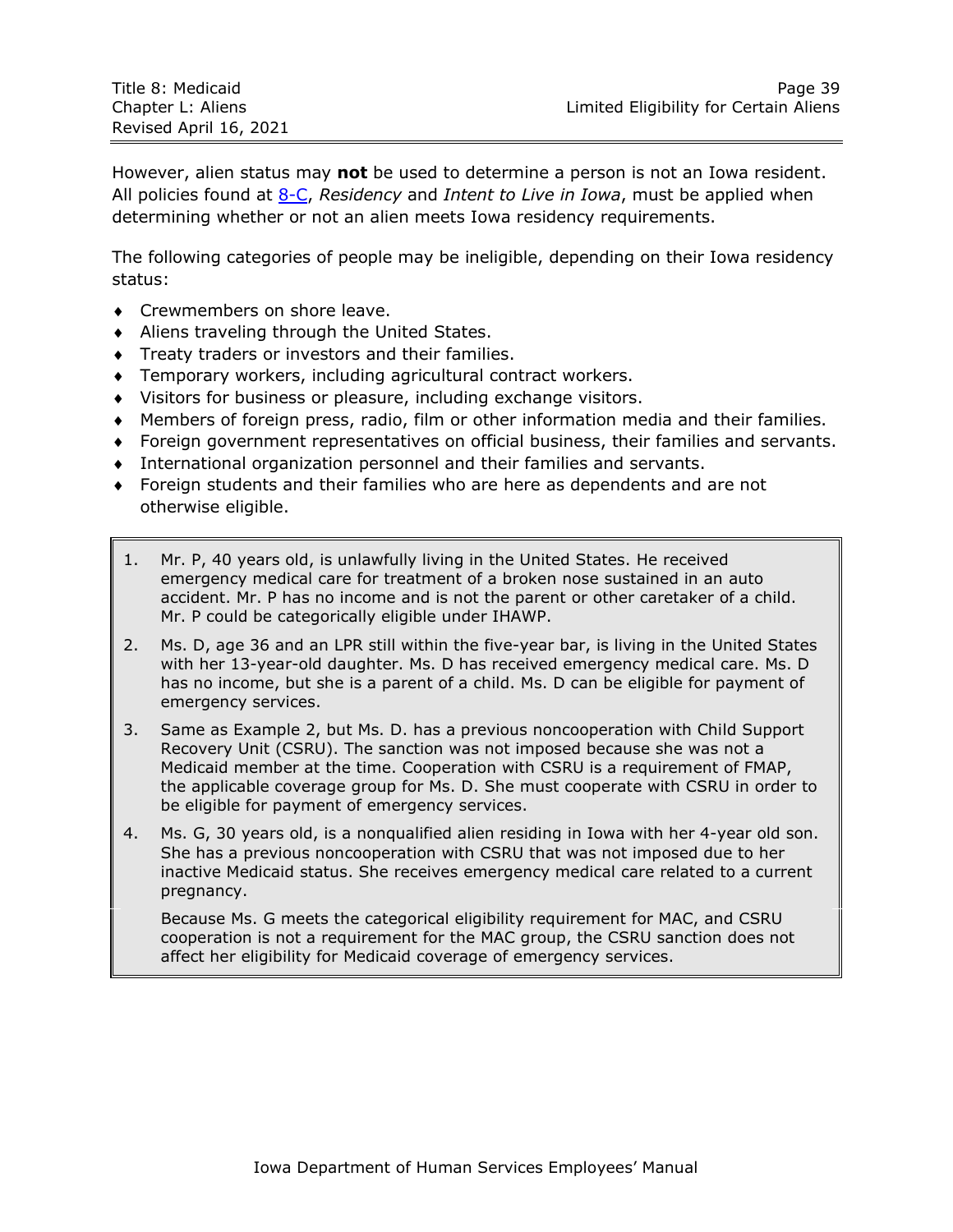# <span id="page-41-0"></span>**Existence of an Emergency Medical Condition**

**Legal reference:** 42 CFR 440.255(b)-(c), 441 IAC 75.11(1)

"Emergency medical condition" means a medical condition of sudden onset (including labor and delivery) manifesting itself by acute symptoms of such severity (including severe pain) that the absence of immediate medical attention could reasonably be expected to result in:

- $\bullet$  Placing the patient's health in serious jeopardy, or
- Serious impairment of bodily function, or
- Serious dysfunction of any bodily part or organ.

The following medical conditions are not considered emergency medical conditions:

- Organ transplant procedure
- Routine prenatal care
- ◆ Routine postpartum care

Before granting eligibility, verify the existence of the emergency medical condition and that medical expenses were incurred. Send the *Verification of Emergency Health Care Services*, form 470-4299, to the medical provider who treated the applicant for the emergency medical condition. Either the provider or the provider's designee may sign the form.

You may also use a signed statement from the medical provider containing the same information as requested by form 470-4299.

Mr. A, 17 years old, is unlawfully living in the United States. He has no income or resources and has filed an application for Medicaid. Mr. A has not been treated for an emergency medical condition. His application is denied, because aliens unlawfully living in the U.S. are eligible only for payment of medical expenses for treatment of any past or current emergency medical condition.

Keep form 470-4299 or the statement verifying the medical care was an emergency in the electronic case file and available for Iowa Medicaid Enterprise (IME) to identify payable claims to avoid overpayments.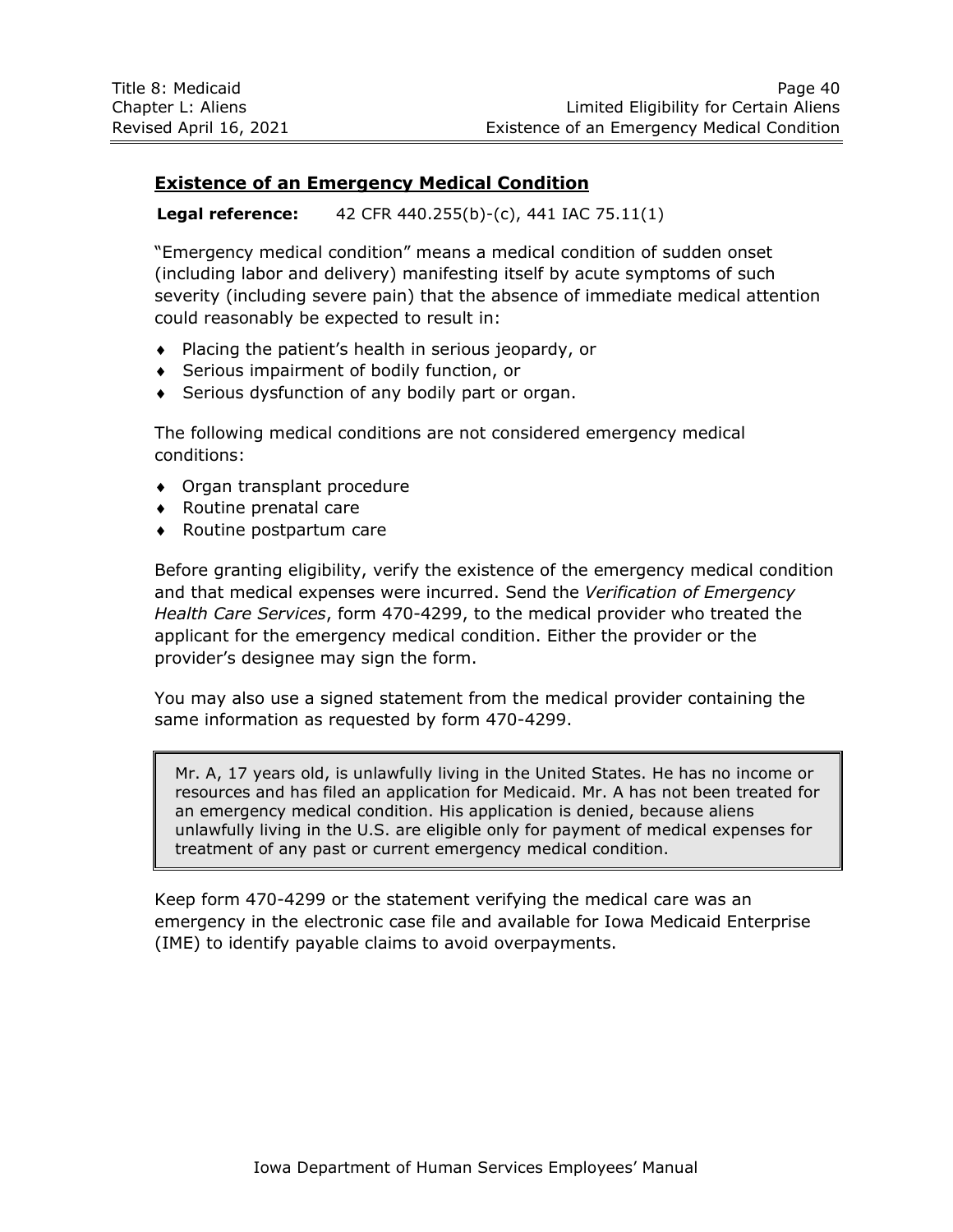# <span id="page-42-0"></span>**Payment for Emergency Services**

**Legal reference:** 42 CFR 440.255(a), 441 IAC 75.11(1) and 76.13(3)

Payment for emergency services is limited to services necessary to treat an emergency medical condition for the dates of service of the emergency.

"Emergency services" means services provided in a hospital, clinic, office or other facility that is equipped to furnish the required care after the sudden onset of an emergency medical condition. Labor and delivery services are covered, including normal deliveries.

Payment may be made for covered services for an alien who requires emergency medical care more than once in a calendar month or in different months. NOTE: A new application is not required for any subsequent emergencies within the same month or month(s) for which limited emergency Medicaid is approved.

Send form 470-4299, *Verification of Emergency Health Care Services*, to the medical provider for each separate medical emergency, including multiple emergencies within the same month.

The IME Provider Services Unit will identify payable claims based on dates of service and services billed by the providers as indicated by the "E" fund code (the third digit of the aid code) in ELIAS, or by the entry of the "C" code in either the TD03 SRV field in the Automated Benefit Calculation (ABC) system or on the *Request for Special Update*, form 470-0397. NOTE: Do not use the *Request for Special Update* form for ELIAS cases; instead, follow processes in [EJA0327,](http://dhssp/manual/JobAids/Chapter3JobAids/EJA0327_Medical_Condition_Detail_Manage.pdf) *[Medical Condition Manage](http://dhssp/manual/JobAids/Chapter3JobAids/EJA0327_Medical_Condition_Detail_Manage.pdf)*.

Do not approve emergency services for anyone who has received care related to an organ transplant procedure furnished on or after August 10, 1993.

When an application is approved for an alien who is eligible for emergency services only, it is approved for the months the emergency occurred. This may mean that a person is eligible for one month; if eligible under the Medically Needy coverage group, use a one-month certification period for ongoing eligibility. (Refer to 8-J, *[Retroactive Eligibility](http://dhs.iowa.gov/sites/default/files/8-J.pdf)*, for policy on retroactive eligibility certification periods).

If an application was not filed in the month of the emergency services, retroactive eligibility for limited emergency Medicaid may be granted only if the applicant meets a category of eligibility for the retroactive period as defined in 8-A, Definitions.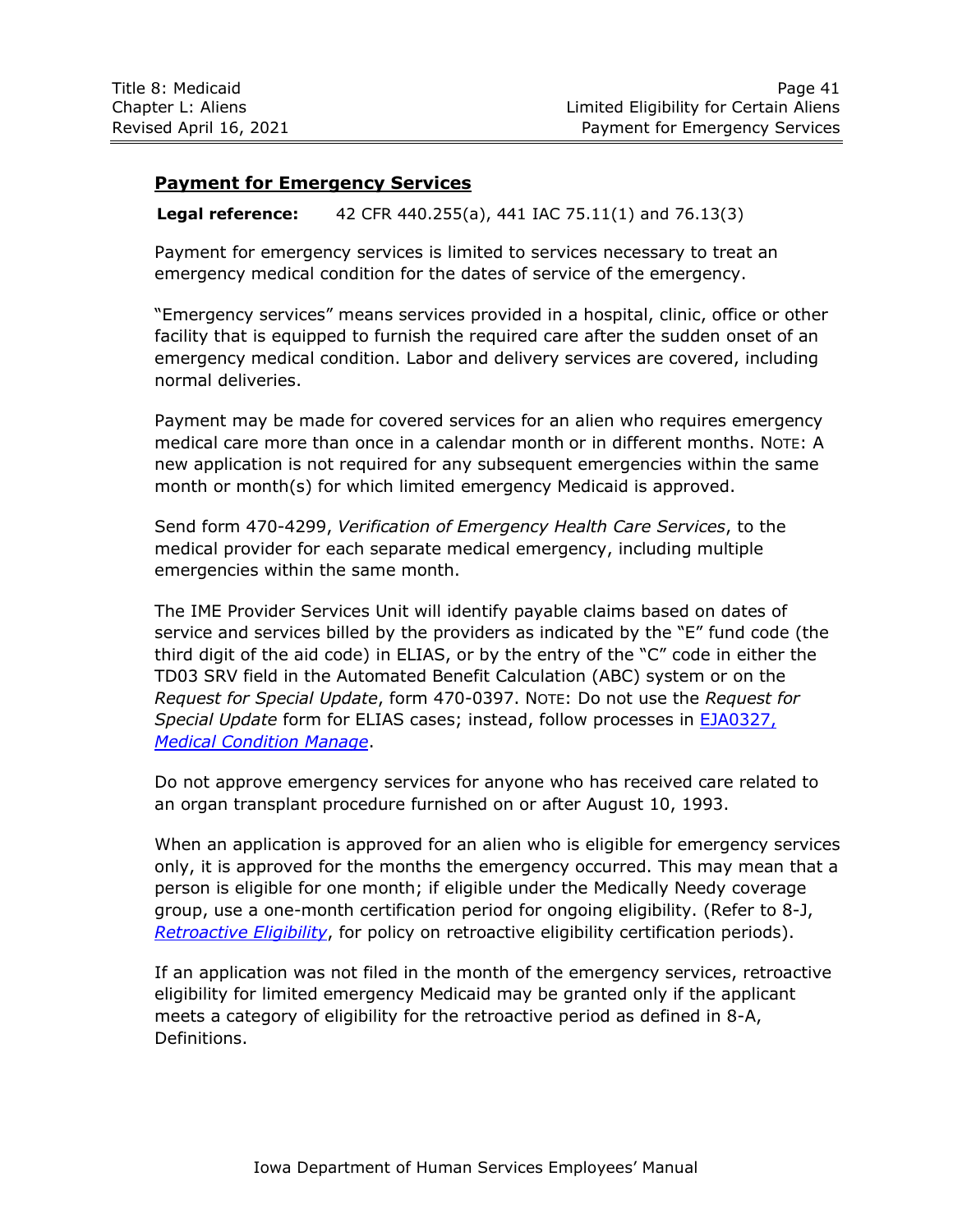| Title 8: Medicaid      | Page 42                                |
|------------------------|----------------------------------------|
| Chapter L: Aliens      | Limited Eligibility for Certain Aliens |
| Revised April 16, 2021 | Payment for Emergency Services         |

If the dates of service of the emergency span more than one month, the person must be determined categorically and financially eligible for each month. This may mean that a person is eligible for one month and not the others, or the person may be eligible for all months. If eligible under the Medically Needy coverage group, this may mean a larger spenddown due to using income for more than a one-month certification period.

1. Ms. Q, an LPR still in her five-year bar, delivers a baby on April 30. She applies for Medicaid on May 10. Form 470-4299, *Verification of Emergency Health Care Services*, shows the dates of service for treating her emergency medical condition are April 30 through May 5. She is categorically and financially eligible for both months.

The application is approved for emergency services for April and May. The baby, who is a U.S. citizen, is eligible under deemed newborn status through the month of the child's first birthday.

- 2. Mr. C, a 65-year-old nonqualified alien, has an emergency March 25. He files an application on March 27. Form 470-4299, *Verification of Emergency Health Care Services*, shows March 25 is the only date of service for treating his emergency medical condition. The application is approved for the month of March only.
- 3. Ms. W, an undocumented pregnant alien, applies for Medicaid on August 3. Form 470-4299, *Verification of Emergency Health Care Services*, shows she was treated for an emergency medical condition for the dates of service of July 25 through August 2. Ms. W is categorically eligible for Medicaid but exceeds the income limits except for Medically Needy.

Because the emergency spanned two months, the Medically Needy certification period will be August with a one-month retroactive certification for July.

Cases processed in ELIAS will receive correct coverage and notices when processed according to EJA0327, *[Medical Condition Manage](http://dhssp/manual/JobAids/Chapter3JobAids/EJA0327_Medical_Condition_Detail_Manage.pdf)*. The instructions that follow below are **not** applicable to cases in ELIAS.

For applications processed in ABC, manually issue a notice of decision. For applications received and approved in the same month before timely notice day, make entries in ABC for Medicaid coverage of the emergency services. See 14-B(7), *[Emergency Medical Services](http://dhs.iowa.gov/sites/default/files/14-B7.pdf) for Aliens*.